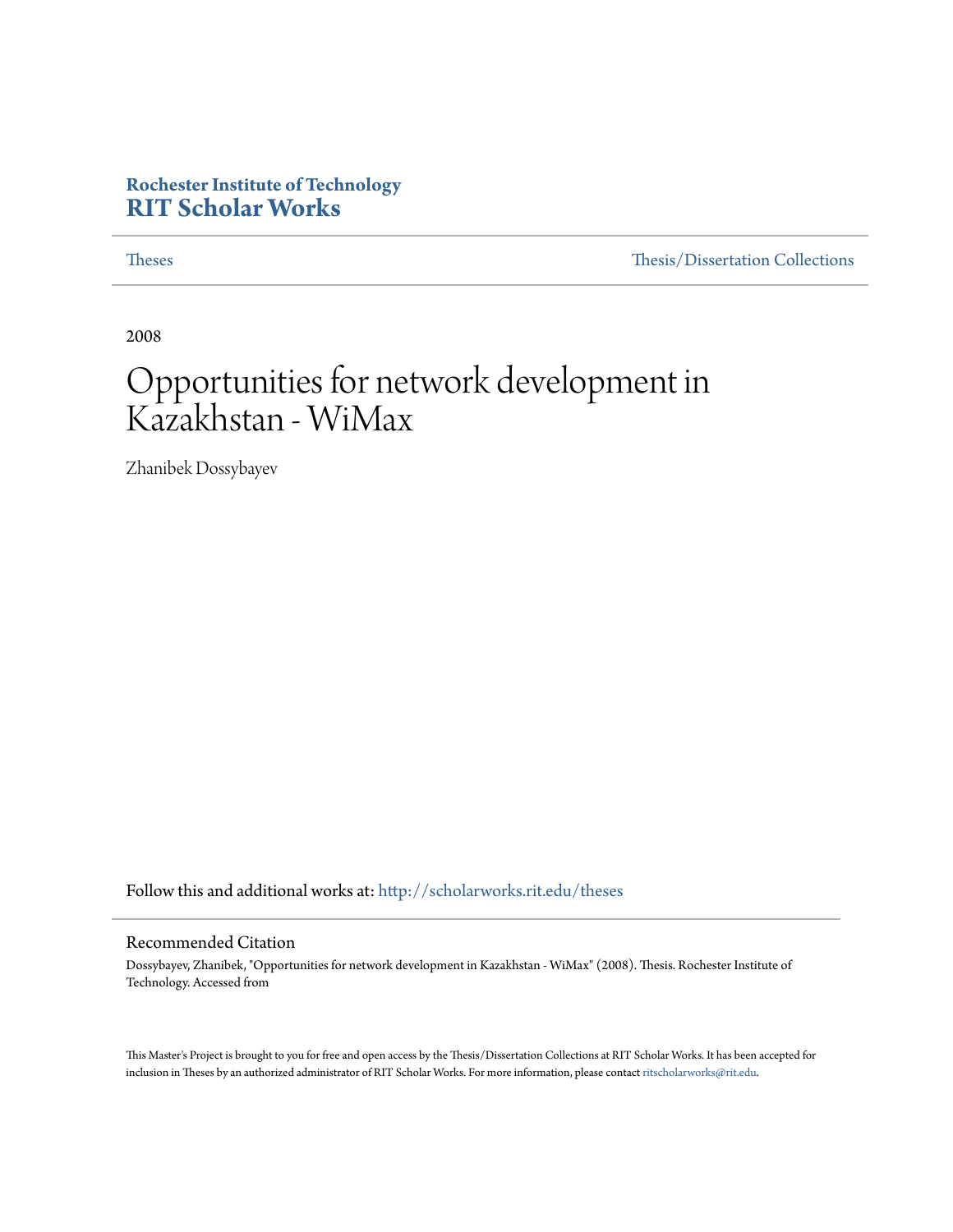# **Opportunities for Network Development in Kazakhstan - WiMax**

# **Zhanibek Dossybayev**

A Graduate Project Submitted in Partial Fulfillment of the Requirements for the Degree of Master of Science in the Department of Electrical, Computer & Telecommunications Engineering Technology in the College of Applied Science & Technology of the Rochester Institute of Technology

November, 2008

Primary Project Advisor: Ronald Fulle

Secondary Project Advisor: Warren Koontz

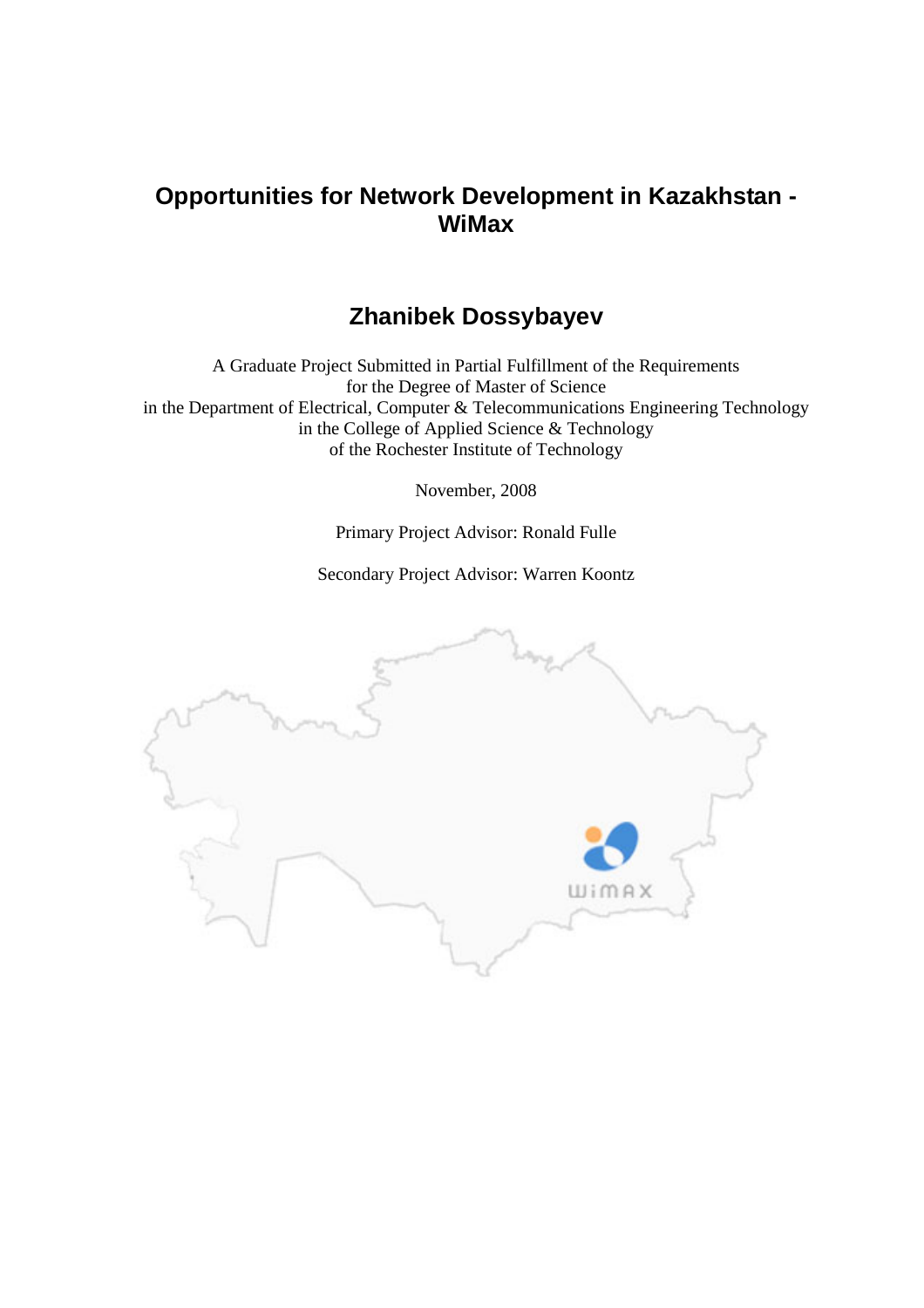# **Table of Contents**

| $\mathsf{A}$   |  |
|----------------|--|
|                |  |
|                |  |
|                |  |
|                |  |
|                |  |
|                |  |
| B <sub>1</sub> |  |
|                |  |
| i.             |  |
|                |  |
|                |  |
|                |  |
|                |  |
| $C_{\cdot}$    |  |
| 1.             |  |
| i.             |  |
| i1.            |  |
| iii.           |  |
| 2.             |  |
| i.             |  |
| ii.            |  |
| 3.             |  |
| 1.             |  |
| ii.            |  |
| iii.           |  |
| iv.            |  |
| V.             |  |
| vi.            |  |
|                |  |
|                |  |
|                |  |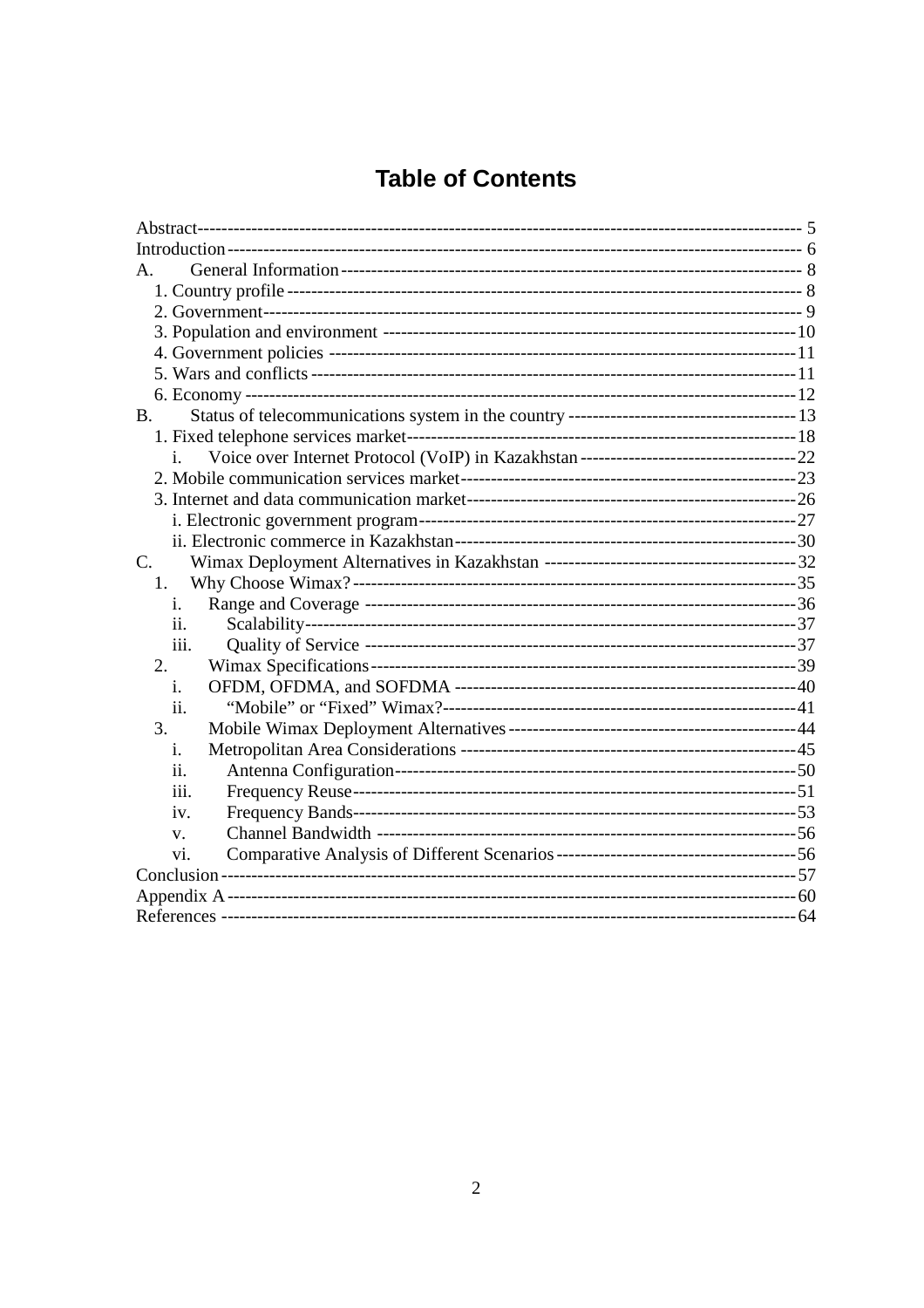# **List of Figures**

| Figure 1 Growth dynamics of the telecommunications market of Republic of Kazakhstan  12 |  |
|-----------------------------------------------------------------------------------------|--|
|                                                                                         |  |
|                                                                                         |  |
|                                                                                         |  |
|                                                                                         |  |
|                                                                                         |  |
|                                                                                         |  |
|                                                                                         |  |
|                                                                                         |  |
|                                                                                         |  |
|                                                                                         |  |
|                                                                                         |  |

# **List of Tables**

| Table 2 General geographical and demographical characteristics of Kazakhstan compared |  |
|---------------------------------------------------------------------------------------|--|
|                                                                                       |  |
|                                                                                       |  |
|                                                                                       |  |
|                                                                                       |  |
|                                                                                       |  |
|                                                                                       |  |
|                                                                                       |  |
|                                                                                       |  |
|                                                                                       |  |
|                                                                                       |  |
|                                                                                       |  |
|                                                                                       |  |
|                                                                                       |  |
|                                                                                       |  |
|                                                                                       |  |
|                                                                                       |  |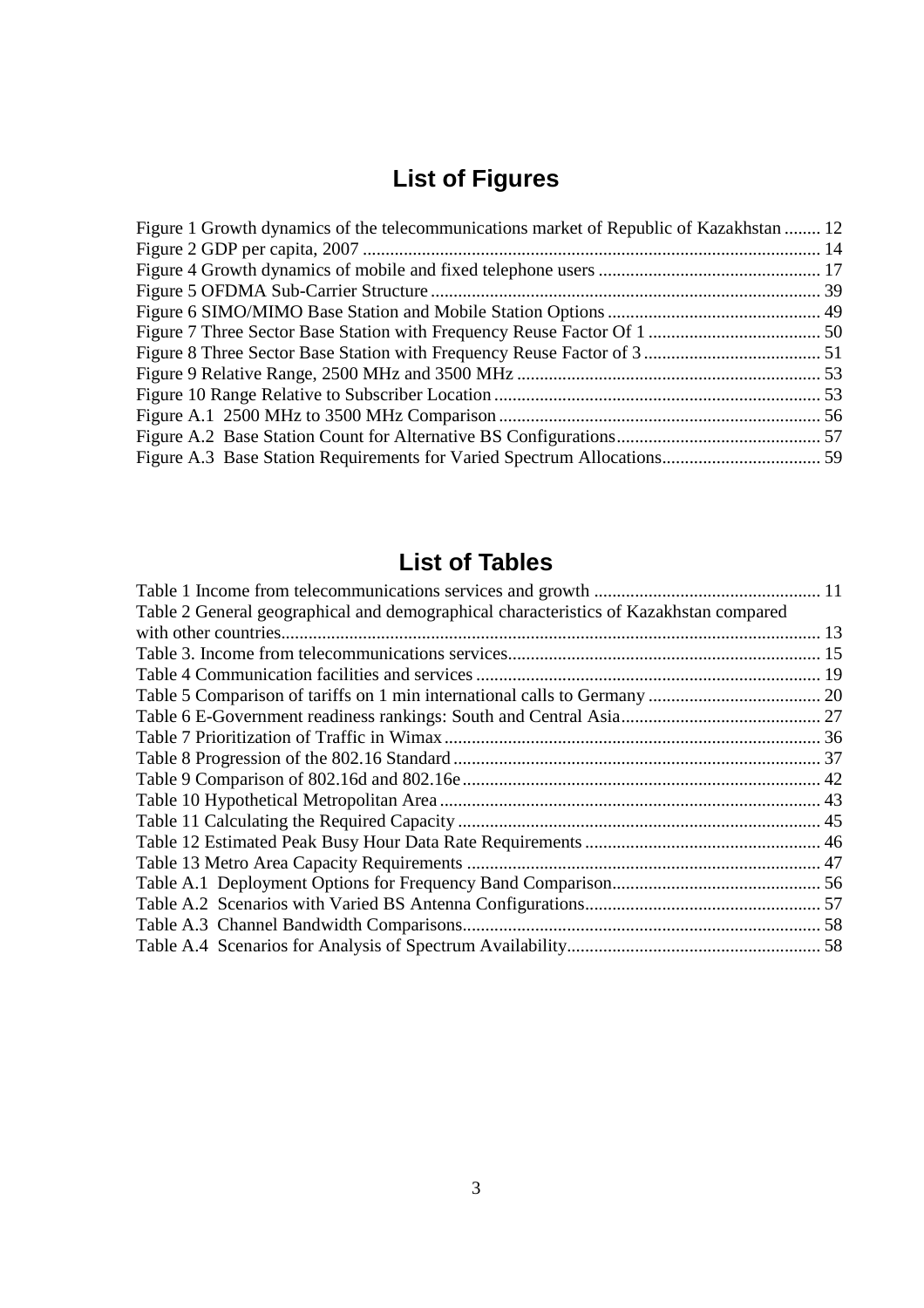# **Abstract**

The purpose of this paper is to discuss Worldwide Interoperability for Microwave Access (Wimax) technology-based network deployment opportunities in Kazakhstan. To be widely adapted and be profitable, even the very promising technology with advantageous features must experience market testing and meet user needs. This project consists of two parts; the first part consists of analysis while the second part focuses on implementation.

In the first part, the telecommunications industry of Kazakhstan is divided into three main segments: fixed communication, mobile communication, and internet & data communication. Some market characteristics are viewed based on data from National Statistics Agency of Kazakhstan, with the role of the segments in the telecommunications industry identified and their future growth discussed. With regards to Broadband Access Services, some user requirements are considered with e-government and e-commerce applications discussed. As a result of market research, a Mobile Wimax is selected for Broadband Access Services implementation for internet & data communication segment.

The second part considers Wimax technology deployment in the access network. Distinctive features such as scalability, range, coverage and QoS; standard specifications, and modulation techniques are explained. The difference between "mobile" and "fixed" Wimax along with their target markets are discussed. Additionally, the approach for estimating user capacity requirements for a metropolitan area is reviewed. Further, a core element of access network Base Station deployments and review of Adaptive Antenna Configurations are provided. A comparative analysis regarding the number of required Base Stations in different implementation scenarios provided by Wimax Forum are reviewed.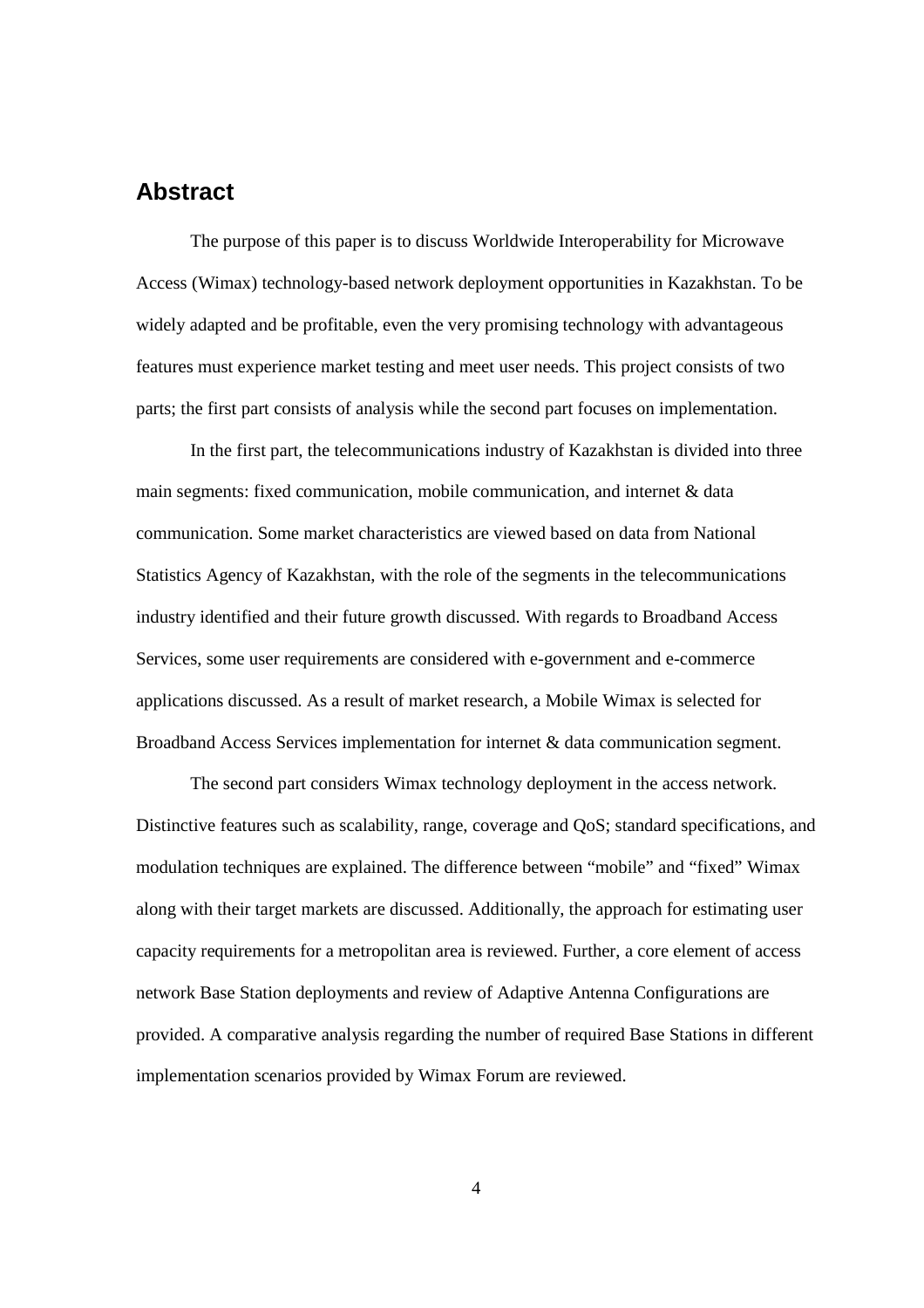# **Introduction**

The telecommunications infrastructure of Kazakhstan and other post-Soviet nations was inherited directly from the Soviet Union, whose infrastructure was problematic. As history shows in Soviet Union, all industries with vital significance for the nation had been under the control of the government and followed a course that the government determined.

Historically, the development of a telecommunications system in the country took the shape of a natural monopoly, where a single carrier owned the majority of the telecommunications network (cables, channels, buildings, and communication installations). The Development of the telecommunications sector is affected by the economical growth and stability, geographical and demographical features, market and user requirements, etc. It is acknowledged that there are also internal political forces; activity of the regulatory body, Agency for Informatization and Communication (AIC), representing government; as well as the Agency for the Regulation of National Monopolies (ARNM), which influences the system. This project, however, focuses on the question of how a Wimax technology can be used for the development of broadband access networks and the telecommunications system.

Market research is formed by comparing data and information about the industry, customers, and existing providers. This research helps the launching of a new product and identifies the population using the services based on a diverse data, such as: age, location, income level, and user requirements. This project also conducts secondary market research as used data is free and easily accessible. While affordability is an advantage, there may also be collateral effects such as biased data, which is hard to validate or materials unspecified to the research area. The primary research is an expensive process and requires focus groups,

5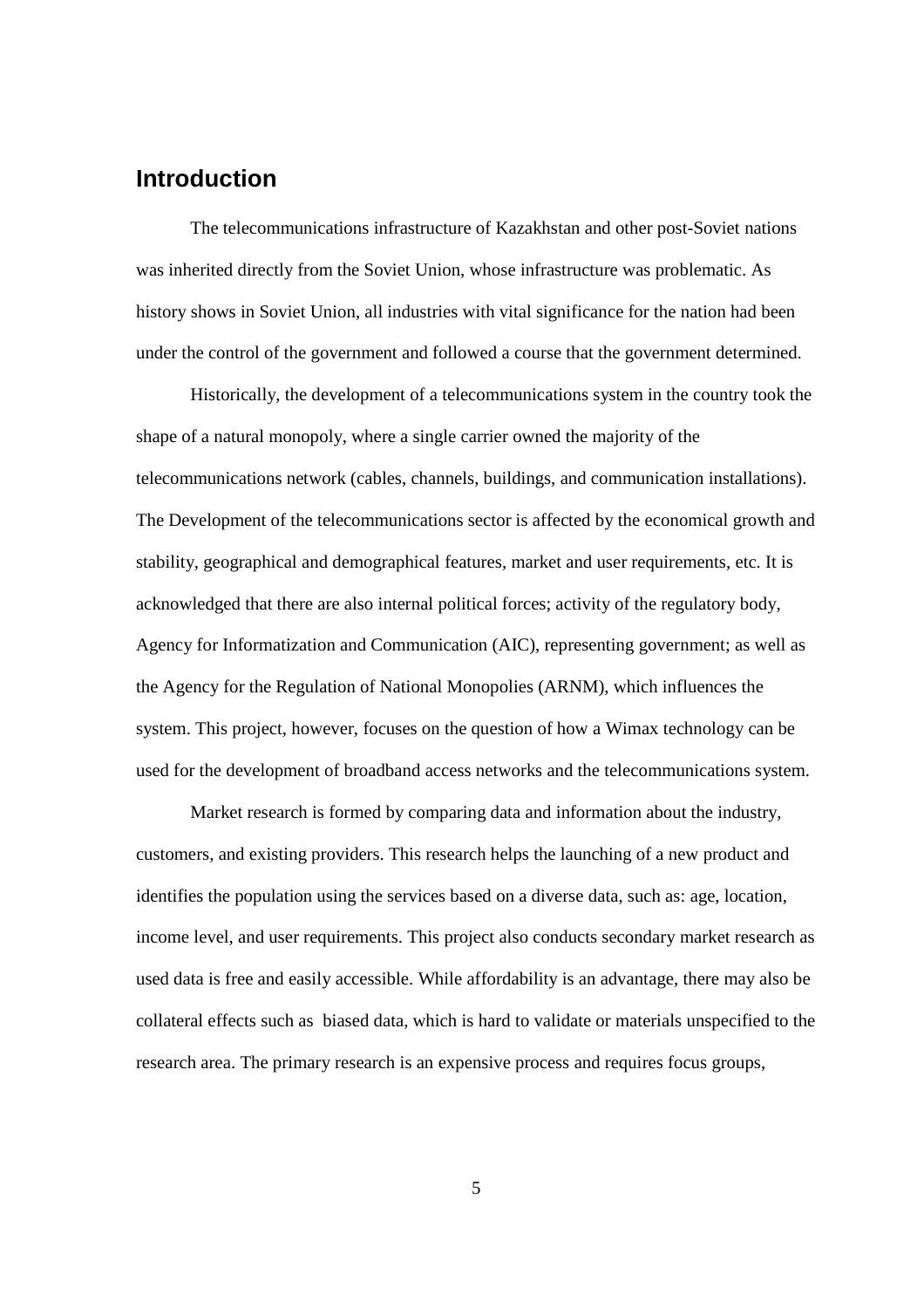surveys, interviews, as well as field tests conducted specifically to research a product<sup>1</sup>. Questions such as the following are addressed:

- What is happening in the market?
- Who are the competitors?"
- What are the trends?
- Which customer needs are important and are currently being met by current services?

The technology of Wimax allows great opportunities for overcoming the provision of wireless broadband access and backhaul networks. With the emergence of mobile Wimax, it provides even more capacity and scalability as well as introduces portability. With appropriate market research and network planning, Wimax operators take the leading positions in the provisioning of broadband access services worldwide. Wimax has different implementation scenarios and a range of applications, including fixed and mobile voice services as well as fixed, portable, and mobile data access. Along with the definition of the Wimax technology during the course of the project, the difference between mobile and fixed Wimax are also discussed.

Network implementation is a complex, long term, and resources demanding process. Initial market research and business sustainability approval are followed by a substantial planning process before actual network design implementation. The network design process undertakes future needs, infrastructure flexibility to support future changes, and balances hardware with budgetary concerns. Regarding the wireless Wimax networks, a number of tools are reviewed including tools for identifying network coverage and capacity for

6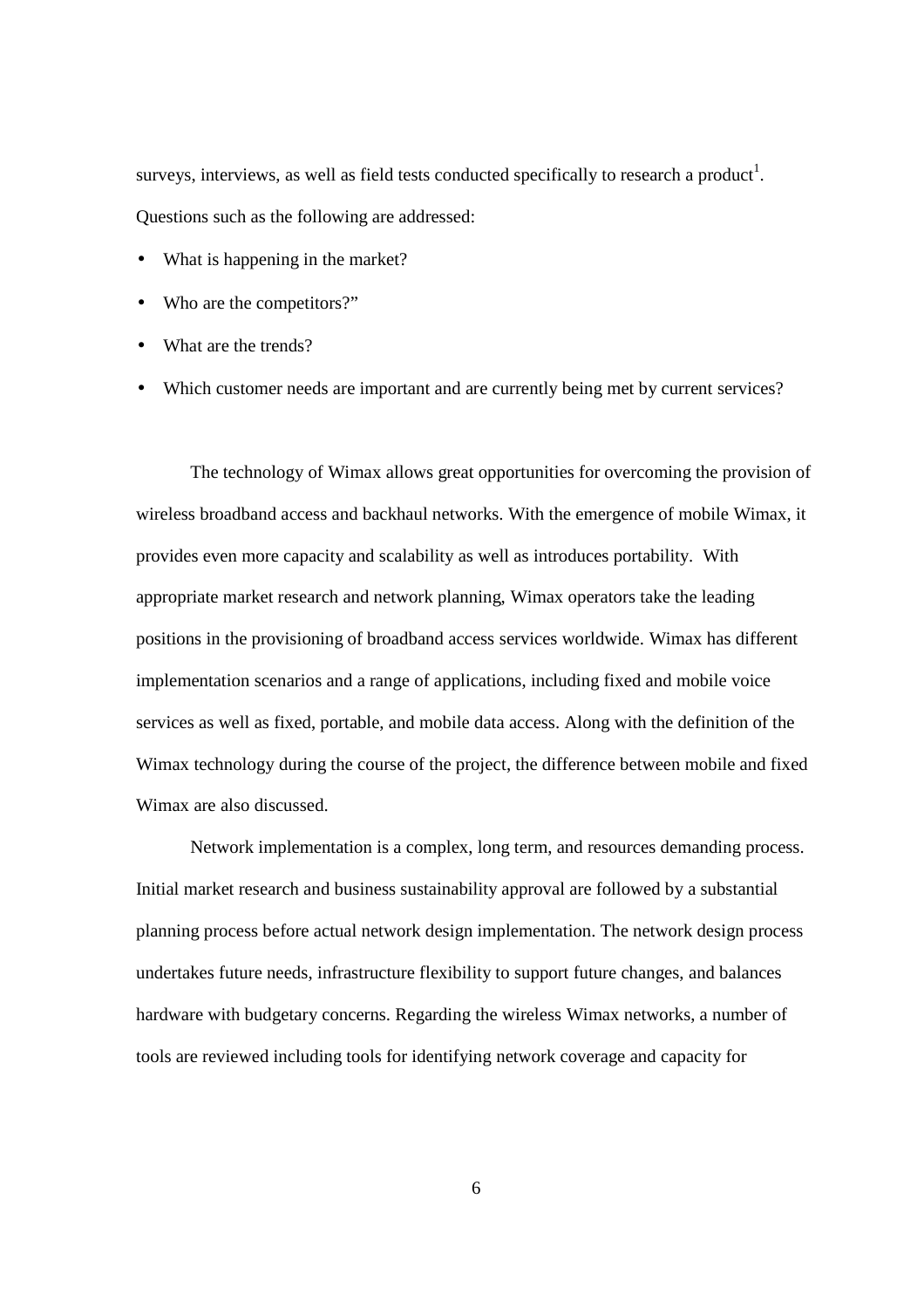metropolitan area, frequency band and channel bandwidth considerations, and base-station configurations.

Finally, the project delivers some assumptions on the terms of the network development, goals for mass use, coverage requirements, and other considerations regarding Wimax technology to be adapted in Kazakhstan.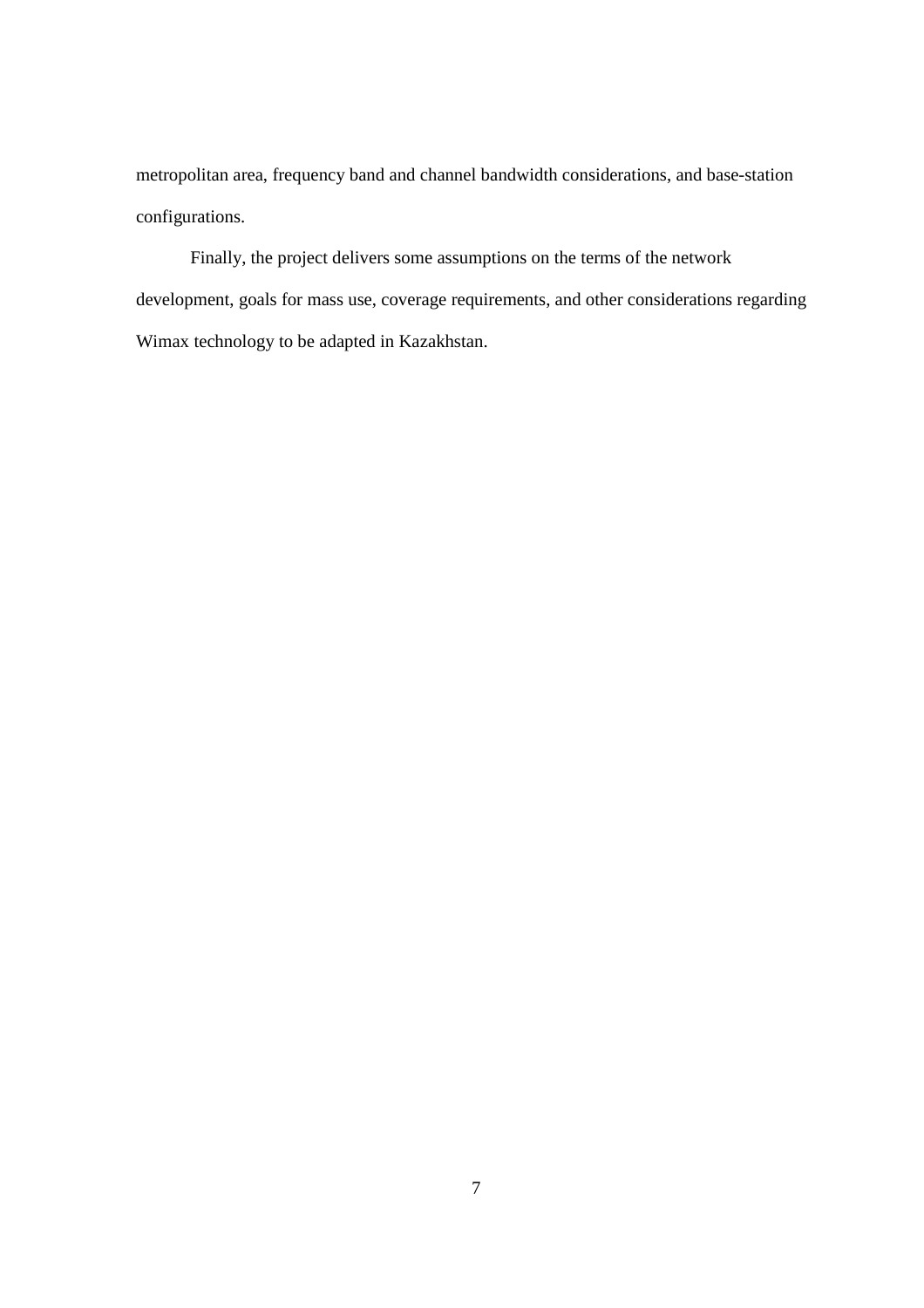# **A. General Information**

# **1. Country profile**

A former Soviet Union country the Republic of Kazakhstan gained its independence on December 6, 1991. Kazakhstan is the ninth largest country in the world. It is slightly less than four times the size of Texas. The population is 15.34 million. Kazakhstan is located in Central Asia, bordering with China in the northwest, Kyrgyzstan, Uzbekistan, Turkmenistan in the south and Russia in the north and northwest. The capital of Kazakhstan is Astana.

Kazakhstan's economy is larger than those of all the other Central Asian states combined, largely due to the country's vast natural resources and a recent history of political stability. However, "the country has embarked upon an industrial policy designed to diversify the economy away from overdependence on the oil sector by developing its manufacturing potential. The policy aims to reduce the influence of foreign investment and foreign personnel. Aided by strong growth and foreign exchange earnings, Kazakhstan aspires to become a regional financial center and has created a banking system comparable to those in Central Europe"<sup>2</sup>.

The scientific base and culture of Kazakhstan was inherited from the Soviet regime, after the Soviet Union's collapse. Kazakhstan wants to meet its development goals largely by recruiting, educating and retaining qualified young people in key fields of Science and Technology. Currently Kazakhstan has an excellent Bolashak (meaning *future* in Kazakh) Program, under which 3,000 Kazakhstani students at a given time are given opportunities to study at leading universities in several foreign countries.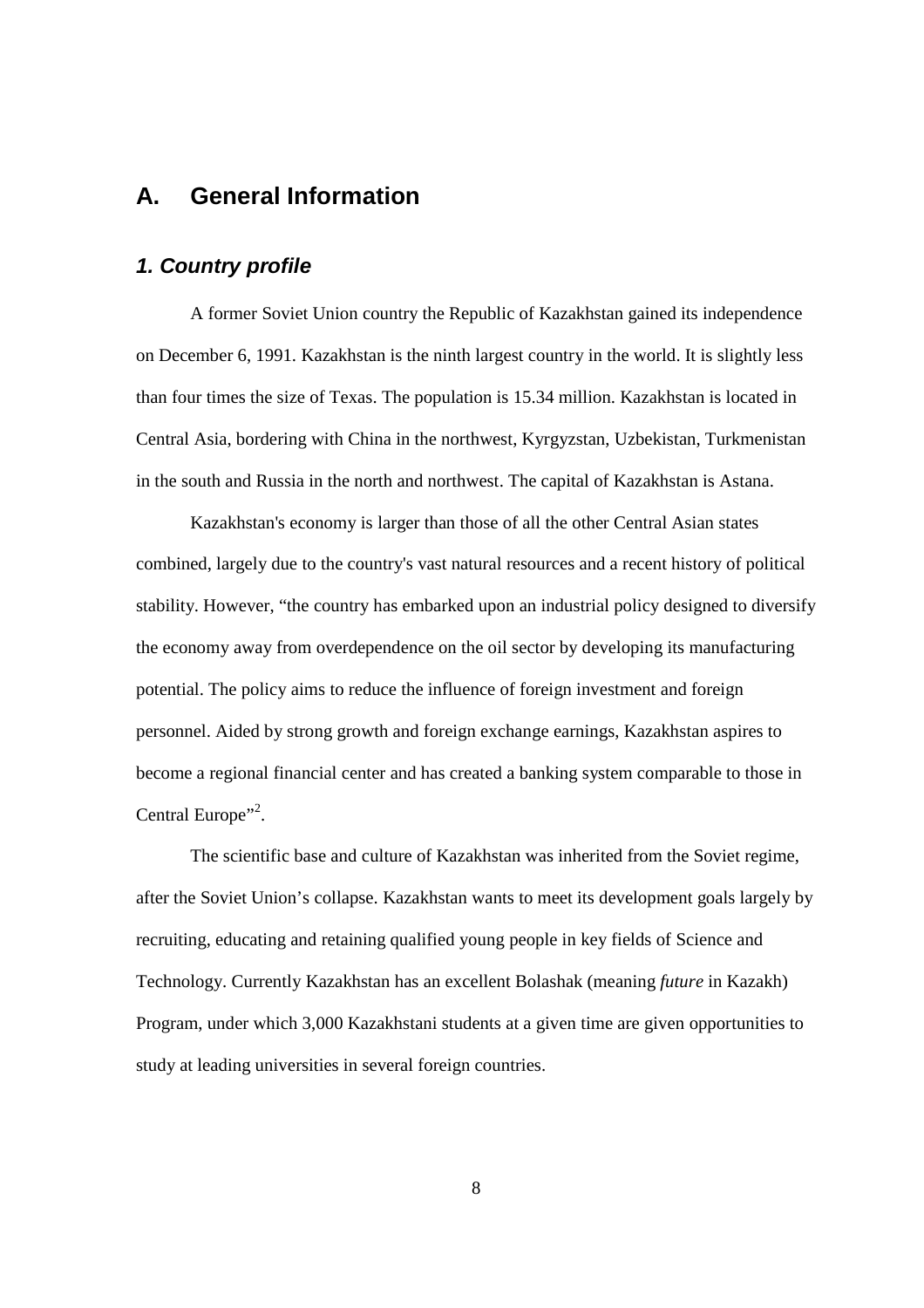Since 1991, after claiming its independence Kazakhstan has become "a leader in economic reform, implementing bold programs that have attracted investment, created jobs, and established a vibrant banking system in Central Asia"<sup>3</sup>. As a result of the country's economical growth potential, today many foreign investors have expressed interest in developing technology sectors in Kazakhstan. In the Internet Technology sector there are companies such as Microsoft, Oracle, EMC, Cisco, etc. Main vendors of telecommunications equipment in the country are Ericsson, Alcatel-Lucent, Nortel, Huawei, Cisco, etc.

 Kazakhstan is a cosmopolitan country as many nations were forcibly moved to these places during the Stalin's regime. Ethnic Kazakhs are half of the population; also, there are many other large ethnic groups such as Russian, Ukrainian, Uzbek, German, Tatar, Uygur, etc. Most people are Muslims and Russian Orthodox. Kazakhstan has two official languages Kazakh and Russian. Kazakh is a state language and Russian is designated as "the language of interethnic communication". The literacy rate is 99.5 %.<sup>4</sup>

# **2. Government**

In conformity with the constitution, the Republic of Kazakhstan "proclaims itself as a democratic, secular and social state whose highest values are the individual, his life, rights and freedom"<sup>5</sup>. Kazakhstan is a unitary state with a presidential form of government. The president is the head of state and the commander of the armed forces. The head of the government is the prime minister and is responsible for the cabinet of ministers.

The bicameral Parliament consists of the Senate (47 seats, 7 members are appointed by the president other members are elected by local assemblies; to serve six-year terms) and Mazhilis (107 seats; 9 out of the 107 Mazhilis members are elected from the Assembly of the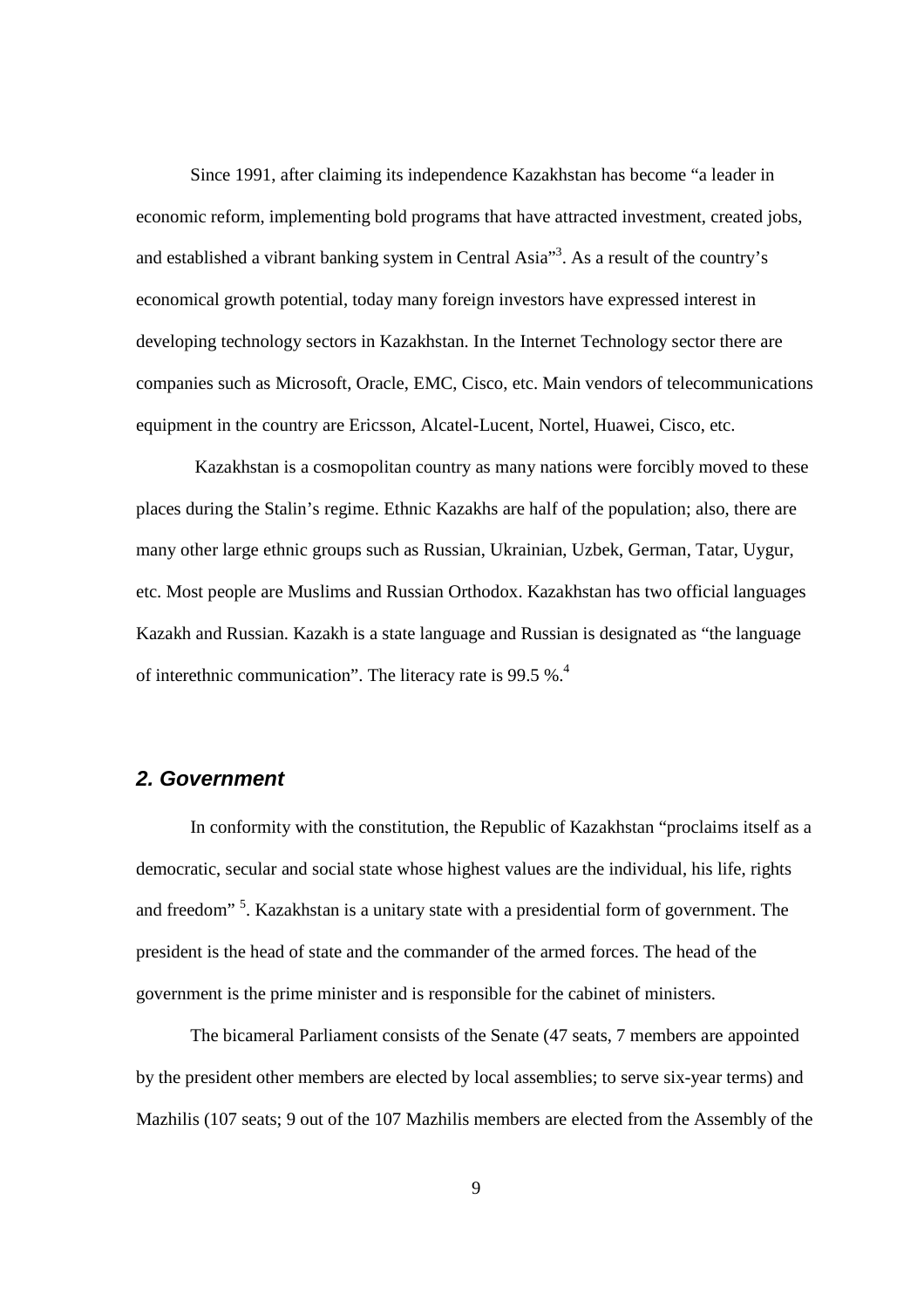People of Kazakhstan, which represents the country's ethnic minorities; members are popularly elected to serve five-year term) $<sup>6</sup>$ .</sup>

# **3. Population and environment**

During its first decade of independence Kazakhstan has experienced a decline in population due to immigration to historic homelands in the CIS and western countries. Recently the government has developed good social benefits and credits to ethnic Kazakhs living in foreign countries provided they return to their homelands. This entailed the resettlement of *oralmans* (returnees) from China, Uzbekistan, Kyrgyzstan, Mongolia, etc. As mentioned before the population of Kazakhstan is 15.3 million. For a large territory of 2.7 million square kilometers the population density is low. Also, due to the various geographical and economical development in different regions of Kazakhstan the population density is uneven. The highest population density, almost half of the urban population, is concentrated in the south (Almaty, Shymkent Taraz and Kyzylorda). This region's climate is favorable for agriculture and livestock breeding. The next by its population density is north of the country (Astana, Karaganda and Kostanay), explained by the industrial character of the region<sup>7</sup>.

The contamination of the environment is becoming a serious issue. There are issues such as land and soil degradation in the northern part caused by overuse of agricultural chemicals. As a result of improper use of water resources there is an issue of Aral Sea disappearance. Although several years have passed since the last nuclear explosion in the Semey firing test ground, the region and people still experience the irrevocable consequences. The land of the western part of Kazakhstan is unsuitable for agriculture due to saline soil. These are a few of today's important environmental issues.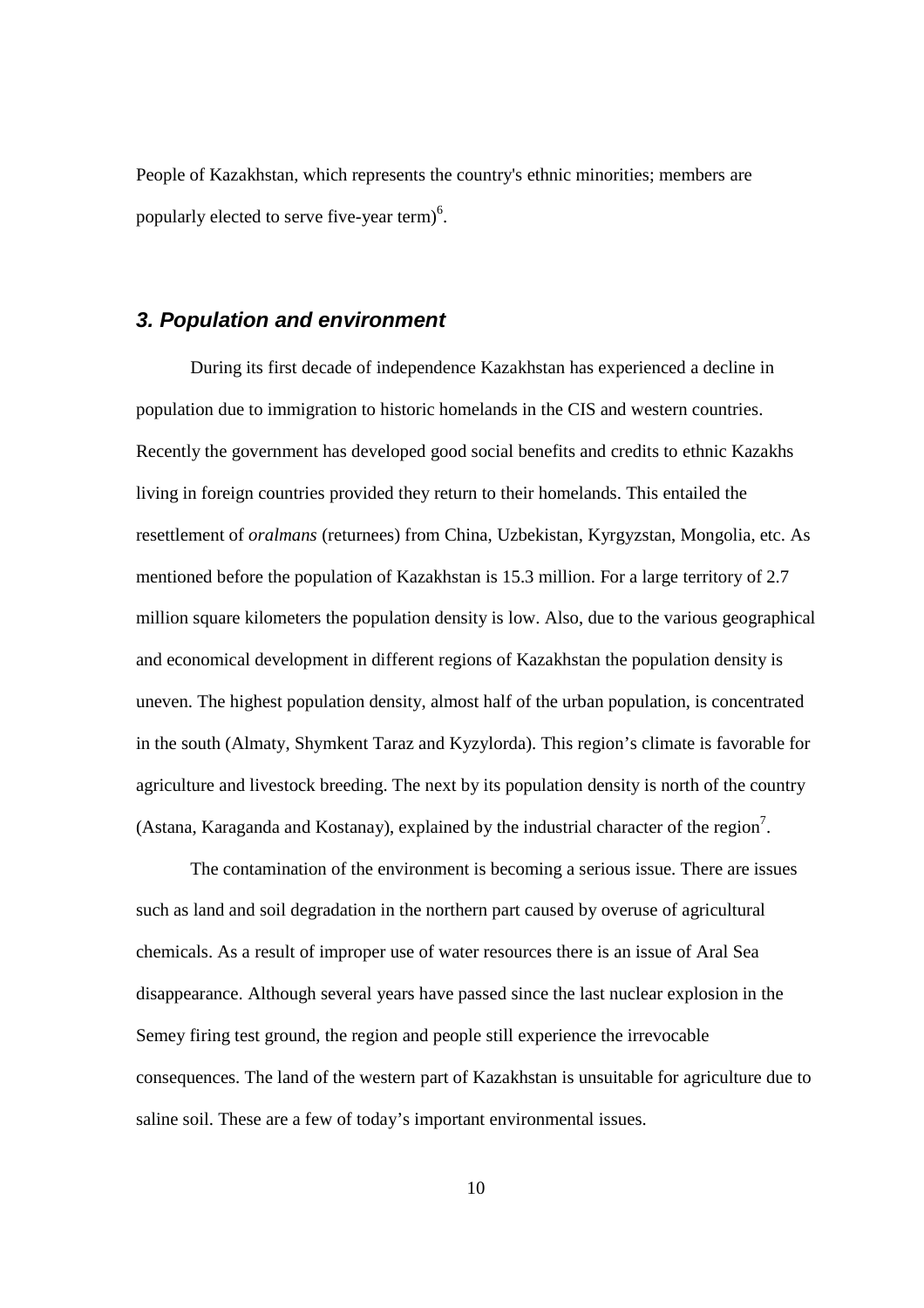### **4. Government policies**

Kazakhstan has several short term government programs and strategies directed to develop different branches of economy. Among these the most important program is the long term strategy the "Kazakhstan 2030". This plan concentrates the attention of the state on a pretty narrow range of priorities, thus, urging the Government to settle these tasks and strategies<sup>8</sup>. (Kazakhstan 2030). There are 7 priorities specified in this strategy such as: National Security; Domestic Political Stability; Development of Open Market Economy; Health & Education; Power Resources; Transport and Communication; and Professional State.

An issue of Communications and Telecommunication Networks is given special importance since they are "considered to be vitally important and necessary prerequisites for modern business development"<sup>7</sup>. The strategy notes the importance of information technology development in health care, education and environmental protection. The program expects development of the independent and effective telecommunications network, competitive in future with the similar infrastructure of the world developed economies. It is admitted that underdevelopment of this sector will cause serious economical problems.

# **5. Wars and conflicts**

Since its independence Kazakhstan has been acting as a peaceful country as it is stated in the constitution. Neither has Kazakhstan taken activity in any international conflict, nor has it been an epicenter of any conflict or government revolution. Kazakhstan has commenced demarcation of its boundaries with neighboring Russia, Uzbekistan, Kyrgyzstan, China, and Turkmenistan. No resolution has been made on a seabed boundary of the littoral states in the Caspian Sea; however, there are treaties ratifying equidistant seabed.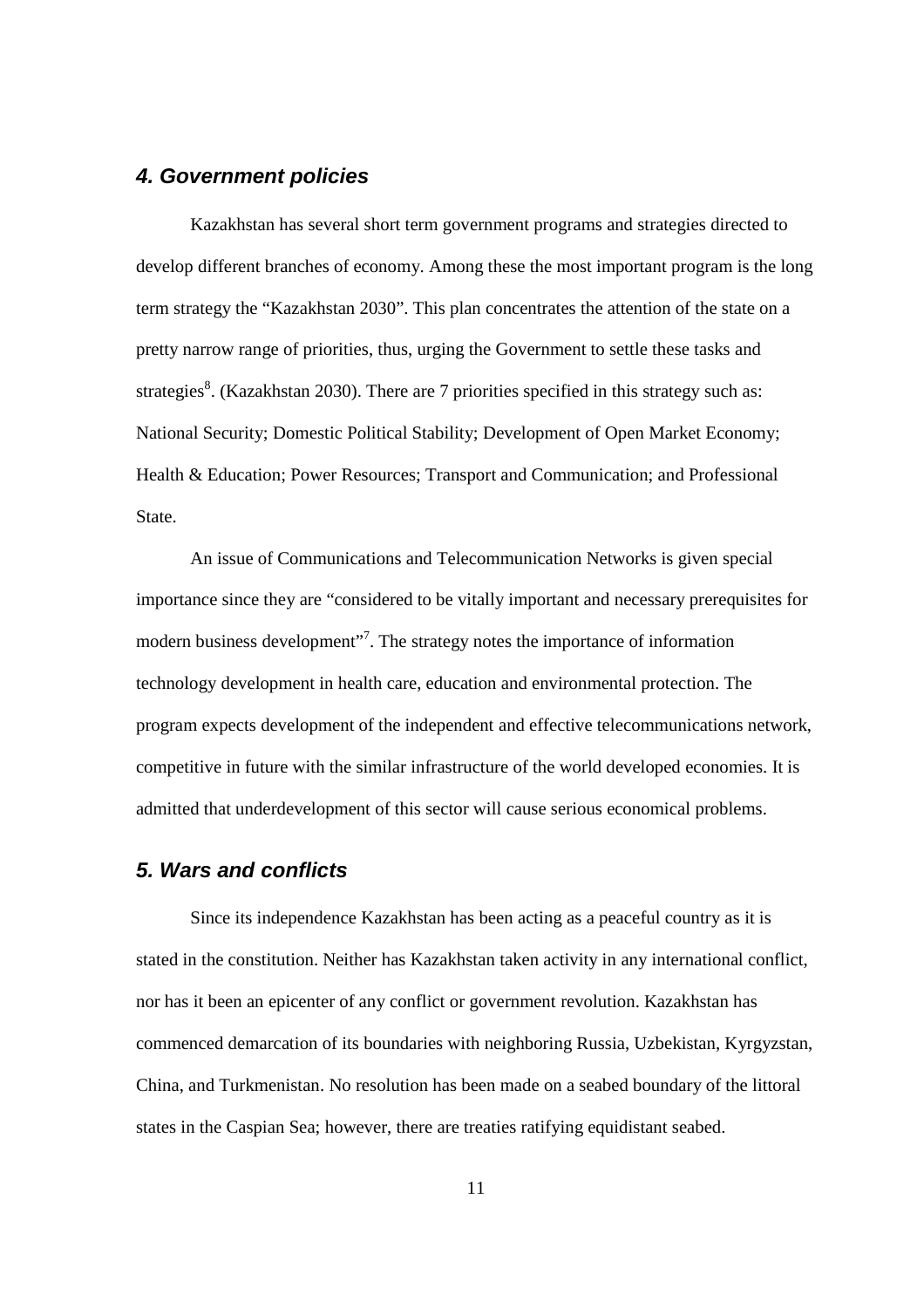# **6. Economy**

The second largest of the former Soviet republics in territory, Kazakhstan, possesses supplies of metal and plentiful supplies of minerals including enormous fossil fuel reserves. "Kazakhstan's share in world output of commercial minerals and products of procession thereof (according to estimates of the Union Bank of Switzerland amounts to the following: Beryllium - 24%, Zink - 7%, Tantalum - 33%, Titanium - 26%, Chromite - 27%, Copper - 3%, Barite - 7%, Molybdenum - 3%, Lead - 7%, Bauxites - 1%, Uranium -14%, Manganese - 5%, Silver - 6%, Iron ore - 2%, Tungsten - 12%, Gold - 1%"<sup>9</sup>.

 The agriculture sector features livestock and grain. Extracting and processing natural resources is the basis of the industrial sector. Four years after the collapse of the Soviet Union the economy experienced contraction due to a low demand in Kazakhstan's traditional heavy industry products. Economic reforms and privatization carried out by the government resulted in shifting of assets into the private sector. Not only the country's booming energy sector, but also economical reform, good harvests, and foreign investments allowed double digit growth of Gross Domestic Product (GDP) in the period from  $2000-07^{210}$ .

In the next few years Kazakhstan has an ambitious program to increase its technological competitiveness in the global marketplace. The government of Kazakhstan has concluded "that the countries long-term economic well-being will depend in large measure on how wisely its financial resources are invested in the development of non-oil sectors of the economy and in promotion of sustainable, broad based economic growth." There is a need in transition "from producing and exporting primarily unprocessed raw material to producing more knowledge-intensive, value-added goods and materials"<sup>11</sup>.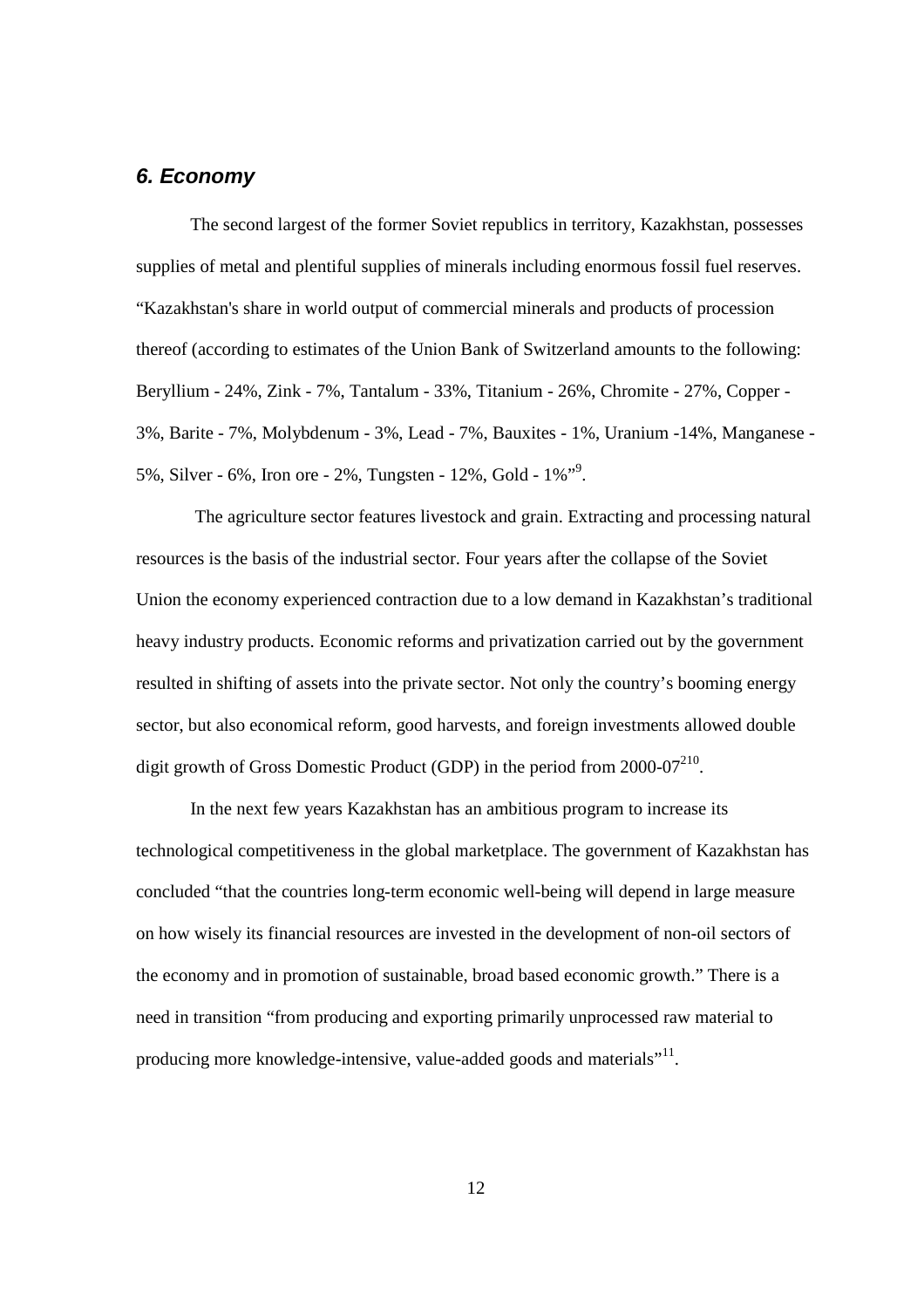# **B. Status of telecommunications system in the country**

Today the development of telecommunications systems in a country is of great significance as it is the conditional factor for integration with the world community. Kazakhstan's telecommunications market is dynamically developing. For the last three years the average annual increase of income from telecommunications services was 28%, which can be compared with the developing dynamics of such fields of economy as gas and oil production services  $35\%$ <sup>12</sup>. Despite the high growth of the index, which is higher than the world's average growth index, numerous indexes representing the growth in this sector of the economy in the Republic of Kazakhstan does not comply with the overall economical situation in the country. For instance, the share of the telecommunications market of Kazakhstan hardly exceeds the amount of 0.1% of the telecommunications market of the world $^{13}$ .

At the same time the share of "telecommunications" field in Gross Domestic Product (GDP) of Kazakhstan in 2006 formed 1.8%. Russia's share in GDP was  $3.5\%$ <sup>14</sup>, whereas, the development model of telecommunications market in these countries is similar.

| million USD                          |         |         |         |                 |                 |  |  |
|--------------------------------------|---------|---------|---------|-----------------|-----------------|--|--|
|                                      | 2005    | 2006    | 2007    | 2005/2006 (+ %) | 2006/2007 (+ %) |  |  |
| Total                                | 1789.89 | 2324.00 | 2981.76 | 29.84           | 28.30           |  |  |
| Intercity and International traffic  | 368.56  | 424.09  | 446.49  | 15.06           | 5.28            |  |  |
| local telephone services             | 145.31  | 167.46  | 190.75  | 15.24           | 13.91           |  |  |
| data transfer services               | 26.60   | 36.83   | 47.01   | 38.43           | 27.66           |  |  |
| Internet access services             | 80.51   | 121.49  | 184.91  | 50.91           | 52.19           |  |  |
| Mobile telephone services            | 778.34  | 1153.04 | 1621.57 | 48.14           | 40.63           |  |  |
| Cable television                     | 64.02   | 73.54   | 92.15   | 14.87           | 25.32           |  |  |
| other telecommunications<br>services | 298.86  | 347.56  | 398.88  | 16.29           | 14.77           |  |  |

*Table 1 Income from telecommunications services and growth, 2005-2007* 

*Source: The Agency of Statistics of Kazakhstan for the years cited (www.stat.kz)*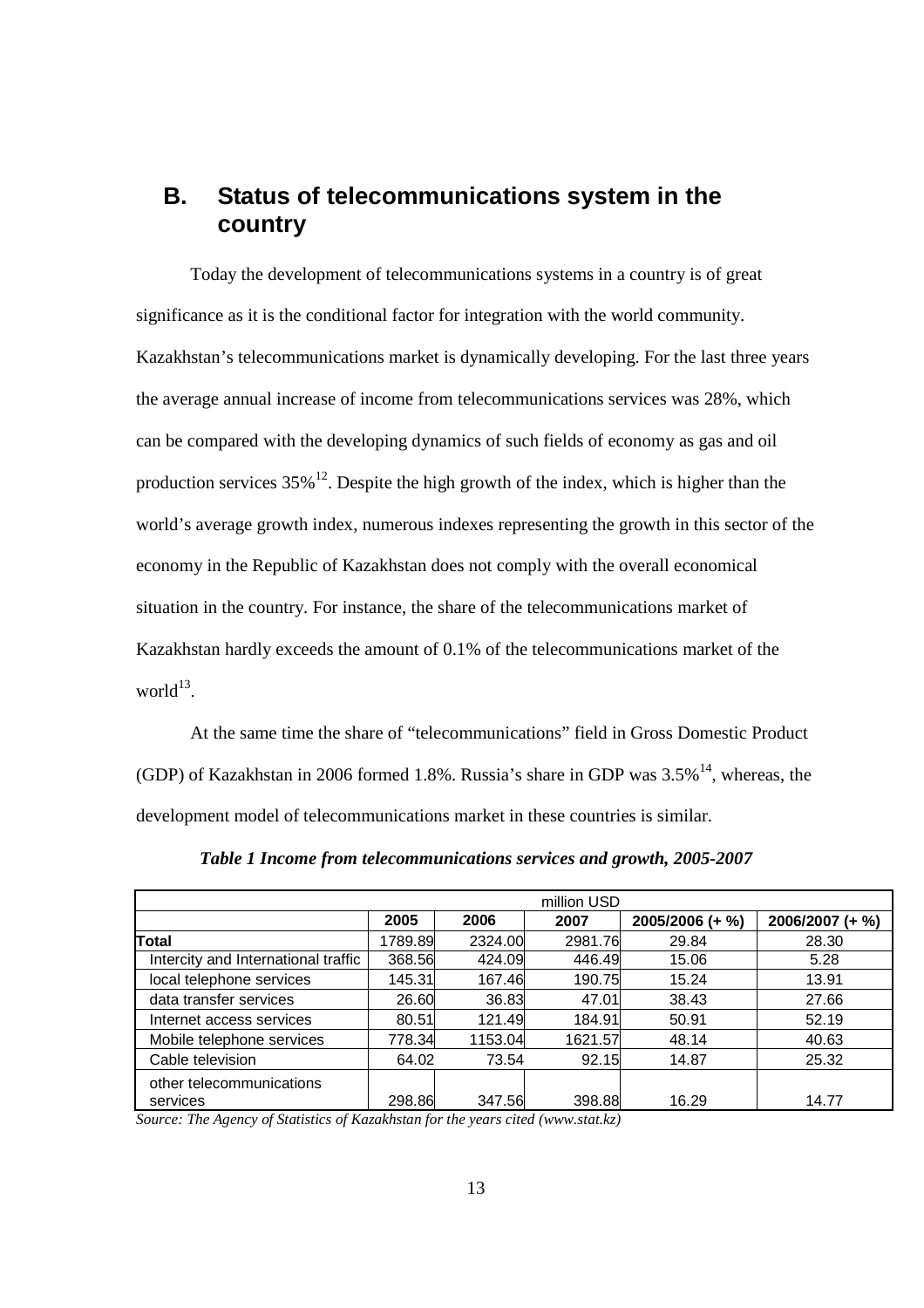In money terms the volume of the telecommunications market in 2007 reached 357 billion Kazakhstan Tenge (KZT) or \$2.98 billion  $USD^{15}$ , while Russia's  $-1.035$  trillion Russian Rubles (RUR) or \$44.55 billion<sup>16</sup>. The following figures are indicative: the net income of Verizon Communications Inc. for 2007 totaled \$5.5 billion<sup>17</sup> which is almost twice the income from the whole telecommunications market of Kazakhstan.

According to the statistics agency of Kazakhstan in 2008 the volume of national telecommunications market can amount to \$ 3.81 billion. At the same time, for 2008-2009 it is forecasted that the rate of growth of the telecommunications market in financial terms will be reduced, since the Government of Kazakhstan is making efforts on reducing tariffs to fixed, mobile communication and Internet data services. This short-term government policy will reduce the rate of growth in income of players in the telecommunications market. However, this policy will not directly affect the increase in customer base and consumption of telecommunications services.



*Figure 1 Growth dynamics of the telecommunications market of Republic of Kazakhstan* 

*Source: The Agency of Statistics of Kazakhstan (www.stat.kz)*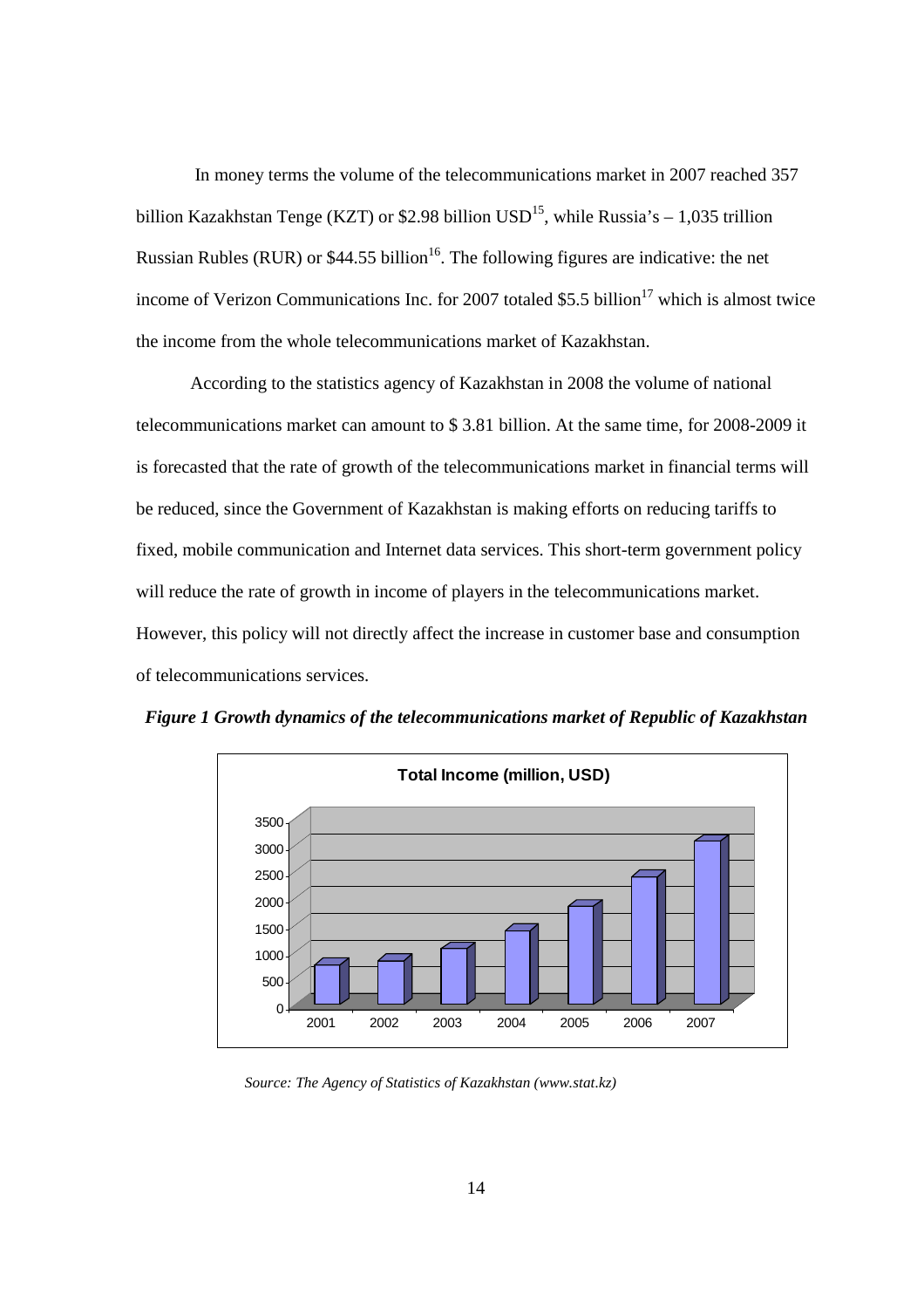Some of the features that influences the development of the telecommunications market in Kazakhstan are geographical and demographical, or namely the large territory of the country and the low density of population. By territory Kazakhstan is the ninth largest country in the world after Argentina and Brazil, while it is 60th by population. Thus, the density of population is very low, approximately 5.5 person/sq. meter, which is 1.5 times smaller than Russia's figure and dozens of times lower than that of European countries. The large territory in aggregate with the low population, high number of rural population (40%) and high coefficient of family size (on average - 3.5 person/family and 4 persons/ family in rural areas) partly explains the low penetration of telecommunications services in the country. For instance, fixed telephone services penetration in households is 62% in Russia and 97% in Germany<sup>18</sup>.

*Table 2 General geographical and demographical characteristics of Kazakhstan compared* 

|                 | Population<br>(mill.) | Area (thous.<br>sq. km.) | Population<br>Density<br>(people/sq.km) | Average annual<br>telecommunications<br>services<br>consumption per<br>capita, USD |
|-----------------|-----------------------|--------------------------|-----------------------------------------|------------------------------------------------------------------------------------|
| Kazakhstan      | 15.2                  | 2717                     | 5.5                                     | 105                                                                                |
| Russia          | 142.7                 | 17045                    | 8.4                                     | 250                                                                                |
| Europe          | 727                   | 10000                    | 72.7                                    | 343                                                                                |
| by<br>countries |                       |                          |                                         |                                                                                    |
| Czech Rep       | 10.8                  | 78.9                     | 129                                     | 539                                                                                |
| Hungary         | 10                    | 93                       | 109                                     | 220                                                                                |
| France          | 62.4                  | 547                      | 110                                     | 600                                                                                |
| UK              | 60.4                  | 244                      | 247                                     | 1826                                                                               |

*with other countries, 2005*

*Source: Euromonitor's Global Market Information Database, 2005 (www.portal.euromonitor.com)*

 It is necessary to emphasize that fixed telephone services penetration is significantly varied between urban and rural areas: in metropolitan areas and large cities from 76% to 87%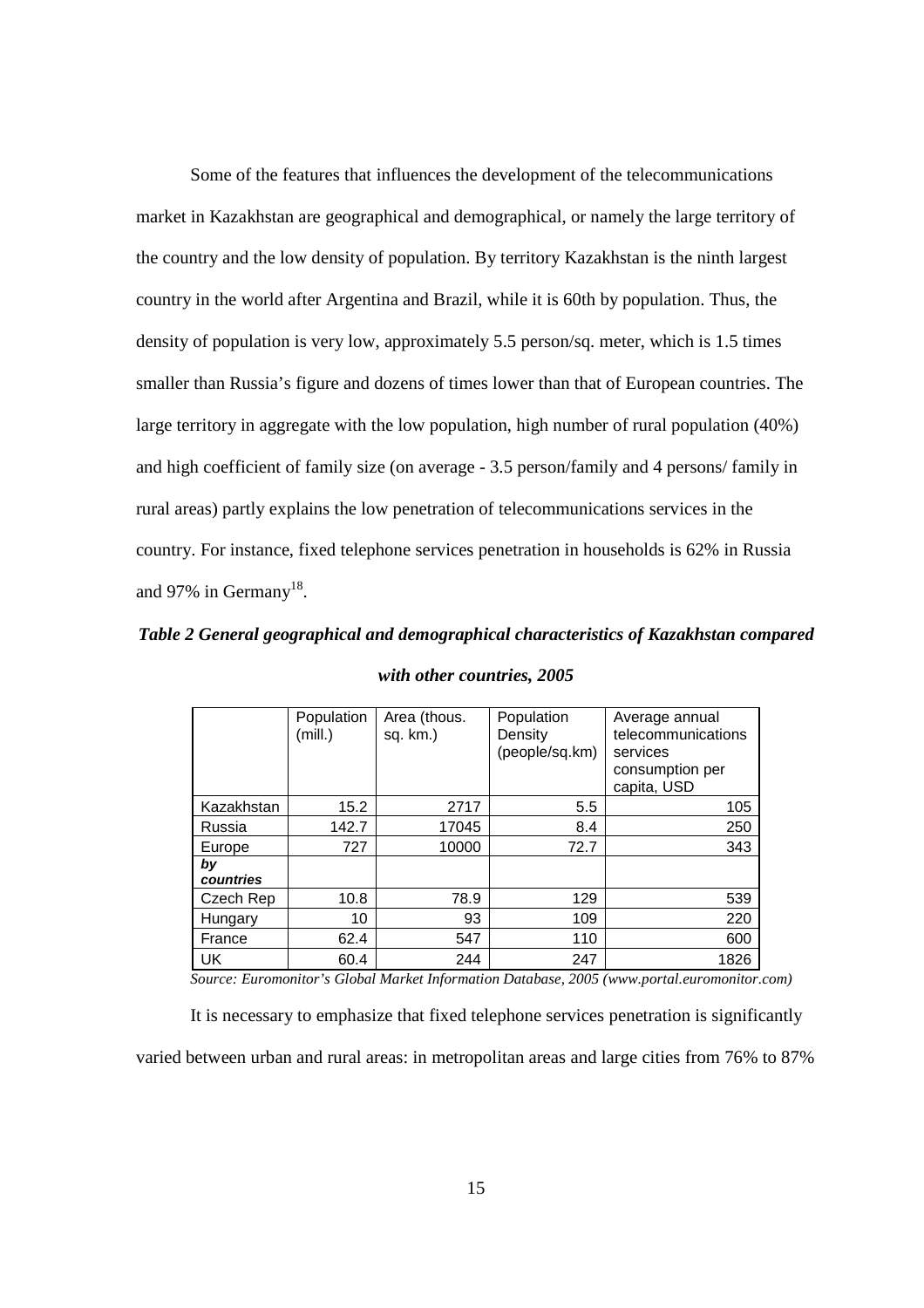of households are equipped with fixed telephone services, while in smaller cities and rural areas only 38-44% of households are equipped with fixed telephone services<sup>19</sup>.

 The average per capita telecommunications services usage index in the country is not the highest and totals in \$105 US dollars annually. For comparison in Russia this index is 250 US dollars in average per capita. One of the main factors defining the development of telecommunications sector is low index of GDP per capita. In 2007 the level of GDP per capita in Kazakhstan amounted to  $11,100$  US dollars<sup>20</sup>, which is several times lower than in some developed countries.



# *Figure 2 GDP per capita, 2007<sup>21</sup>*

*Source: U.S. Department of Labor, Bureau of Labor Statistic, 2007*

Thus, in Kazakhstan the presence of computers and their connection to Internet services in households stays considerably low. For instance, only 17 % of households are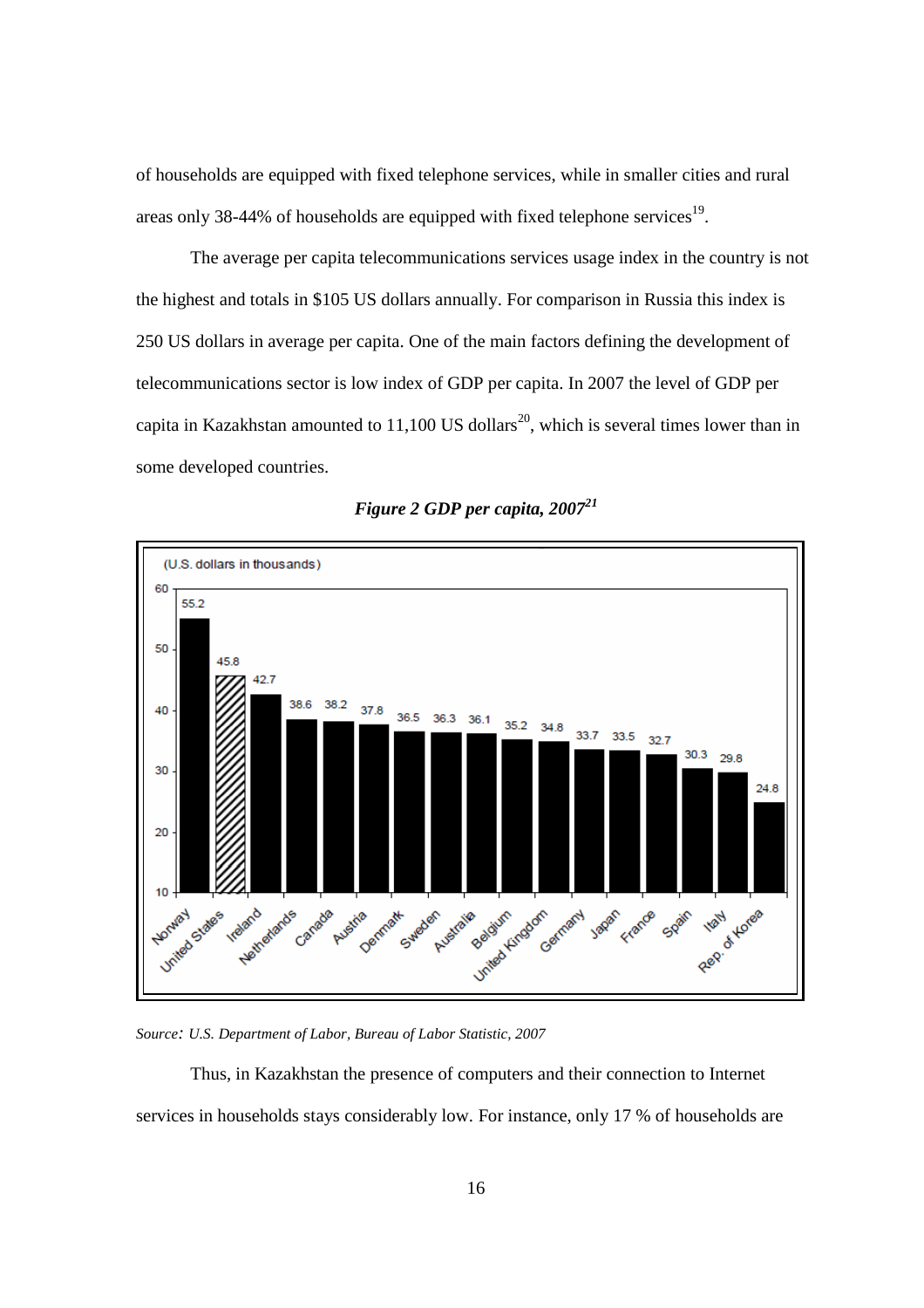equipped with a computer, (2/3 of which are in urban areas). To compare in Czech Republic 29 % of households are equipped with computers, in Hungary 32% and in UK 65%. Among all households in Kazakhstan only 5% are connected to the Internet (in Czech Republic 19%, in Hungary 14%, in  $UK - 56$ %). On the whole 35% of households, equipped with computers have connection to the Internet. In Czech Republic this figure is 65%, in Hungary – 44% and in UK  $86\%^{22}$ .

Let us examine the structure of Kazakhstan's telecommunications system according to income from different services.

According to the data from the Statistics Agency of Kazakhstan in 2004 the shares of income from fixed telephones and mobile communication were almost the same – 36% and 37 % respectively. However, in 2007 the largest part of the income from telecommunications services came from mobile telephone services and amounted in 1.62 billion USD, which is a 54 % share of total income<sup>23</sup>. The second largest segment of income is fixed telephone services with 632 million USD or a 21 % share. Internet access and data transfer services forms only 7 % of total income from telecommunications services. As a result of rapid development of new means of communications the share of income from fixed telephone services changes very slightly compared to mobile telephone services and Internet data transfer services. In other words, in later 4-5 years while consumers spent almost the same amount of money on fixed telephone services, their expenses on Internet access and especially mobile communication increased considerably.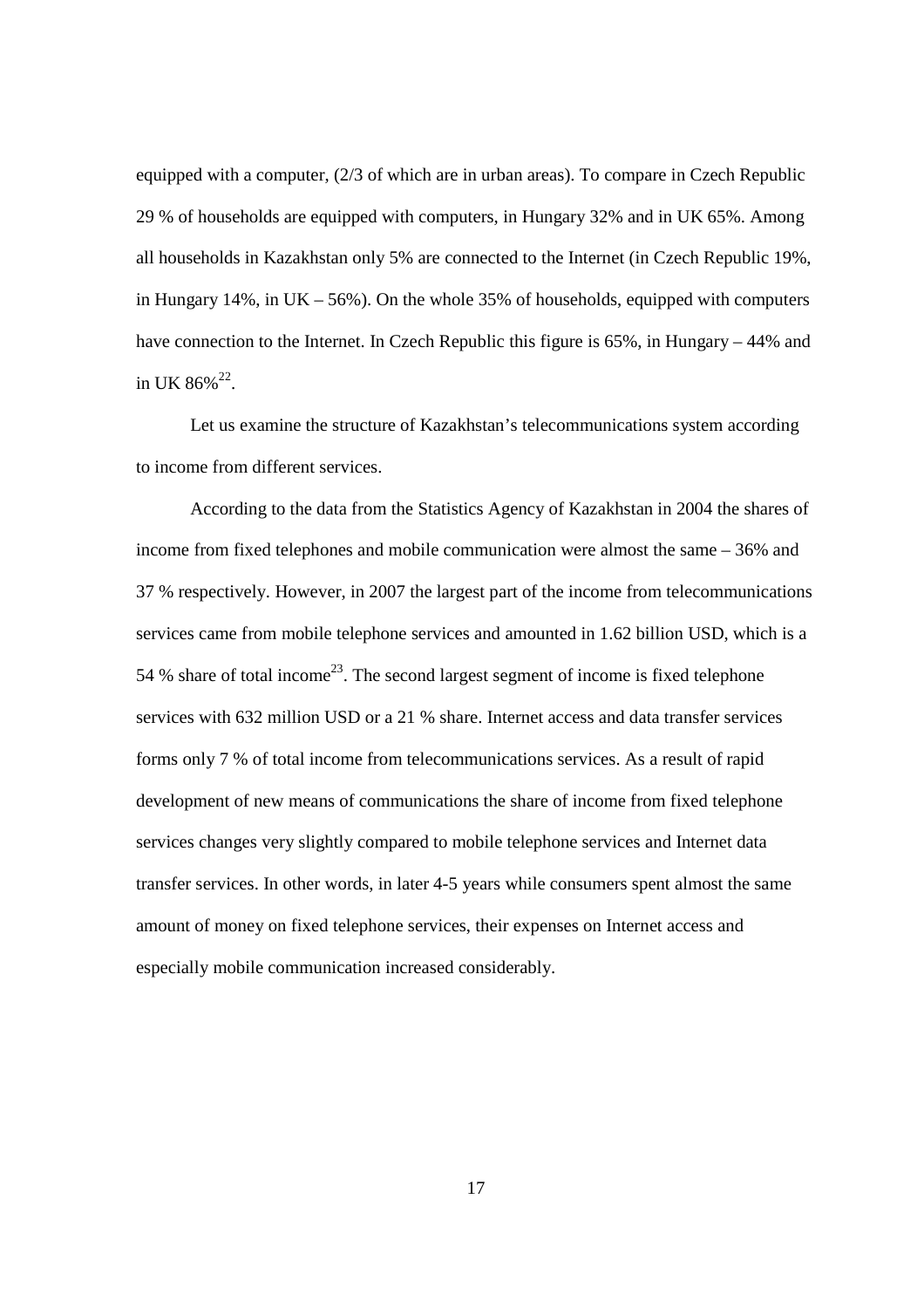|                                                              |        |        |         |         |         |         | million USD |
|--------------------------------------------------------------|--------|--------|---------|---------|---------|---------|-------------|
|                                                              | 2001   | 2002   | 2003    | 2004    | 2005    | 2006    | 2007        |
| <b>Total</b>                                                 | 715.73 | 789.33 | 1003.92 | 1341.25 | 1789.89 | 2324.00 | 2981.76     |
| Intercity and International<br>traffic from fixed telephones | 279.71 | 294.48 | 350.01  | 390.11  | 368.56  | 424.09  | 446.49      |
| Local fixed telephone<br>services                            | 164.74 | 156.40 | 110.25  | 122.87  | 145.31  | 167.46  | 190.75      |
| Data transfer services                                       | 18.56  | 33.82  | 41.39   | 38.78   | 26.60   | 36.83   | 47.01       |
| Internet access services                                     | 27.24  | 31.13  | 26.01   | 52.36   | 80.51   | 121.49  | 184.91      |
| Mobile telephone services                                    | 166.88 | 194.83 | 301.61  | 486.37  | 778.34  | 1153.04 | 1621.57     |
| Cable television                                             | 30.34  | 35.87  | 41.93   | 55.60   | 64.02   | 73.54   | 92.15       |
| Other services                                               | 28.26  | 42.81  | 99.51   | 156.34  | 298.86  | 347.56  | 398.88      |

#### *Table 3 Income from telecommunications services*

*Source: The Agency of Statistics of Kazakhstan, Telecommunications (www.stat.kz)* 

Thus, from the table above we can define the most important three sectors of the telecommunications market of Kazakhstan - fixed communication, mobile communication and Internet & data transfer services. Since data transfer and Internet access are inseparable and develop together we will consider them as one.

# **1. Fixed telephone services market**

 The following segment is presented by local telephone services, intercity, international communication as well as by transmission lines interconnecting mobile operators' networks and outgoing calls to mobile networks. In 2005 the average expense on every single fixed telephone line was 11 USD for individuals and 93 USD for enterprises. The increase in income from 2005 to 2007 is mainly the result of the increase in local services and intercity communication. In the period of 2004-2005 there was no growth in income of international communication services. The growth was expected by the government, as a result of market liberalization and reduction of tariffs on fixed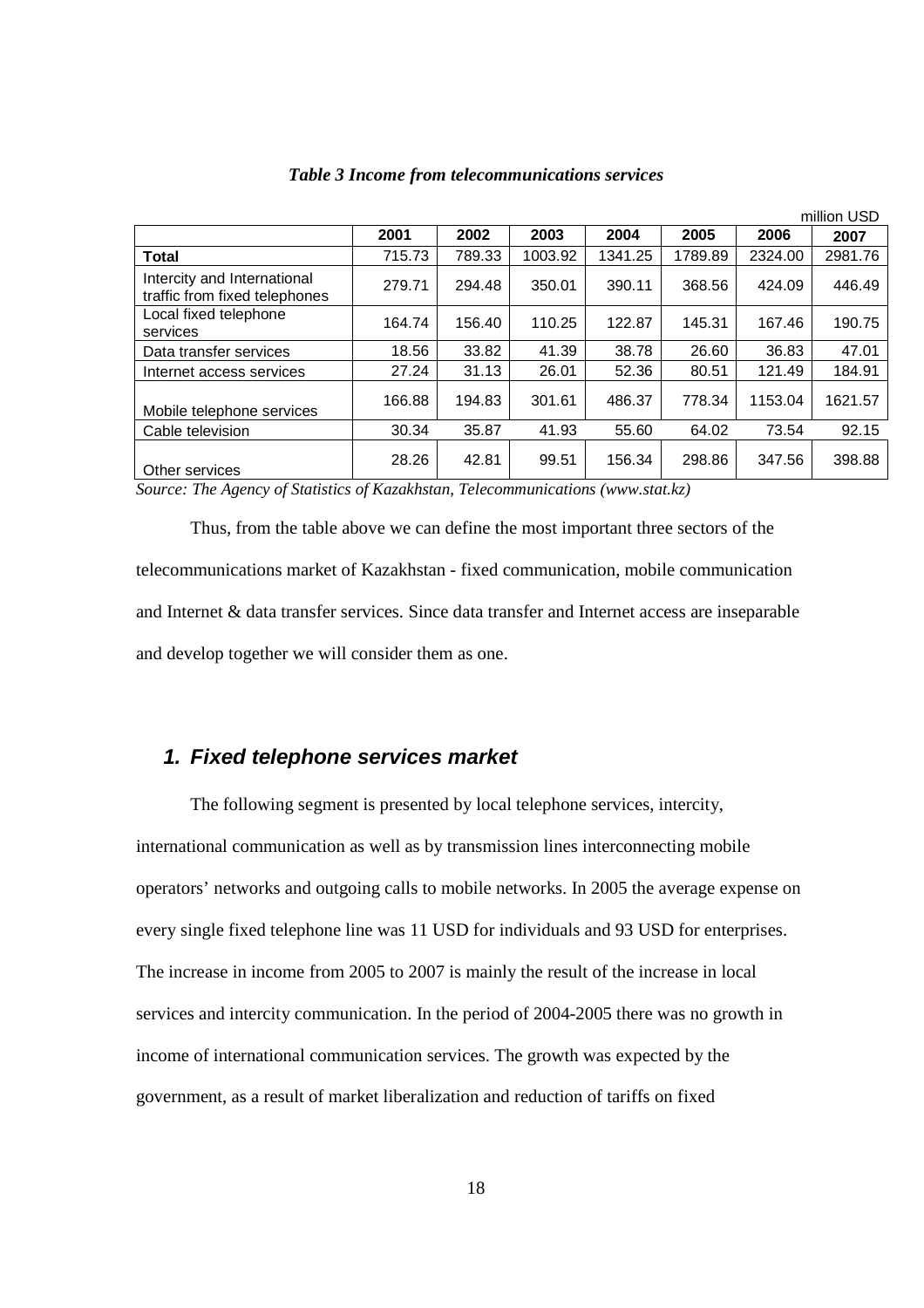communication. Although, the international traffic (the number of minutes) increased compared to previous years the income from international calls services in 2005 decreased (table 3).

In order to enter the World Trade Organization (WTO), from 2003-2005 the government carried out measures to rebalance the tariffs of fixed communications services. As a result, under the pressure of the government, the main provider of fixed communications services in Kazakhstan Kazakhtelecom reduced the prices for international calls by  $33\%^{24}$ . At the same time the tariffs on local services were increased by 20 %. The government expected growth in this market; however, time showed that the international communications services did not provide enough flexibility to cover the losses followed by the tariffs rebalancing. There were some reasons for that: the number of households willing to make international calls is not large. According to the Statistics Agency of Kazakhstan only 22 % of households in Kazakhstan wish to make international calls, where half of the households are already using international call services.

The possibilities for growth in local telephone services are limited as well. By the end of 2007 total number of fixed landlines reached 3.236 million lines (figure 4), where the market capacity (or the maximum possible number of landlines) is 4.7 million telephone lines. Thus, the maximum possible growth is approximately 1.2 million fixed telephone lines.

19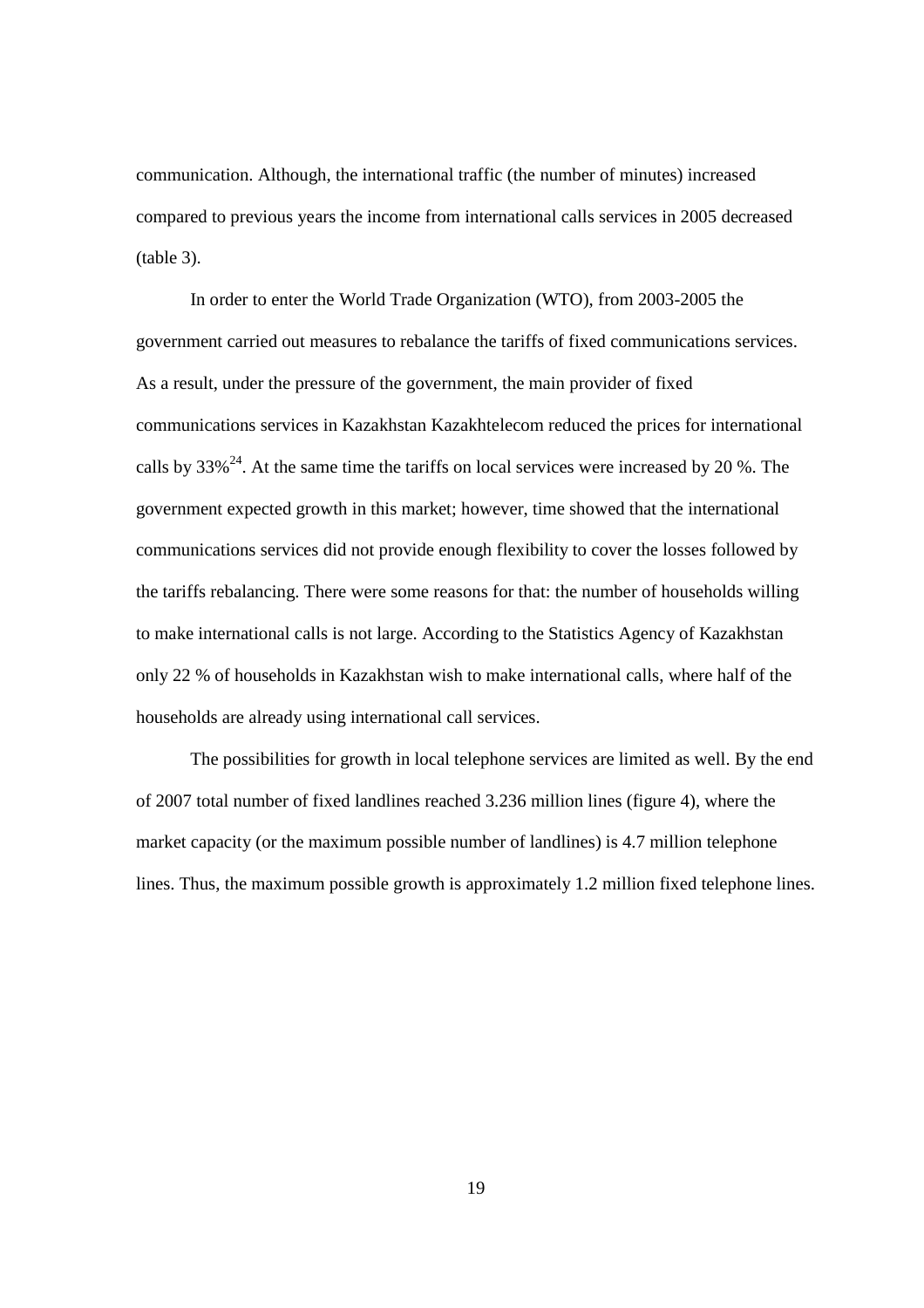

*Figure 4 Growth dynamics of mobile and fixed telephone users* 

*Source: The Agency of Statistics of Kazakhstan (www.stat.kz)* 

There is no doubt, despite the reforms of 2003-2005 carried out by the government of Kazakhstan to demonopolize the market; there is still one central and powerful operator. The main provider of fixed local communication services in Kazakhstan remains Kazakhtelecom whose share among all provided telecommunications services is 48% (mobile, internet and fixed), and 96 % of all fixed communication. The most important improvement of the reform is that Kazakhtelecom is no longer a single operator in provision of international and intercity communication<sup>25</sup>. Today six new operators hold licenses for provision of international and intercity communication: Astel, ARNA, Nursat, TNS Plus, KazTranscom and Transtelecom. The last two are the branches of KazMunaiGaz (KMG) and KazTemirZhol (KTZ). KMG is the largest national oil company and KazTransCom mainly provides telecommunications services for KMG and in some regions for individuals. Transtelecom provides telecommunications services only for KTZ, which is the national railway transportation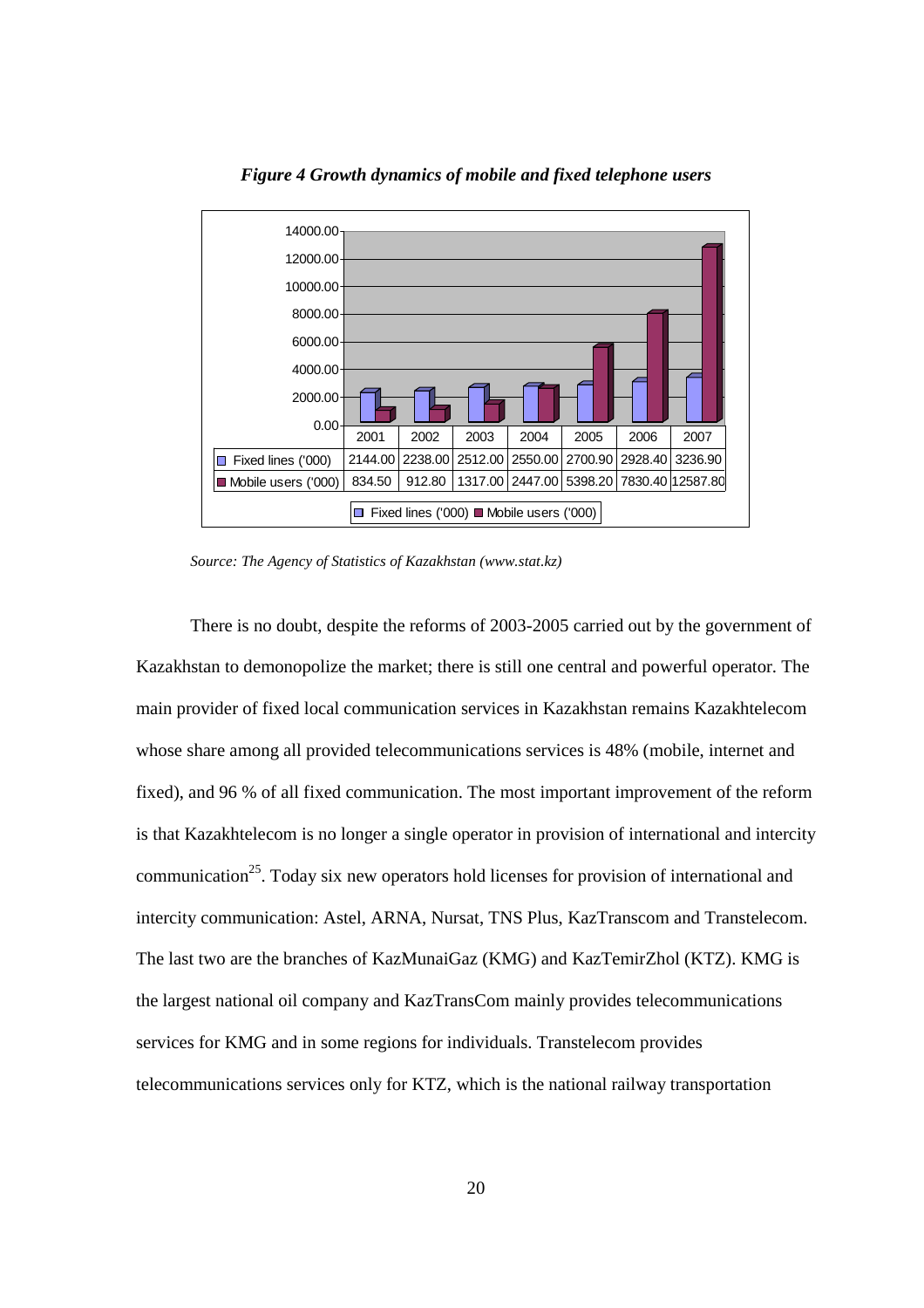company. Since both KazMunaiGaz and KazTemirZhol are owned by the government, the KazTransCom and Transtelecom are also indirectly owned by the government.

Legally the reform gave the opportunity for new operators to provide these services; however, they do not have enough resources for equal competition.

 The main issue is that none of these new companies have a network as broadly developed as Kazakhtelecom's. All of them do not have many options: either to build their own network, which is completely unattractive due to significant expenses, or to rent channels from Kazakhtelecom. In its terms Kazakhtelecom resists in order not to lose its international traffic. The main customers of Kazakhtelecom's competitors are corporate enterprises, since new operators have high borders for entrance in the market for mass usage. As a result, all new operators in any event depend on Kazakhtelecom. In the view of developed countries there is a lack of competition in this market.

 None of the new operators have made any attempts to provide services for rural areas, due to economical unprofitableness and yet 40% of country's population lives in the rural areas. Telecommunication services in rural areas are provided only by the national operator Kazakhtelecom. In 2007 Kazakhtelecom supplied with telephone access all of the settlements in the country exceeding 50 people<sup>26</sup>.

Recently, the regulatory body, Agency for Informatization and Communication (AIC) has promoted a proposal to separate Kazakhtelecom on the basis of its functionality<sup>27</sup>.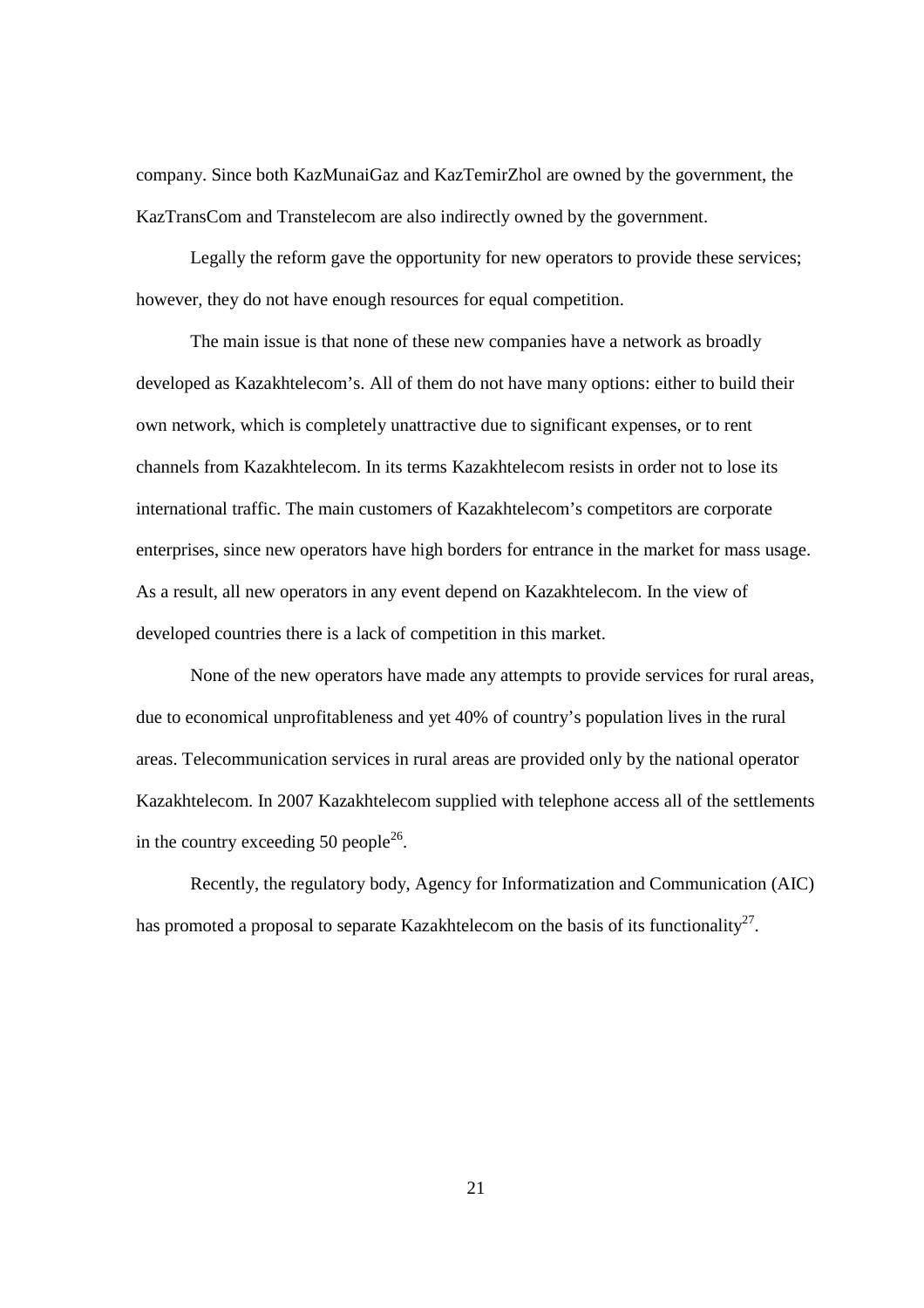|                                                        | 2001    | 2002    | 2003    | 2004    | 2005    | 2006    | 2007     |
|--------------------------------------------------------|---------|---------|---------|---------|---------|---------|----------|
| Intercity, International<br>outgoing traffic (million  |         |         |         |         |         |         |          |
| min.                                                   | 1187.90 | 1380.50 | 1724.80 | 1925.60 | 2286.40 | 2602.80 | 3025.90  |
| Fixed telephone lines<br>(000)                         | 2144.00 | 2238.00 | 2512.00 | 2550.00 | 2700.90 | 2928.40 | 3236.90  |
| Fixed telephone lines<br>used by individuals<br>('000) | 1758.00 | 1901.00 | 2083.00 | 2150.00 | 2330.20 | 2495.10 | 2757.30  |
|                                                        |         |         |         |         |         |         |          |
| Mobile telephone<br>users ('000)                       | 834.50  | 912.80  | 1317.00 | 2447.00 | 5398.20 | 7830.40 | 12587.80 |
| Mobile telephone                                       |         |         |         |         |         |         |          |
| users $(\%)$                                           | 5.61    | 6.14    | 8.83    | 16.30   | 35.64   | 50.82   | 81.29    |
| Internet Users ('000)                                  | 91.70   | 133.70  | 185.00  | 203.00  | 301.60  | 310.80  | 381.20   |
| Internet Users (%)                                     | 0.62    | 0.90    | 1.24    | 1.35    | 1.99    | 2.02    | 2.46     |

*Table 4 Communication facilities and services* 

*Source: The Agency of Statistics of Kazakhstan, Telecommunications (www.stat.kz)* 

#### **i. Voice over Internet Protocol (VoIP) in Kazakhstan**

A reasonable alternative for high tariffs of national operator on international and intercity calls became calls by means of VoIP technology. Numerous companies provide IPtelephony services. Despite the significant cheapness of VoIP compared to tariffs of fixed operators, the service is not widely used. Only 14 % of all international calls are made by VoIP technology<sup>28</sup>. While sometimes poor voice quality could be a reason for not choosing VoIP, another possible reason could be inconvenience caused by the dialing process: access number + pin number + destination number (up to 22 digits).

The usage of IP-telephony for international calls was one of the main advantages, which allowed the new mobile operator Neo (working on Global System for Mobile (GSM) standard) to enter the most competitive market in the country - mobile communications. Neo created a pricing policy of 0.26 USD per minute to any part of the world allowing a competitive business model (see table 5). The dialing process is also easier compared to VoIP cards, users need to dial only the destination number.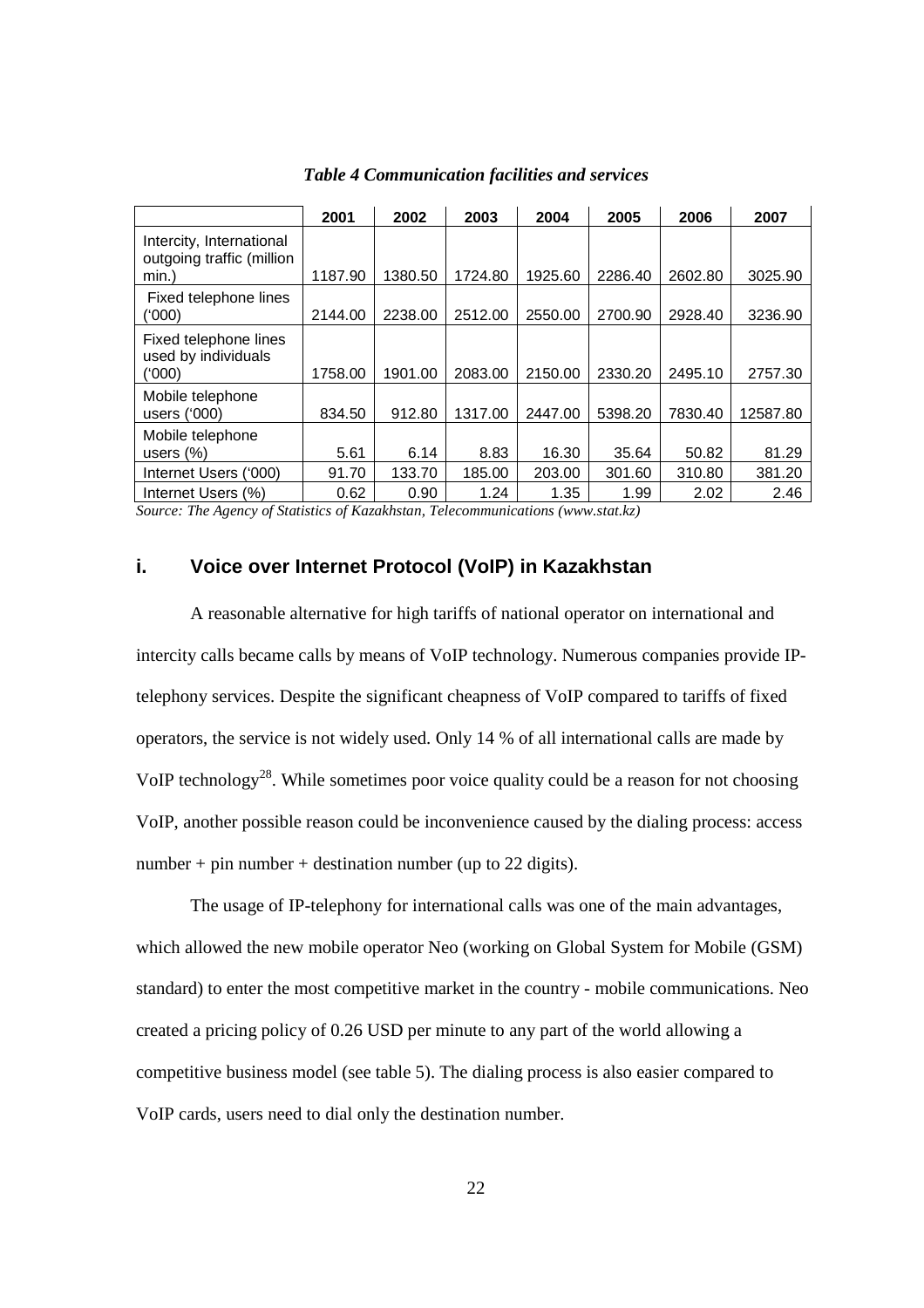| Operator               | USD/min |
|------------------------|---------|
| Kazakhtelecom (Fixed)  | 0.82    |
| Ducat (fixed)          | 1.37    |
| NEO (mobile GSM)       | 0.26    |
| Kcell (mobile GSM)     | 1.11    |
| Dalacom (mobile CDMA)  | 0.83    |
| KazTranscom (fixed)    | N/A     |
| <b>VoIP</b>            |         |
| NetCard (Ducat)        | 0.31    |
| Call Card              | 0.25    |
| i-Card                 | 0.28    |
| Tarlan (Kazakhtelecom) | 0.23    |

*Table 5 Comparison of tariffs on 1 min international calls to Germany* 

Although, fixed communication has slower penetration and overall limited market capacity (as previously mentioned only 1.2 million telephone lines for possible growth) for the majority of the time it is the preferable choice due to unlimited talking time with a comparably lower monthly price. None of today's mobile operators provides the same voice quality as can be provided by fixed telephone lines. On the other hand, the emergence of operators providing services of international call exchanges reduces the profit of traditional fixed operators. In several countries more and more people make their choices in favor of mobile phones. For instance, according to the survey carried out by the US Center of Health Statistics in 2007, among 13, 000 respondents, 16% of households are not equipped with fixed telephones and another 13% have a telephone but rarely use it. Thus, almost 29% of households have no need in fixed telephone. Currently, the situation in Kazakhstan is slightly similar since the number of mobile users is as twice as the number of fixed telephones.

### **2. Mobile communication services market**

This sector of communication is generally presented by cellular communication, which in 2007 formed 97 % of the whole mobile communication market. The sector of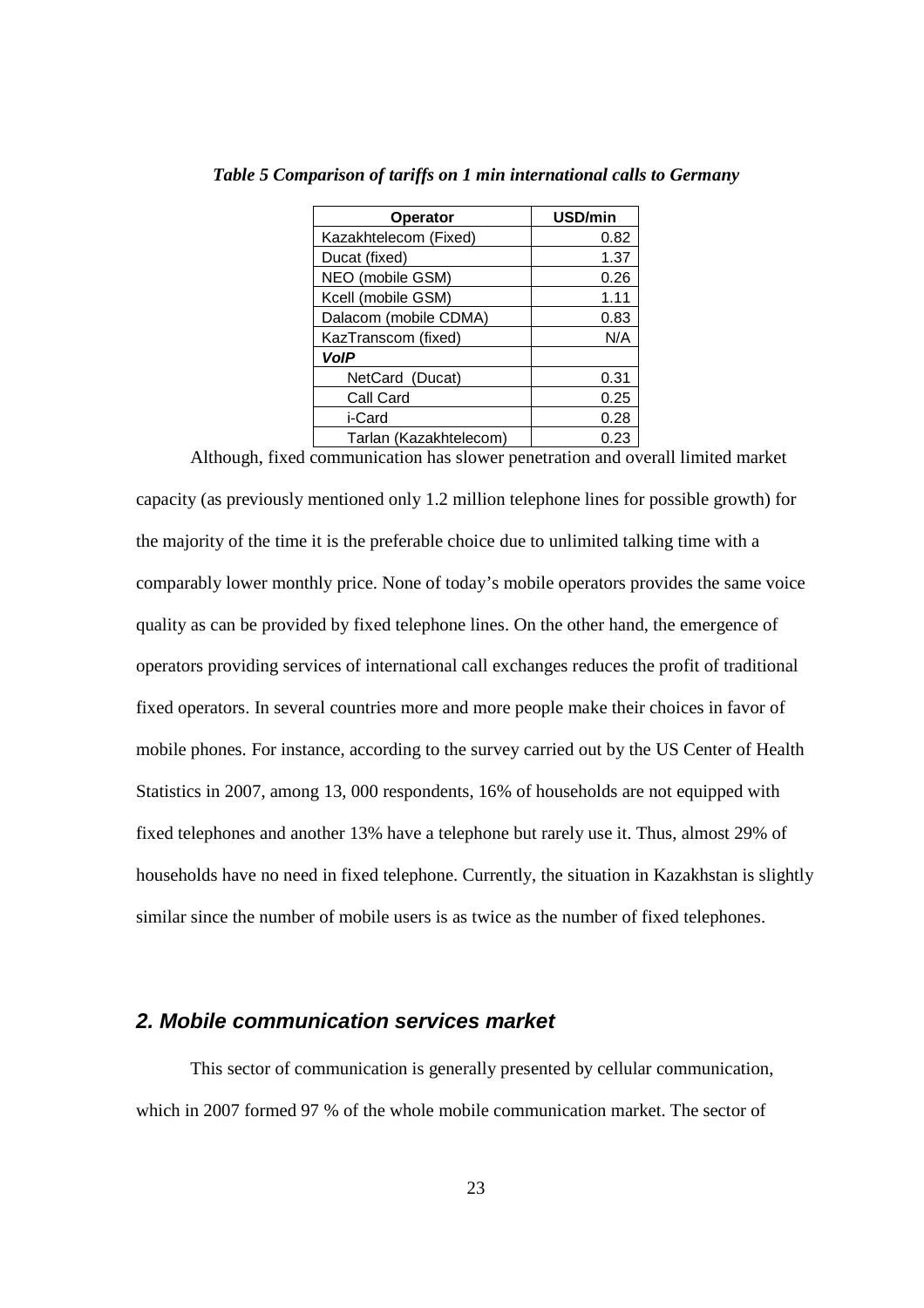mobile communications is the most dynamically developing sector of telecommunications market of Kazakhstan.

In 2007 the income from this sector increased by 40 %, and the total number of mobile subscribers has doubled since 2005 resulting in 12.5 million users. According to world practices, there are two critical threshold values in analyzing mobile services penetration. After reaching 20 % penetration there is a boost in growth of subscriber base. In a short period of time, three to five years, the penetration can reach 50-60%. The second critical period is the 70% threshold. According to the specialists in mobile communication 70% penetration is a saturation point. After passing a 70% penetration threshold the growth in customer base distinctly slows down<sup>20</sup>.

According to the Statistics Agency of Kazakhstan the penetration of mobile services in 2007 reached 60-65% in the country, and 82% in rural areas. Thus, this market in large cities is over the satiation point and mobile operators are headed to cover urban areas, highways and railways connecting cities as future growth for subscriber base could be reached through urban area users.

One of the distinctive features of the mobile communication market development in Kazakhstan is that at initial stages the market developed as a monopoly. From 1994 to 1998 the single holder of licenses for mobile communication services was Altel. In 1998 the government of Kazakhstan arranged a legal tender for licenses in provision of mobile operating services. As a result, another two mobile operators GSM-Kazakhstan and Kar-Tel (now Beeline) emerged in February 1999.

Currently there are six operators of mobile communication services. Three of them are operating in GSM standard and another three in Code Division Multiple Access (CDMA)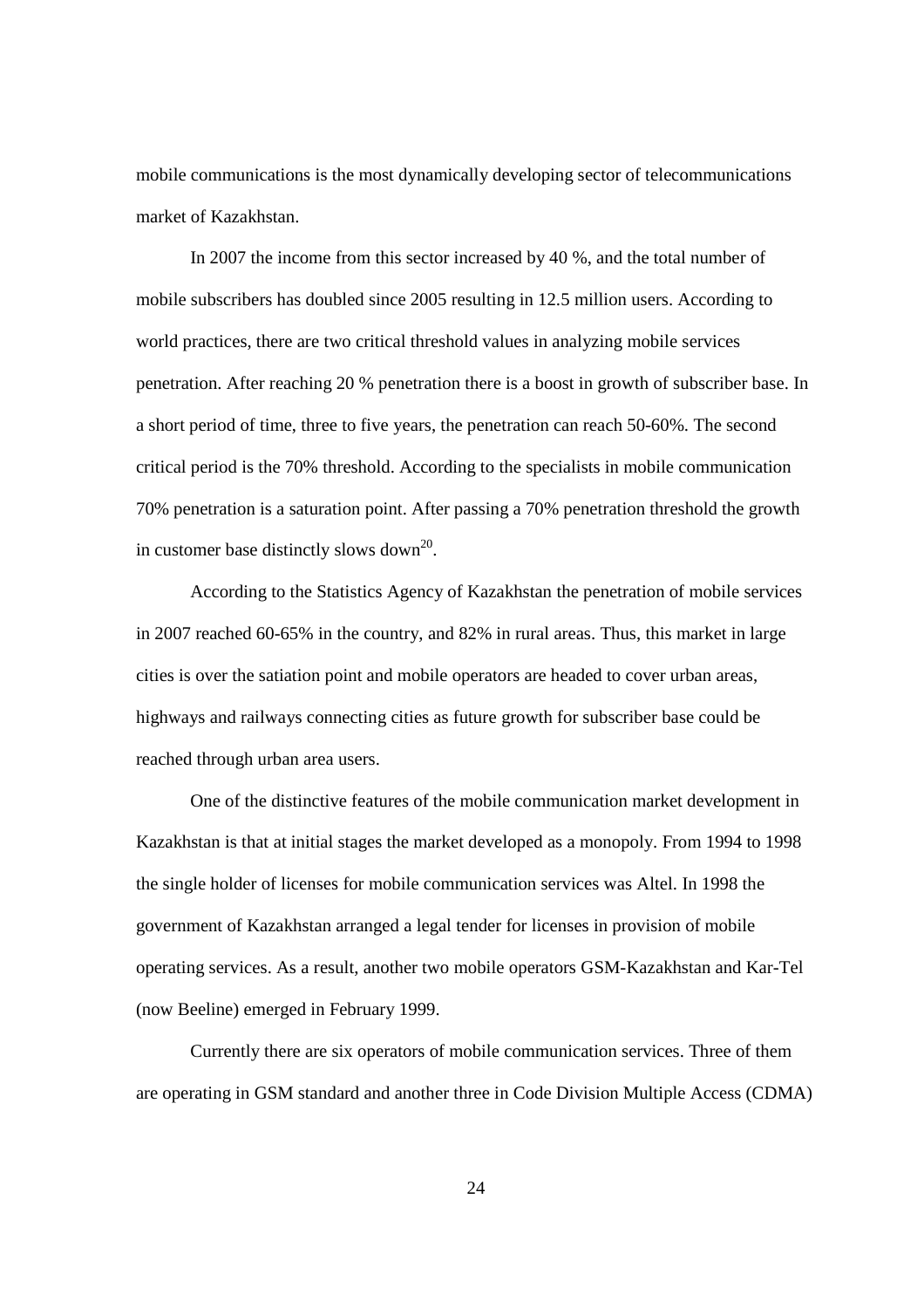standard. GSM operators are GSM - Kazakhstan, Beeline and Neo. CDMA operators are Altel, Mobile Telecom Service and Nursat. However, the market is virtually divided by the three players GSM-Kazakhstan, Beeline and Altel. As mentioned earlier, at the end of 2007 the total number of mobile subscribers reached 12.5 million. The largest number of subscribers uses the services of GSM-Kazakhstan, according to official releases they serve 7 million mobile subscribers. The next largest subscriber base is served by Beeline 4.6 million. The third largest operator is Altel with a 0.8 million subscriber base. There is a need to say that both the companies and the Statistics Agency of Kazakhstan count the number of registered Subscriber Identity Modules (SIM-Cards). In Kazakhstan most of the operators do not have terms for service contract with locked telephone, thus, users can have as many SIM-Cards as they want. In most cases users are billed as they make calls with no monthly fee. It is believed that up to 7-10 % of users have two or three mobile telephones and additional telephones can be either active or not. As a result the number of actual active mobile subscribers is approximately 10% less than the official figures.

 According to the research results of ICT-Marketing agency, from the period of 2005- 2007 there was a tendency for traffic flow from fixed networks to mobile networks. It can be represented by the growth of income shares in this sector, in 2005 the income increased by 35 % and by 48% in 2006. In 2007 the growth rate slowed down with 38%, which to a certain extent can be explained by market saturation and decrease in SIM-Cards sales.

 In order to better understand this market it would be useful to represent some consumer characteristics of the market in Kazakhstan. The three most frequent services used in mobile communications are: outgoing calls within the network; outgoing calls to the network of other mobile operators; and outgoing calls to fixed telephones within the same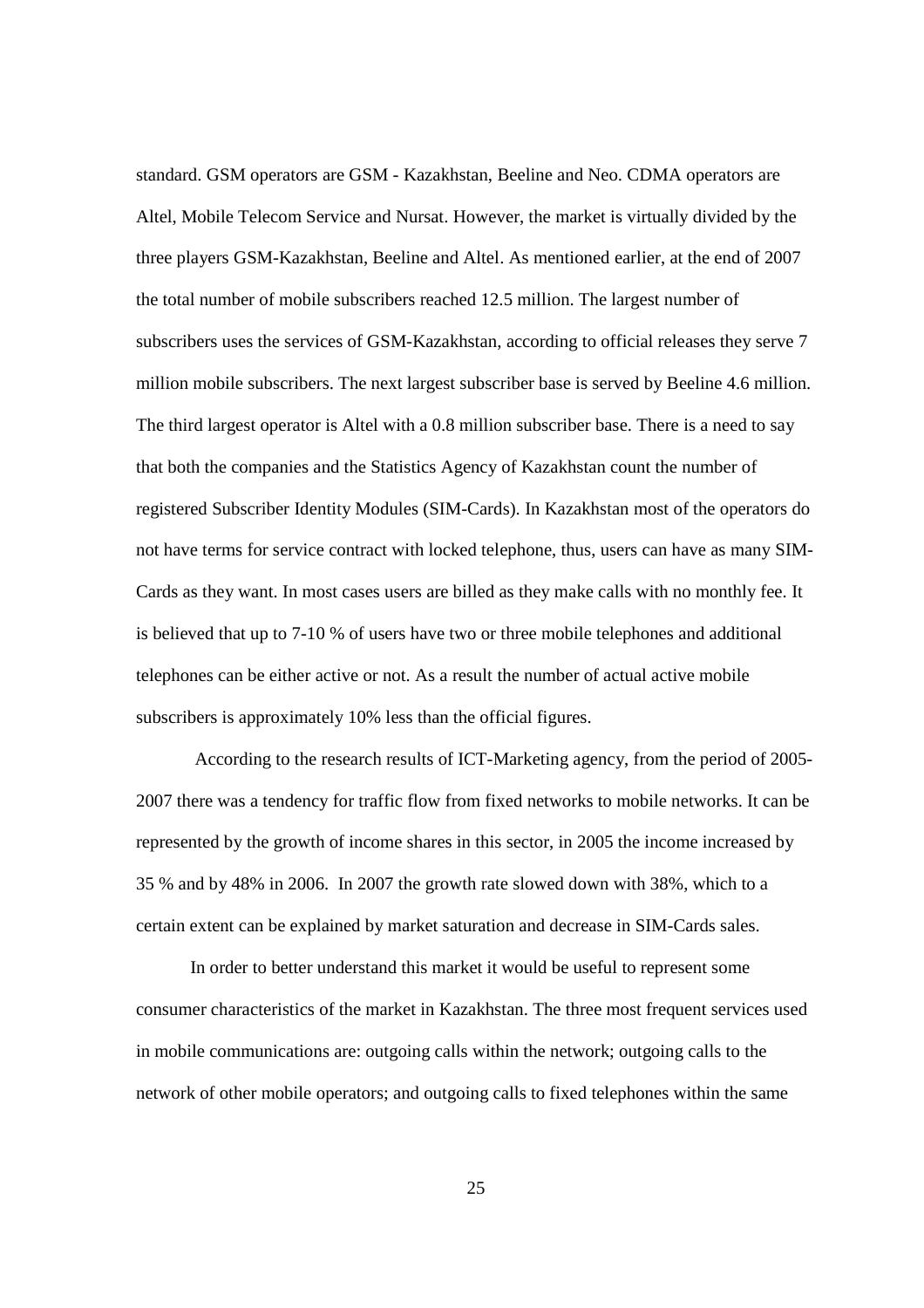city as the caller. According to the results of the survey by ICT-Marketing mobile subscribers rarely make international calls and calls to fixed telephones in other regions of Kazakhstan; although, the tariffs on outgoing calls to the fixed telephone in other regions of Kazakhstan is the same as the calls within the same region as the caller. There are no fees on incoming calls for mobile subscribers in Kazakhstan. Among additional services, the leader is Short Message Service (SMS). According to the survey, 64% of adult respondents use text message services, and only 3% of adult respondents use Multimedia Message Services (MMS). The number of Internet content users is considerably smaller than the number of users of traditional voice services. Main services used in this area are downloads of ringtones and media graphics.

 Even though, the mobile market in Kazakhstan is considered as the most competitive, traditional fixed operator Kazakhtelecom has influence in this market as well. The board of directors of Kazakhtelecom is also the major shareholder of the three mobile operators: GSM Kazakhstan with 49% shares; Altel with 50% shares; and Neo with 100% shares. The strongest competitor is Beeline, which is the brand of Vympelcom, one of the largest mobile operators in the Russian Federation.

# **3. Internet and data communication market**

 This segment of the telecommunications market is among the three most dynamically developing. The growth of income in this market in 2006 was 50 %, and 52 % in 2007. In 2006 the Internet penetration was 6% among households and 59 % among enterprises and businesses. Despite the small share of Internet income (7%) from total income this market is considered as the most perspective. According to the Statistics Agency of Kazakhstan the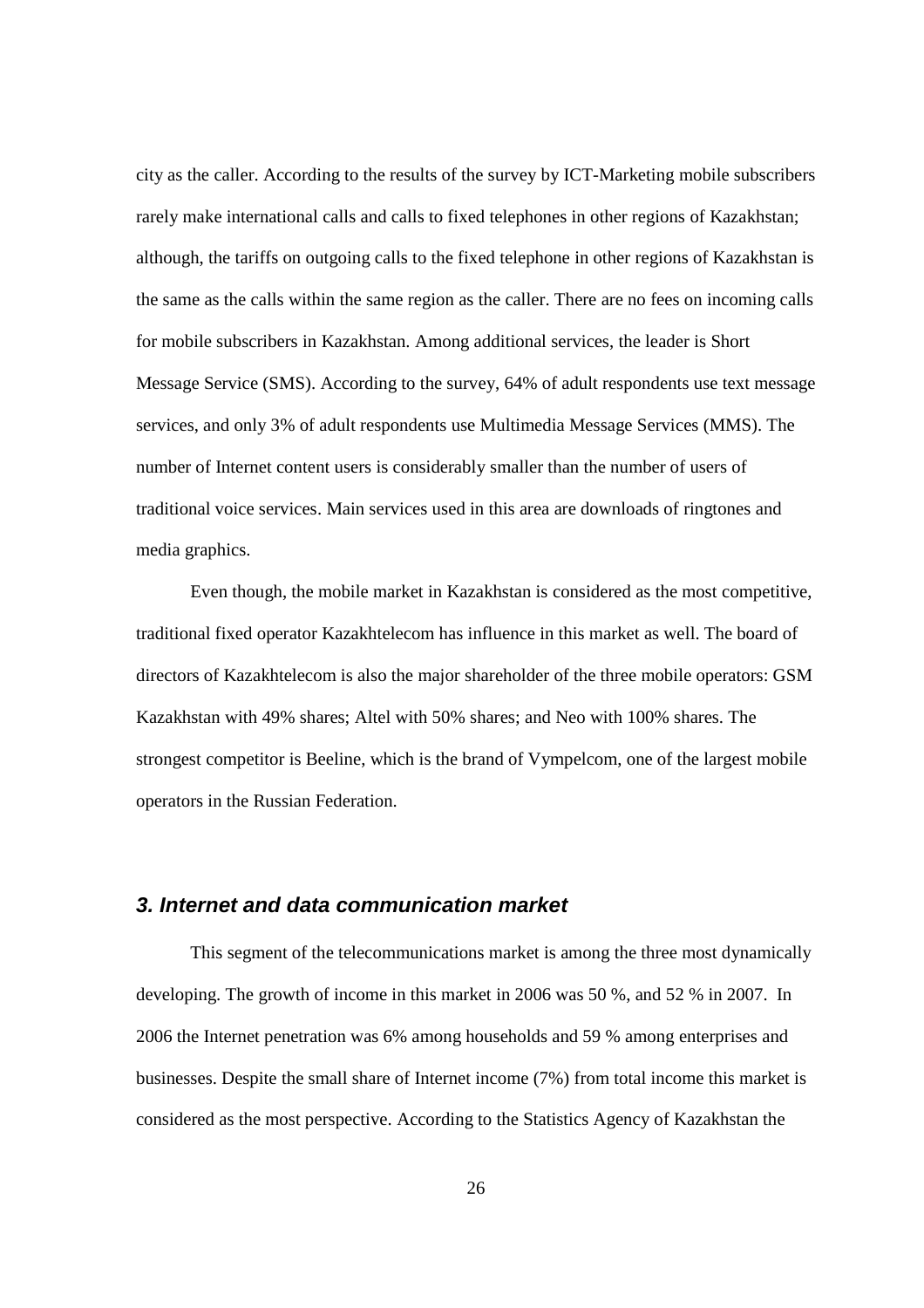number of actual Internet users is approximately 270 thousands, and the estimated market capacity (the maximum number of Internet users) is 1.6 million users. The development of the Internet services market in Kazakhstan is restrained by lack of Internet content development, high Internet tariffs and high computer prices, which are not affordable for a considerable number of the population.

 Currently, there are five primary Internet providers, who have their own access to the global network, thus, they are independent from the other Internet providers: Kazakhtelecom, Nursat, Ducat, GoldenTelecom, and Astel. The largest provider of Internet services is the national company Kazakhtelecom, whose shares in 2006 were 61% from whole Internet services market in Kazakhstan.

The problem of Internet accessibility for the masses is an issue that is given consideration at the national level. In particular, the program of telecommunications sector development for 2006-2008, considers the opportunities for tariffs reduction and increases the Kazakhstan's Internet content attractiveness. Experts in the field say that the development of Kazakhstan's Internet content by the government should urge the content development in the private sector. Electronic Government (e-government) – the latest Government perspective program (2004-2008) not only will facilitate the work of government structures but also make the population get acquainted with new technologies, thus, improve the internet content attractiveness for users.

# **i. Electronic government program**

In the 1990's governments of many nations faced a necessity to revise the management models which appeared inadequate to modern conditions. With the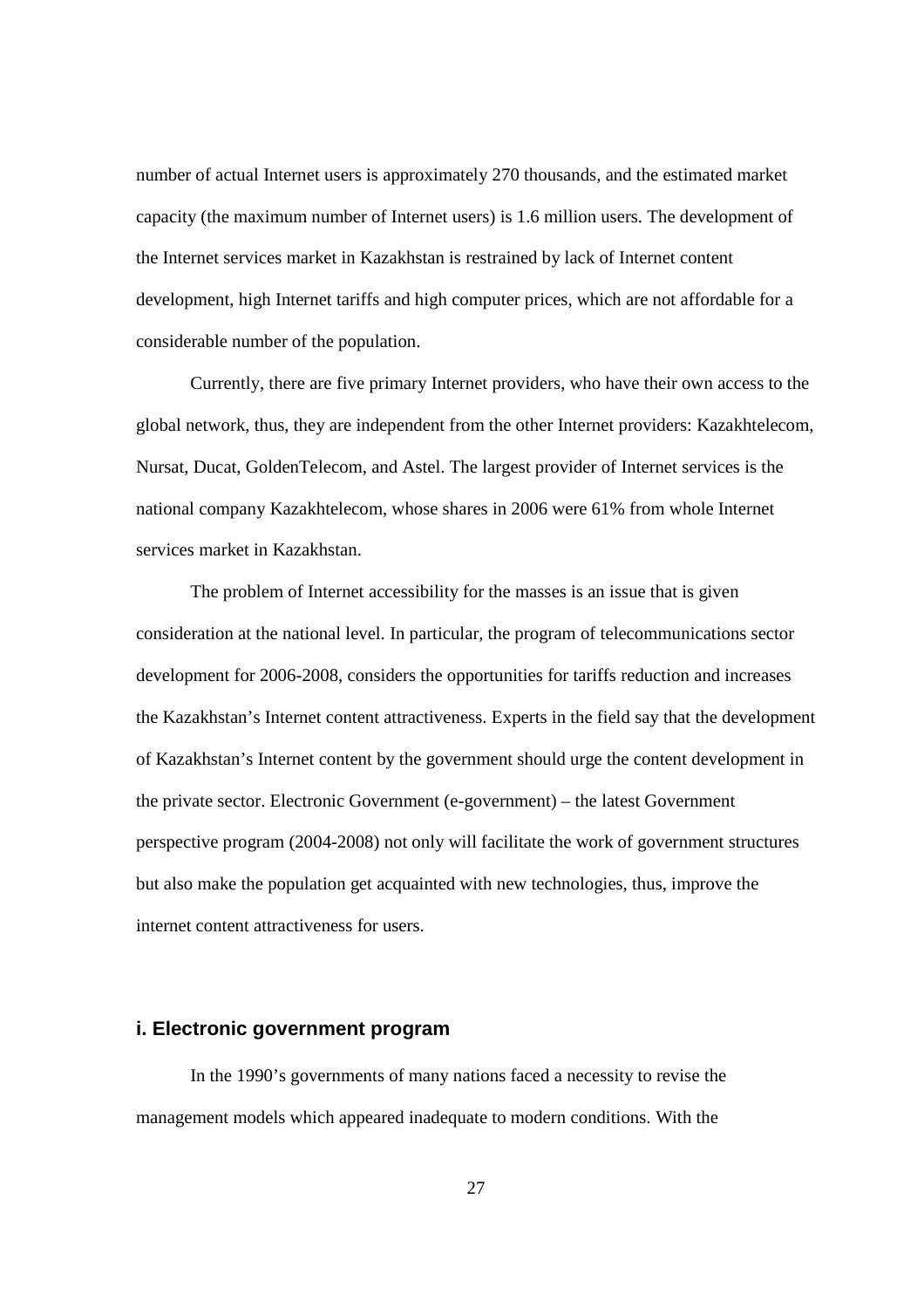development of information technologies the opportunity to organize the work of State institutions in more effective ways primarily regarding the services to population and businesses has appeared. Thus, in the middle of 1990s the concept of "the electronic government" (e-government) was born.

Realization of the e-government should lead to positive changes concerning government's relations with three types of users: citizens, state employees and business representatives. Accordingly, these relations are designated as Government-to-Citizen (G2C), Government-Government (G2G) and Government-Businesses (G2B). Thus, e-government should modernize all levels of management: from interdepartmental interaction to interaction of government and population. By means of information technologies and the Internet it should provide organizations and population with appropriate services<sup>29</sup>.

 Many countries have developed national programs of transition to an information society, through creating and developing electronic government. Different resources specify four basic development models: Continental; Anglo-American, Asian and Russian models<sup>30</sup>.

 The continental model is characterized by the presence of non-governmental institutions such as (the European Parliament, Eurocommission, the European court), recommendations of which are obligatory for execution by all countries of the European Union (EU); by the high level of integration of European people and the countries; by a rigid legislation system that regulates information streams circulating in the European information space.

 The Anglo-American model is developed in the US, Great Britain and Canada. In the US the model emphasizes creation of an information superbackbone, which provides universal services for the population and provides them with the information concerning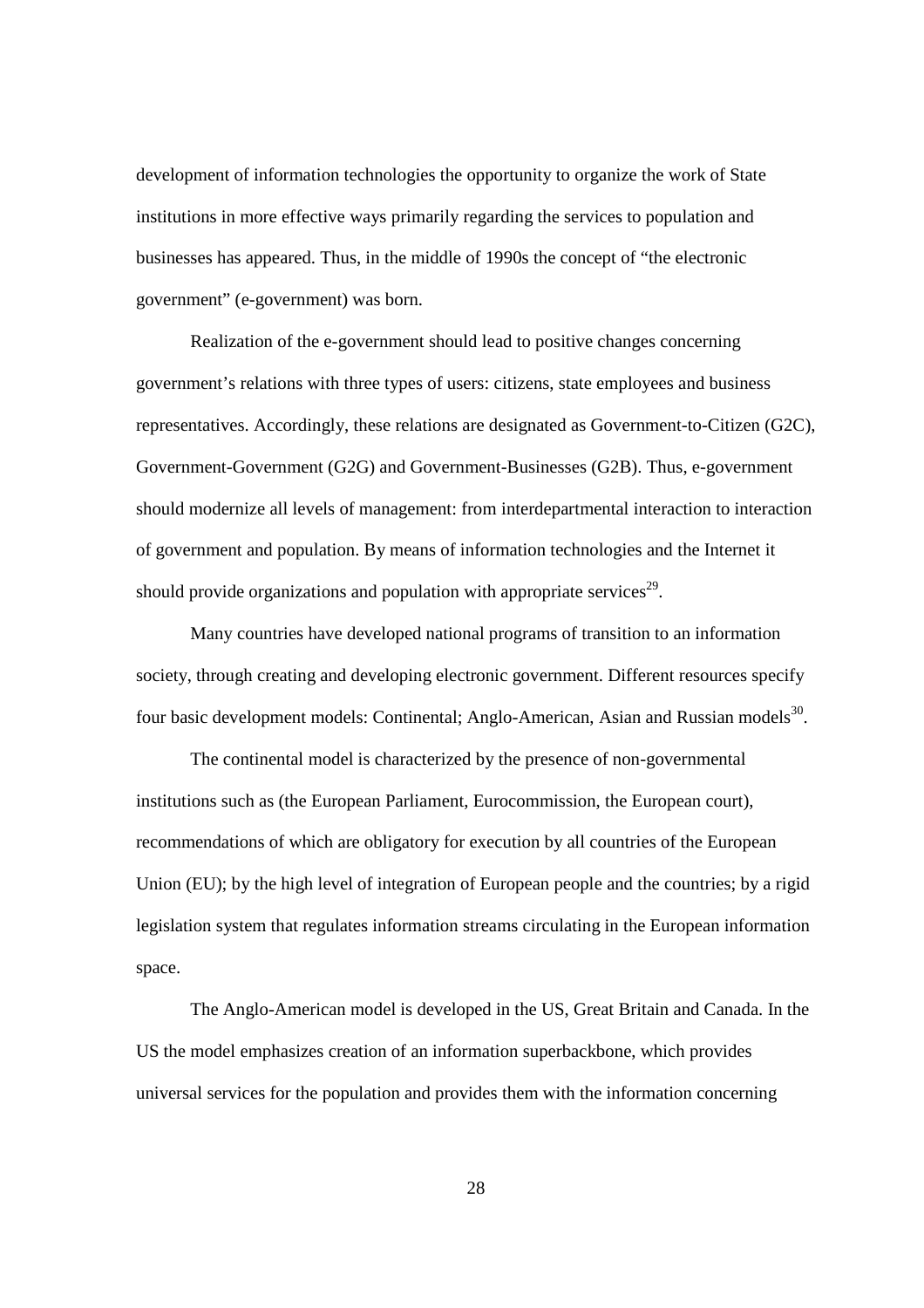problems of the government. For instance, there is an "Ask the White House" Internetservice that allows for submitting a question to the President's Administration officials<sup>31</sup>. The interaction is in real time so the visitors of the site have the chance to receive the answer immediately.

The Asian model of e-government is based on a specific style of management, on Asian corporate culture and multilayered system of the government organized by a principle of a hierarchical pyramid. The accent is directed on satisfaction of informational needs of the population through development of electronic communications and formation of unified information space.

The basis for the Russian model is the federal program "Electronic Russia 2002- 2010" The basic purposes of the program are directed on increase of the functioning of economy, government and local administration, provision of means for the population to receive necessary services concerning activities in an information society.

According to the Isin Nurlan, the president of Kazakhstan's IT companies association, the architecture of information infrastructure of the electronic government depends on development of telecommunications in the country. The Experience of the countries that have staked on development of the IT-industry, shows, that realization of such major objectives as construction of electronic government can and should become the catalyst of development of the IT-branch of the country.

Today, we can view only some of the functions of the e-government program of Kazakhstan. The most advanced work of the program is the creation of e-gov (http//e-gov.kz) Internet portal, where information services of "electronic government" are realized. All state authorities have started the work in provision of all information resources provided on

29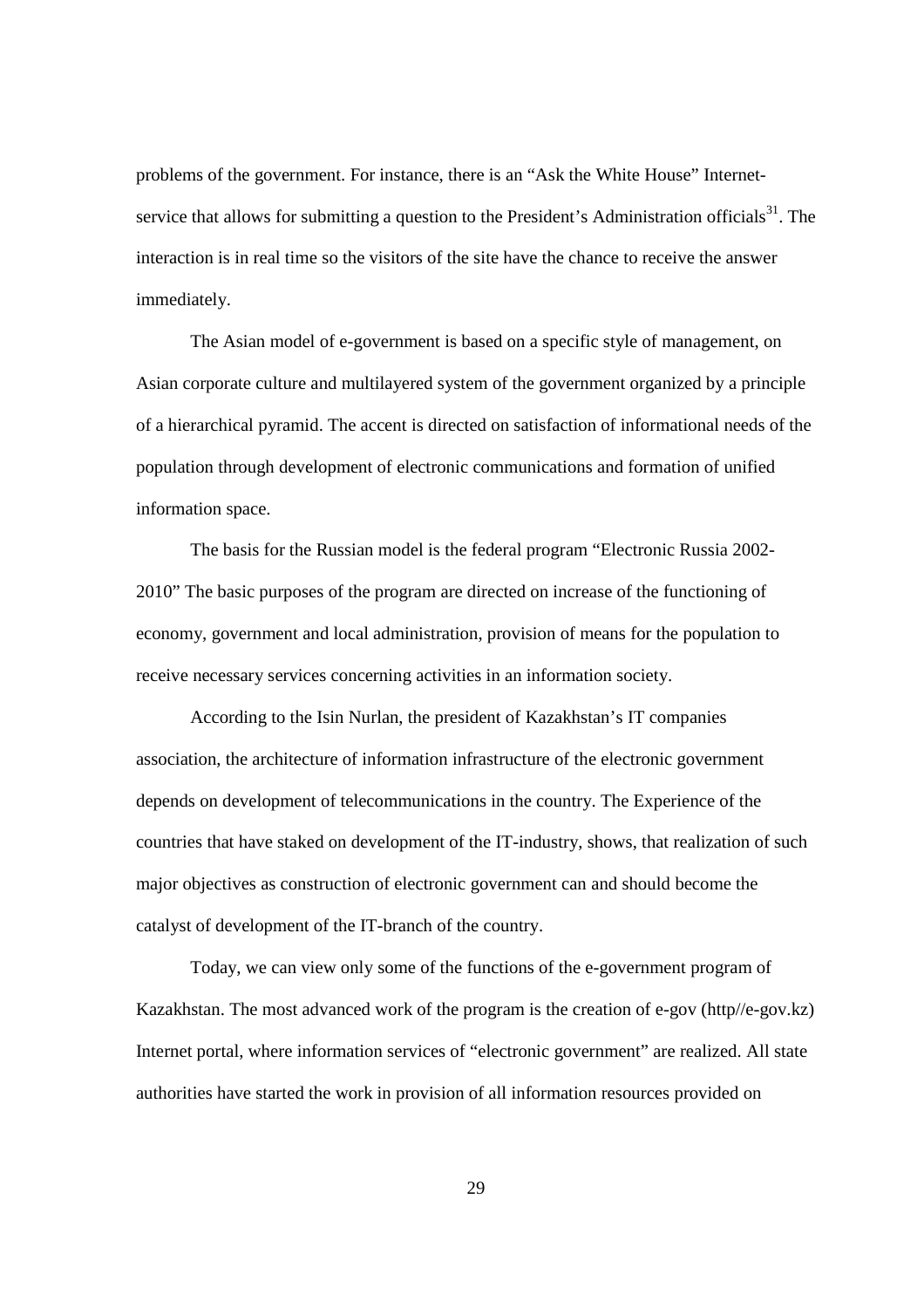Internet Portal<sup>32</sup>. United Nations Organizations (UN) conducts the rankings of the countries on a level of development of electronic government. "Kazakhstan has progressively improved in each of the three annual surveys. To no surprise then, it has markedly enhanced its overall position and solidified its online presence. Notably, its true national website http://government.kz provides extensive information and useful links<sup>33</sup>. According to the 2005 ranking the leading positions are after US, then Denmark, Great Britain, Sweden, South Korea, etc. Although, Kazakhstan holds first position among South and Central Asian countries it holds only  $65<sup>th</sup>$  position of the world rankings.

|    |                            | Index  |      | Rank in | Rank<br>change |
|----|----------------------------|--------|------|---------|----------------|
|    |                            | 2005   | 2005 | 2004    |                |
| 1  | Kazakhstan                 | 0.4813 | 65   | 69      | 4              |
| 2  | Kyrgyzstan                 | 0.4417 | 76   | 66      | $-10$          |
| 3  | Maldives                   | 0.4321 | 77   | 78      |                |
| 4  | Uzbekistan                 | 0.4114 | 79   | 81      | 2              |
| 5  | India                      | 0.4001 | 87   | 86      | -1             |
| 6  | Sri Lanka                  | 0.3950 | 94   | 96      | 2              |
| 7  | Iran (Islamic Republic of) | 0.3813 | 98   | 115     | 17             |
| 8  | Tajikistan                 | 0.3346 | 117  |         |                |
| 9  | Nepal                      | 0.3021 | 126  | 132     | 6              |
| 10 | Bhutan                     | 0.2941 | 130  | 165     | 35             |
| 11 | Pakistan                   | 0.2836 | 136  | 122     | -14            |
| 12 | Bangladesh                 | 0.1762 | 162  | 159     | $-3$           |
| 13 | Afghanistan                | 0.1490 | 168  | 171     | 3              |
|    | Average                    | 0.3448 |      |         |                |

*Table 6 E-Government readiness rankings: South and Central Asia* 

*Source: United Nations Global E-Government Readiness Report, 2005*

# **ii. Electronic commerce in Kazakhstan**

 The issue of electronic commerce (e-commerce) in Kazakhstan considerably lags behind the advanced countries. There is no authentic data on the volume of Kazakhstan's retail Internet-trade market; however it is very likely that the volume of retail Internet-trade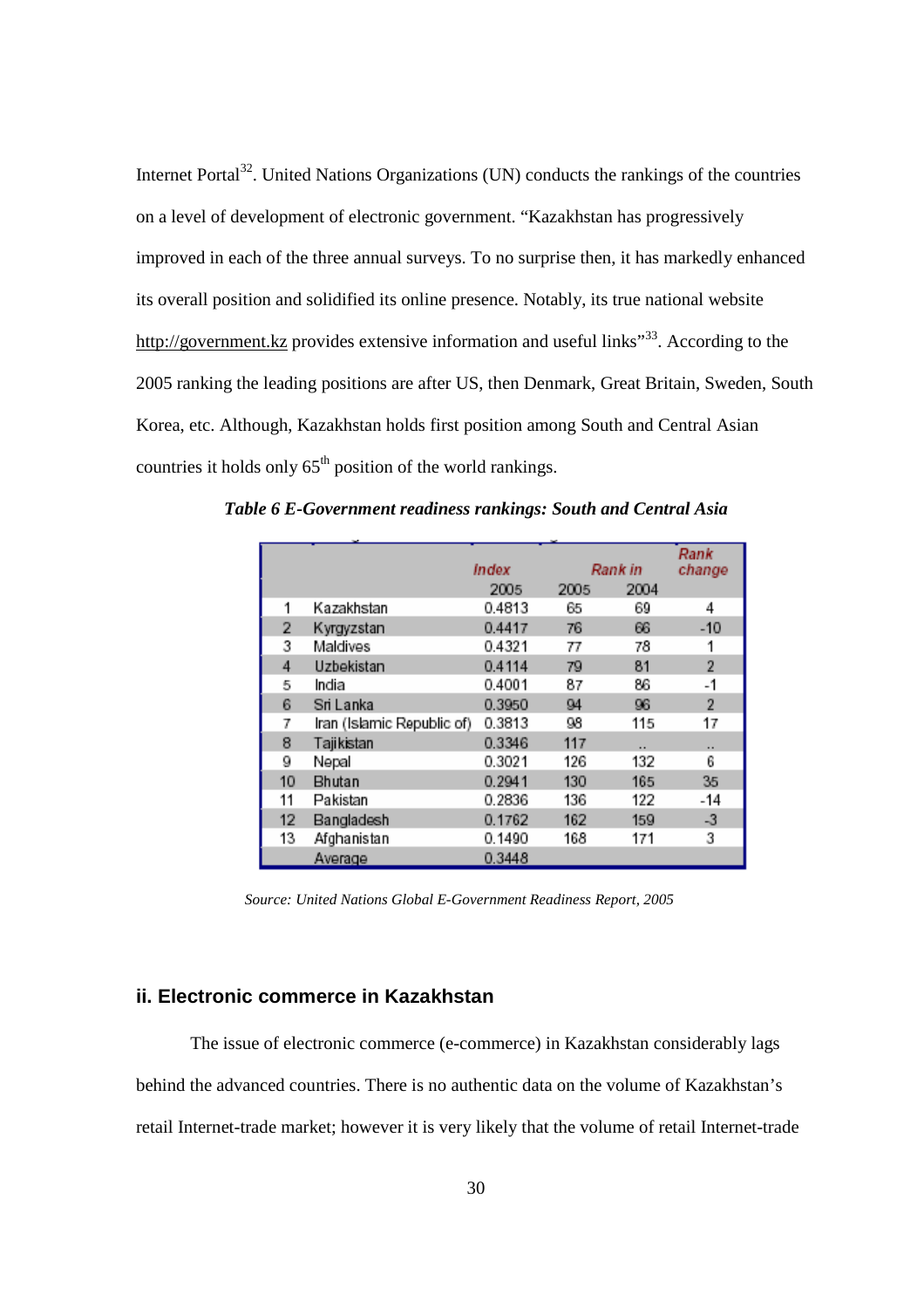in Kazakhstan is in times less than in neighboring Russia. This has concerns for a smaller share of Internet users and a much smaller quantity of Internet-shops. For example, the total number of Internet shops in Kazakhstan is no more than 50 (in Russia around 4500 Internet shops). For comparison, in 2005 the total volume of income of e-commerce in Russia amounted to 1 billion US dollars, where in US in 172 billion dollars.

 In general, the factors that hold up the development of e-commerce in Kazakhstan are similar to those of Russia<sup>34</sup>:

- Small amount of Internet users (favorable conditions for e-commerce in the country starts after overcoming the threshold of 10% internet users from total population)
- Lack of development of Kazakhstani Internet content. Majority of Internet users in Kazakhstan prefer to use pithier Russian web-resources.
- Distrust of Internet users for reliability of communication facilities transferring confidential financial information.
- Low purchasing power of most of the Kazakhstani population, especially in rural regions (37% of families of cities and 42 % of rural regions mark that their income suffices for no more than the purchase of living essentials)
- Imperfection of traditional retail channels (e-commerce introduces progress when these channels are well advanced)
- Relatively low development of electronic payment systems
- Absence of legislation for regulating electronic commerce in Kazakhstan

Thus, in order to develop the electronic commerce market in Kazakhstan the society should overcome many complex issues that concern not only the telecommunications system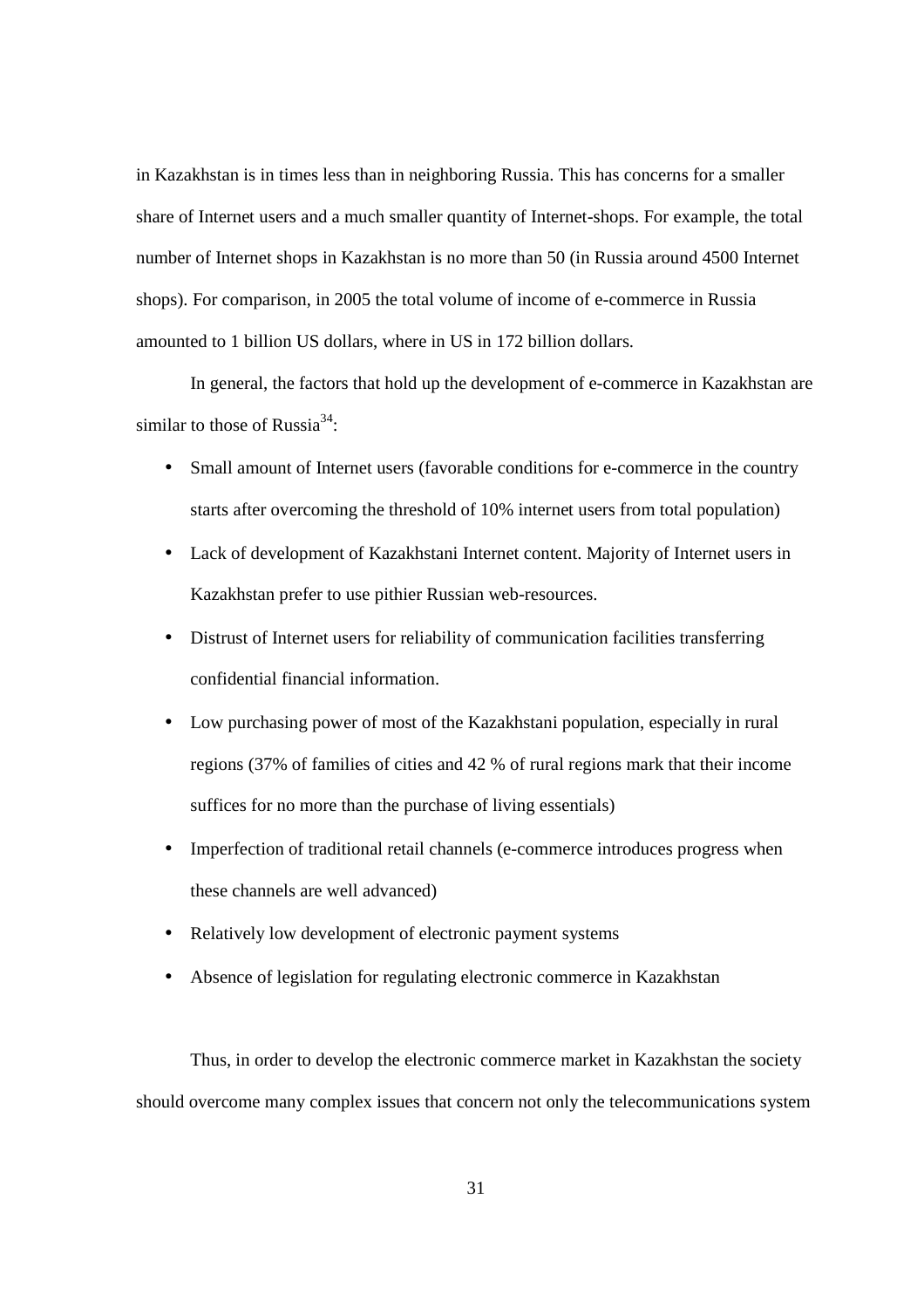and internet technology industry. According to the data of the national internet award agency Award.kz, there are about 50 websites performing electronic commerce services in the country.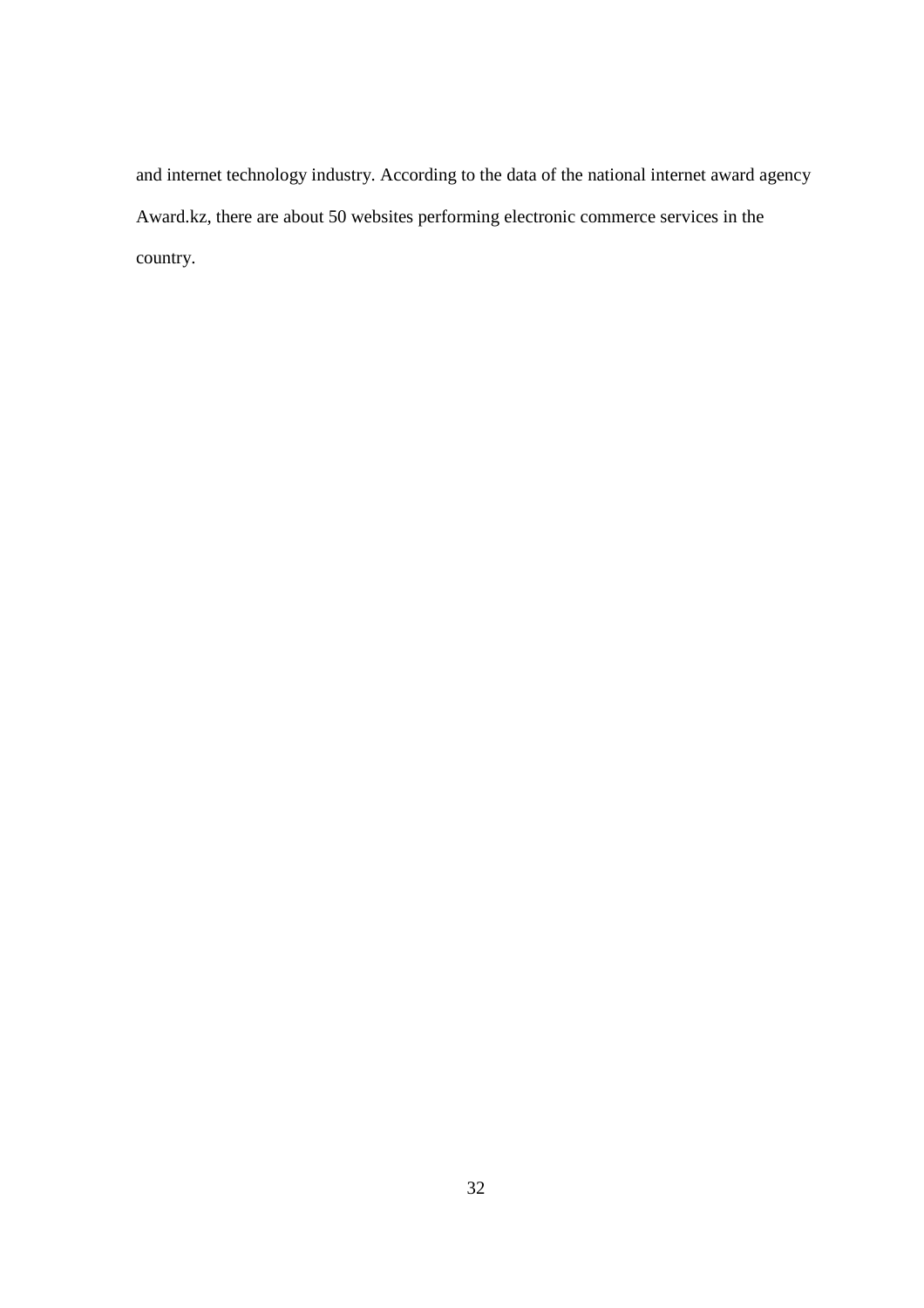# **C. Wimax Deployment Alternatives in Kazakhstan**

In the previous section of this project, the telecommunications system of Kazakhstan was analyzed where some positive and negative aspects were discussed. For the positive, it was mentioned that Kazakhstan and the government looked forward to implementing new technologies in the sector of the telecommunications.

New policies considered to grow this sector are being developed and implemented. On the other hand, there are several negative issues, such as the monopolistic character of the market and lack of development compared to standards and trends of developed countries. In analysis of current fixed operators and internet providers, the data of Statistics Agency of Kazakhstan was used. Accordingly, the telecommunications market was divided into three main sectors based on the income share from the total income of the telecommunications sector. Deeper analysis includes the situation study in the regions, the technologies being used, and the services being provided. The entire analysis was based on currently popular communication services that the Kazakhstan population uses. According to research, the followings assumptions can be considered.

Kazakhstan's fixed communication market is at the stage when growth slows down (68% of households are equipped with fixed telephone lines and on average since 2004 the number of fixed lines have increased for 250-300 thousands annually). The national operator provides the majority of fixed line services. There are several scenarios of Wimax technology application in this field. The most probable scenario is the national operator considers Wimax for fixed Wireless access. It is very unlikely that provided access networks be designated for voice services. In addition, it is clear Wimax is most likely to be implemented in urban areas. Although, Wimax technology could bring great advantages in rural areas, there are several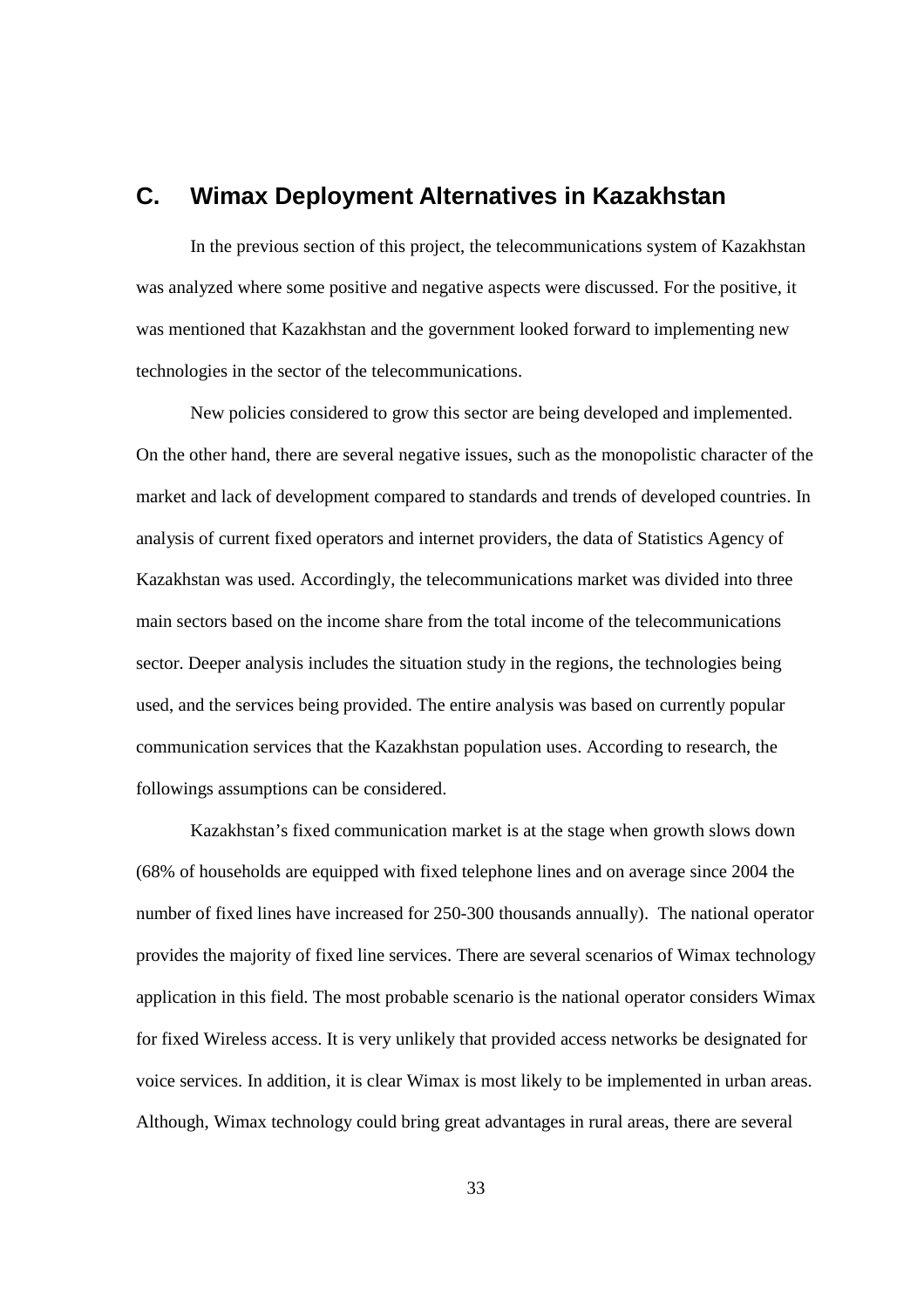barriers for Wimax operators to enter rural areas, such as very low demand in broadband services and high costs of network deployment for operators driving to future unprofitableness.

The mobile communications market is the most dynamically developing market in Kazakhstan. The average coverage has reached 65 percent in the country and the number of mobile users has reached the population of the country. Current mobile networks in the country are mainly designated for voice services through CDMA2000 and GSM standards. Cellular service providers can deploy Wimax equipment as an overlay to their current cellular network to offer affordable broadband data services to enterprise customers. For example, after researching and deploying commercial wireless broadband systems, Aircel India, a cellular service provider, has elected Wimax for their network expansion. There are numerous other examples around the world where providers are deploying "Wimax equipment as a complementary technology to cellular and as a means to rolling out broadband services to their subscribers"<sup>35</sup>.

Internet and data exchange market has little shares in total income of the telecommunications sector; however, it is considered to have the most promise. The exact number of Internet users in the country is unidentified. According to the estimates of National Statistics Agency, however, there are approximately 250,000 to 300,000 Internet users. Since the total market capacity is estimated as 1.6 million users, this market has promising future growth.

News releases report that there are currently four operators willing to deploy Wimax equipment on their networks for Internet and data exchange. In May 2008, the alternative operator, *Aspan Telecom,* announced the start of commercial operation of the first Wimax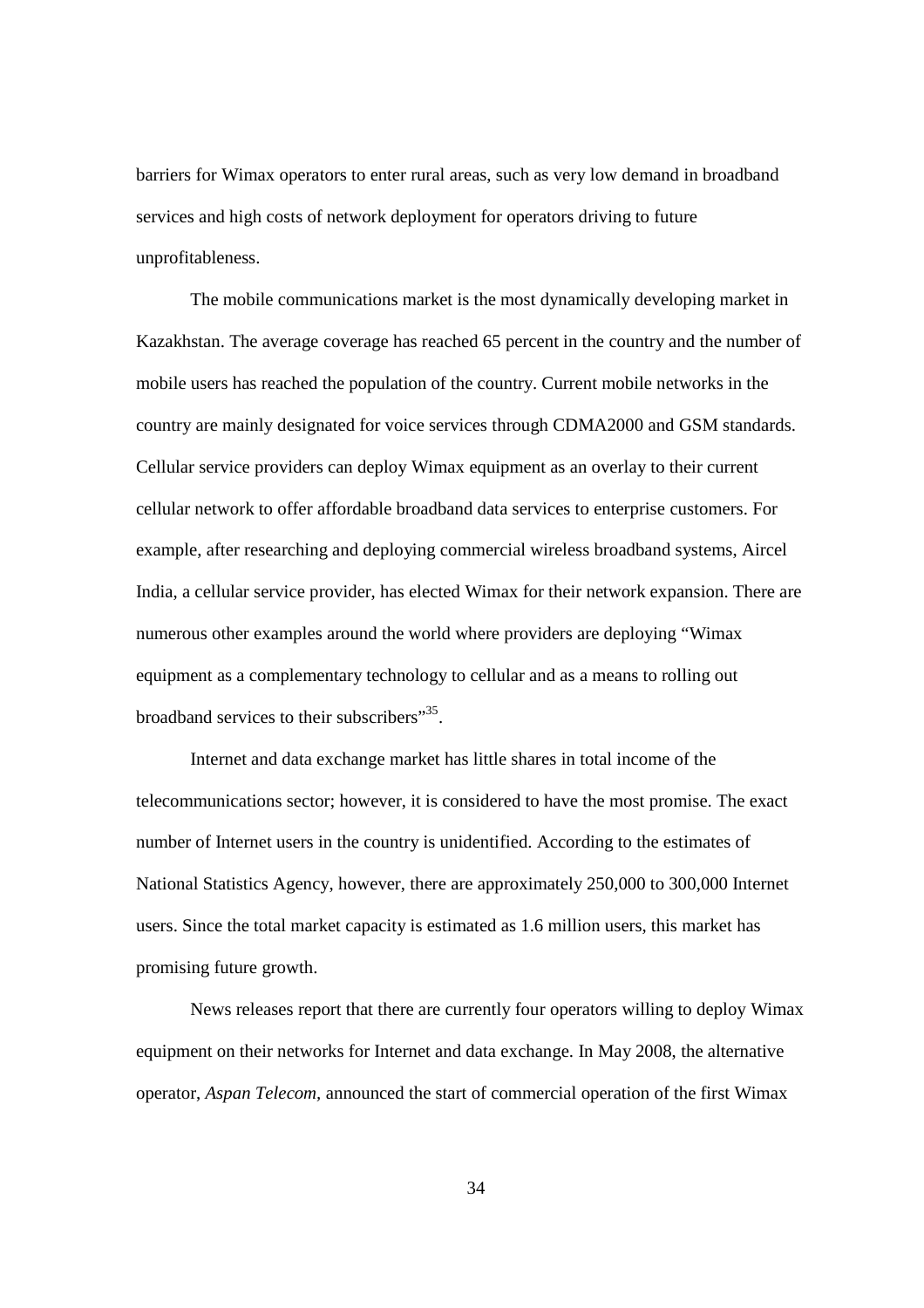metropolitan area network<sup>36</sup>. They represent their wireless network as a means of overcoming access network and their future perspective transition to mobile Wimax. Aspan Telecom was created by National Innovation Fund (www.nif.kz) with the capital of \$655 thousands and currently has three base stations coverage. The other three alternative operators are: *Ducat*; *Black Sea Telecom* (BST), Russian broadband services operator who do not have any network infrastructure in Kazakhstan; and Greenfield operator, *Bitel-Telecom.*  All operators consider Wimax deployment for fixed Wireless Access and future transition to Mobile Wimax.

The market analysis and the intentions of the operators in today's situation of Kazakhstan show that service providers are interested in developing Broadband Wireless Access network. Wireless access networks can be deployed faster without any need to dig the ground around customer premises and lay out the cables. In addition, capital expenditures are lower since it is mostly dependent only on installation of base stations or access points. At the same time, single base station can provide enough coverage for a very wide range of customers or businesses. The following section considers some deployment scenarios of Wimax in the access network.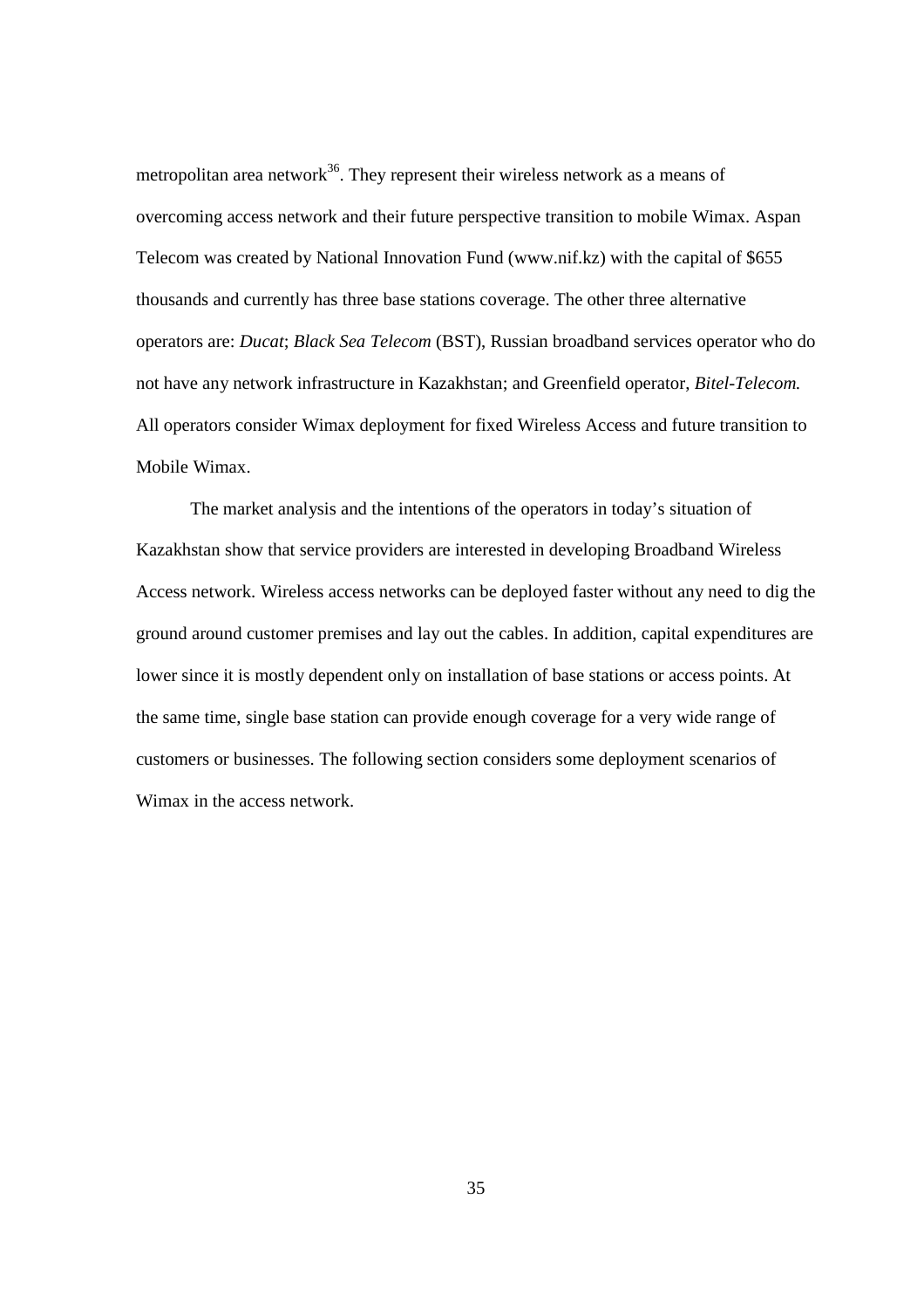# **1. Why Choose Wimax**

When first emerged, Wimax was implied "the next generation network or Wireless technology connecting you to the Internet at faster speeds and from much longer ranges than current wireless technologies allow"<sup>37</sup>. In a customer's view, the benefits of Wimax are as follows

- It provides additional range of choices from both fixed and wireless broadband operators.
- It provides Digital Subscriber Line services with more portability.
- It provides a lower installation cost at customer premises, causing a rapid decline of fixed broadband prices.
- Wimax-based access does not incur "installation" fees from the incumbent. From the service provider perspective, the benefits of Wimax include:
- Delivery of high throughput for broadband-based services (VoIP, high-speed Internet and Video).
- Wimax reduces the capital expenditures required for network expansion.
- Wimax provides improved performance and extended range.
- Wimax is an open standard supported by Wimax Forum, which counts for "522 members comprising the majority of operators, component and equipment companies in the communications ecosystem"<sup>38</sup> it helps in facilitation of equipment compatibility and availability<sup>39</sup>.

There are different drivers for Wimax adoption that varies from provider to provider. Today, the Wimax Forum members offer numerous scenarios of technology application for a range of companies of different profiles from Greenfield operators to traditional service providers with developed infrastructure. These deployment scenarios are based on crucial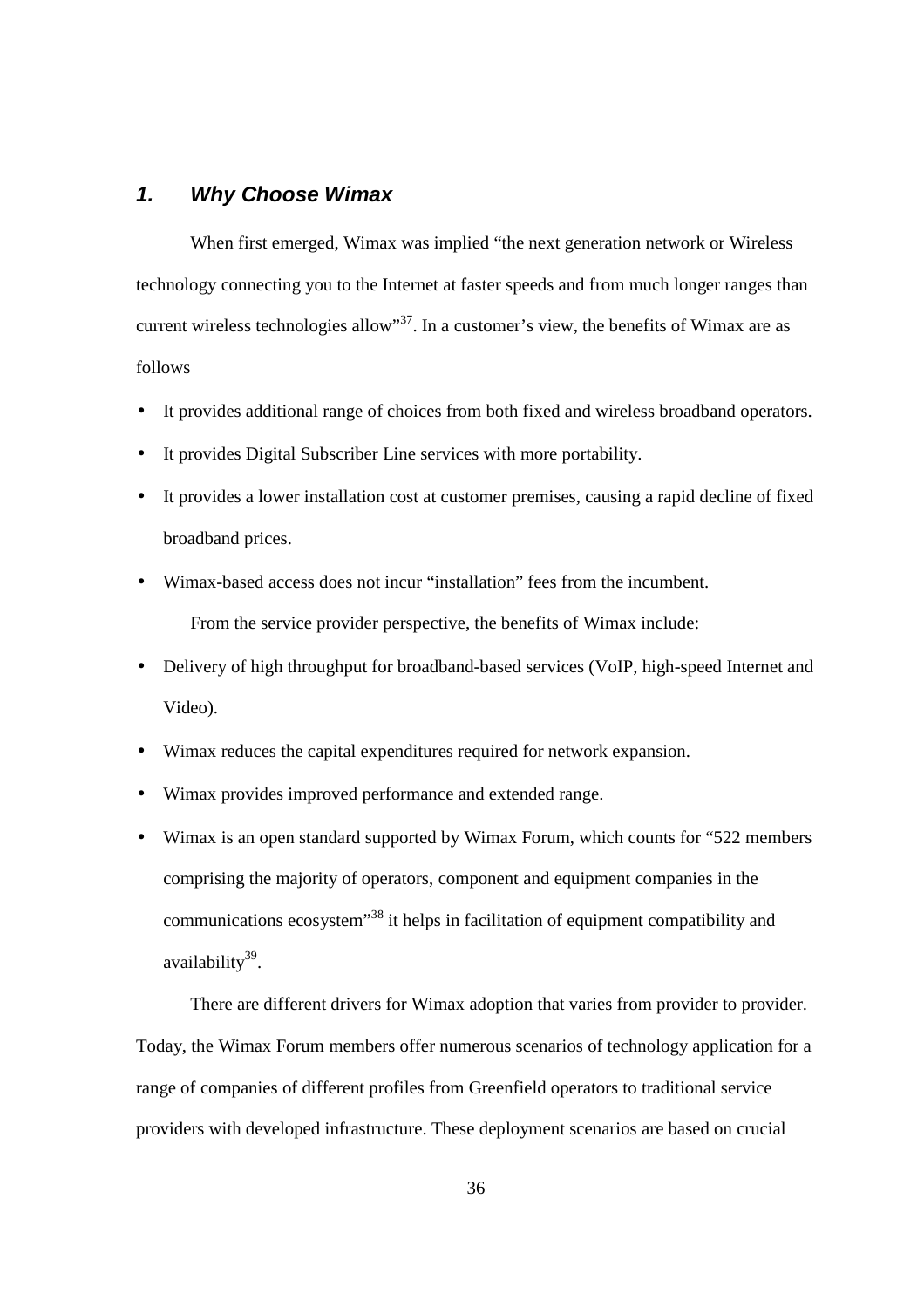features of Wimax which helped in increase of operability around the world. The followings are some of the Wimax significant features.

### **i. Range and Coverage**

Theoretically under ideal circumstances, Wimax provides connection in a radius of up to 30 miles without line of sight.

*"The IEEE 802.16 is the air interface for fixed point-to-multipoint Broadband Wireless Access (BWA) standard designed for optimal performance in all types of propagation environments, including line-of-sight (LOS), near LOS and non-line-ofsight (NLOS) environments, and delivers reliable robust performance even in cases where extreme link pathologies have been introduced. The robust Orthogonal Frequency Division Multiplexing (OFDM) waveform supports high spectral efficiency (bits per second per Hertz) over ranges from 2 to 40 kilometers with up to 70 Mbps in a single radio frequency (RF) channel"<sup>40</sup> .* 

The coverage basically depends on tower height, antenna gain, and transmission power. In real world conditions, the coverage reduces due to interference, typical in urban, high-dense areas. According to the survey among 24 leading Wimax operators around the world, in general operators are satisfied with outdoor coverage, which they provide with the average cell radius of 1-1.5 km (pure outdoor coverage). The small cell radius is explained by the high density of users within the area and limited to the bandwidth capacity within the cell. The number of base stations needed depends on throughput demand, rather than range. Furthermore, the majority (86 percent) of the operators surveyed consider that indoor coverage is also very important because most of their customers connect to Wimax network from indoor locations. For the provision of indoor coverage mentioned, cell radius shrinks to 400-500 meters due to a loss of 15-16 dB for first wall building penetration<sup>41</sup>. As a solution to expanding indoor coverage, operators indicate their readiness to move further than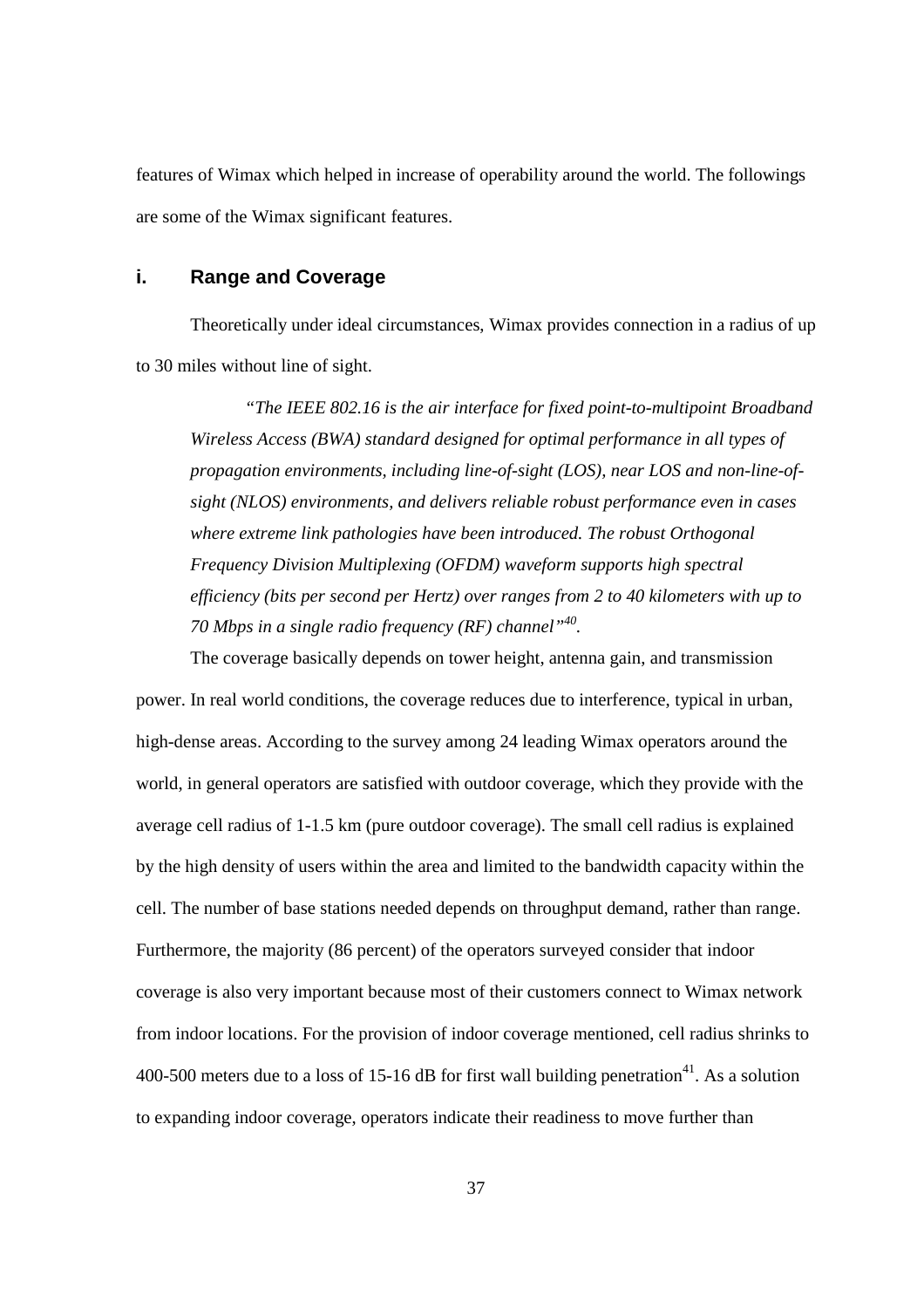macrocell topology and focus on deployment of microcells and picocells in urban, high density areas.

#### **ii. Scalability**

As the network expands and there is a demand to serve larger amount of users, the cell capacity can be increased because the standard supports flexible radio frequency channel bandwidth and frequency reuse. The spectrum re-allocation through cell splitting and sectorization allows dealing with subscriber growth. The additional tool for the efficient spectrum use and cell deployment is achieved since the standard supports automatic transmit power control and provides measurements for channel quality. The regulations for spectrum allocation are different from country to country, but Wimax supports several channel sizes ranging from 1.25 MHz to 28 MHz with many options in between<sup>31</sup>. This is very handy for operators since there is more chance for better spectrum use. For example, an operator who has the license for 30 MHz of spectrum and pays for each MHz has many options for channel allocation without wasting the spectrum.

#### **iii. Quality of Service**

The performance of wireless network is extremely dependant on QoS ensured by radio resource management. Compared to Wi-Fi, which offers poor quality for real-time applications, Wimax presents good QoS setting a priority to the time sensitive traffic such as VoIP or video streaming. 802.16d (or fixed Wimax) standard provides four categories of traffic prioritization required for different types of traffic from VoIP and video to web surfing. Mobile Wimax offers five such categories of prioritization $42$ .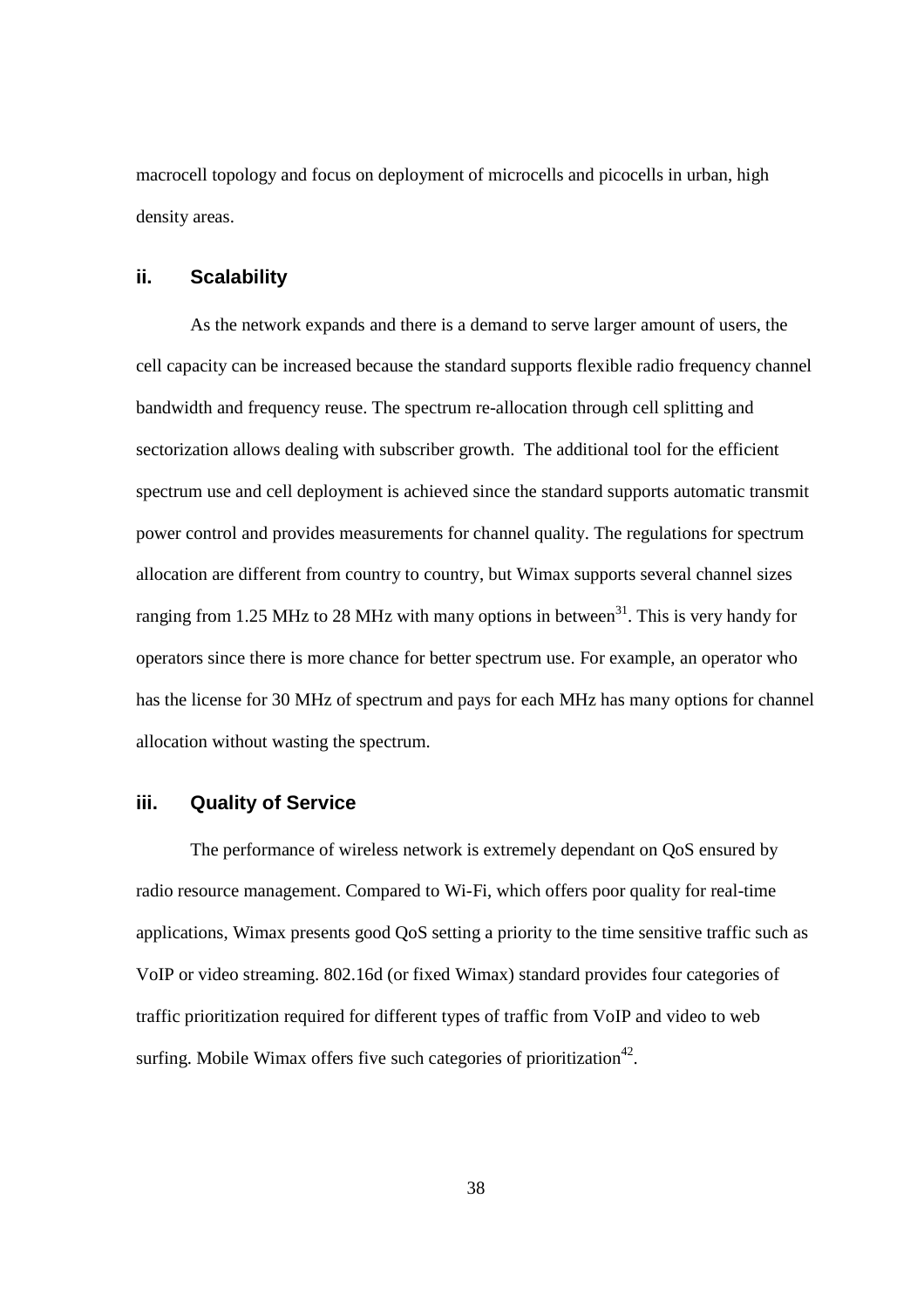| <b>Service Class</b>             | <b>Applications</b> | <b>QOS</b> Specification            |
|----------------------------------|---------------------|-------------------------------------|
| <b>Unsolicited Grant Service</b> | VoIP                | Jitter tolerance<br>$\bullet$       |
| (UGS)                            |                     | Maximum latency                     |
|                                  |                     | tolerance                           |
|                                  |                     | Maximum sustained rate              |
| <b>Real-Time Packet Service</b>  | Streaming audio or  | Traffic priority<br>$\bullet$       |
| (rtPS)                           | video               | Maximum latency<br>$\bullet$        |
|                                  |                     | tolerance                           |
|                                  |                     | Maximum reserved rate               |
|                                  |                     | Maximum sustained rate              |
| <b>Extended Real Time Packet</b> | VoIP (Voice with    | Traffic priority<br>٠               |
| Service (ERTPS)                  | activity detection) | Maximum latency                     |
|                                  |                     | tolerance                           |
|                                  |                     | Jitter tolerance                    |
|                                  |                     | Maximum reserved rate               |
|                                  |                     | Maximum sustained rate              |
| <b>Non-Real Time Packet</b>      | <b>FTP</b>          | Traffic priority<br>$\bullet$       |
| Service (nrtPS)                  |                     | Maximum reserved rate<br>$\bullet$  |
|                                  |                     | Maximum sustained rate<br>$\bullet$ |
| <b>Best Effort</b>               | Data transfer, Web  | Traffic priority                    |
|                                  | surfing etc.        | Maximum sustained rate              |

### *Table 7 Prioritization of Traffic in Wimax*

*Source: WiMAX Forum and IEEE (www.wimaxforum.org)*

In addition, 802.16e introduces Extended Real-Time Polling Service (ERTPS), which allows controlling traffic rates and transmission policies as well as improving latency and jitter $43$ .

It is necessary to mention that when considering QoS for real-time data, ensure endto-end QoS for better performance. Thus, all segments of a network (access - IP transport backhaul) are important. QoS implementation in a single segment may not bring the required performance for real-time applications.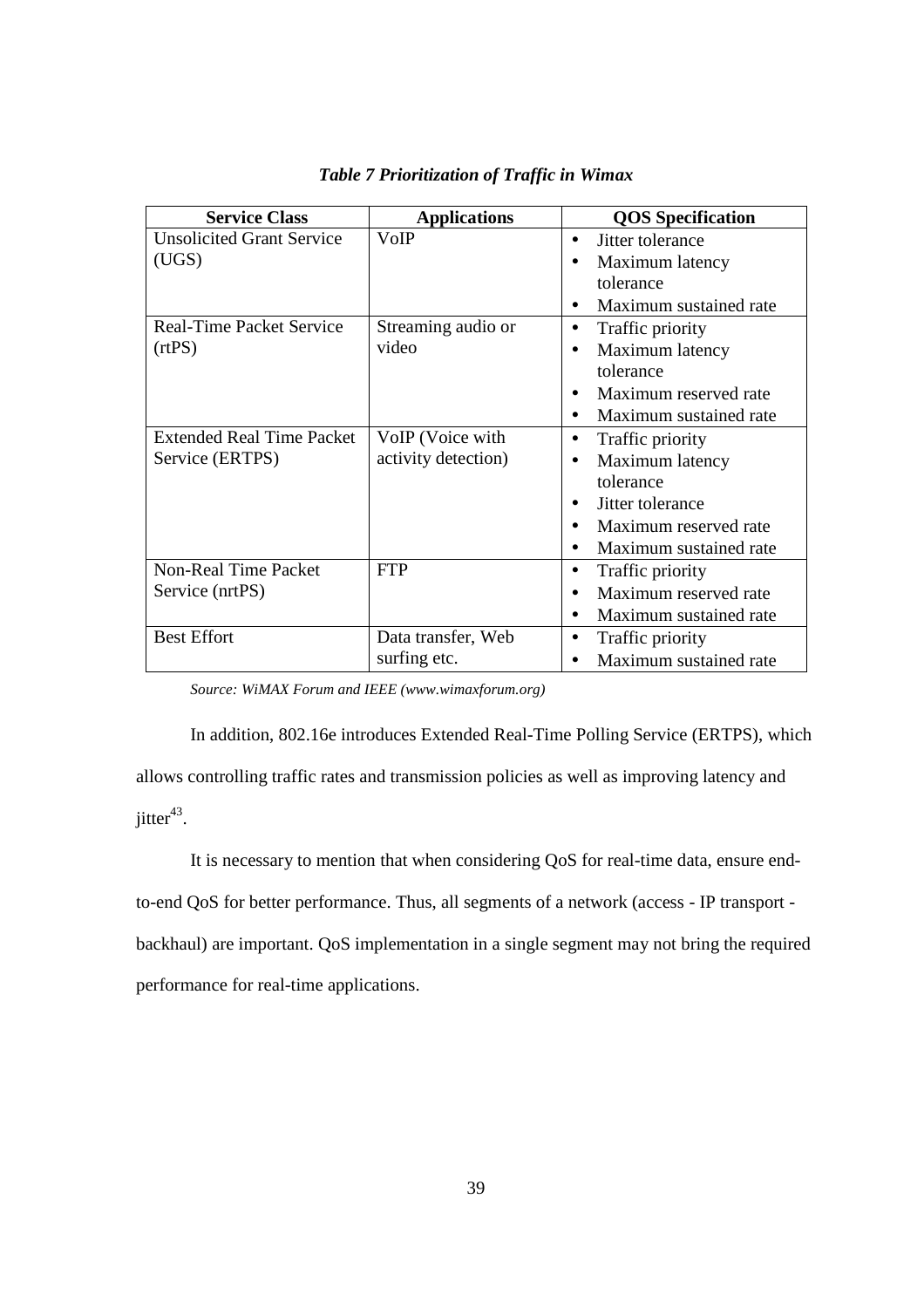# **2. Wimax Specifications**

In 2001, the Wimax Forum introduced the term, Wimax (Worldwide Interoperability for Microwave Access) to promote the Institute of Electrical Engineers (IEEE) 802.16, a family standard for broadband wireless access systems. Initially, it originated with 802.16a standard, which addressed the Wimax in the spectrum of 10-66 GHz and focused on Line-of-Sight (LOS) applications. In 2004, the IEEE 802.16d (or IEEE 802.16-2004) was published, introducing some improvements to the specifications. It addressed frequencies between 2 to 11 GHz and supported Non-Line-of-Sight applications. In 2004, a few providers implemented Wimax (the 802.16d standard) on their networks. The 802.16d is also referred as a fixed Wimax. In 2005, with the corrections to the fixed Wimax the mobile Wimax or 802.16e standard evolved<sup>44</sup>. The mobile Wimax introduced support for portable, mobile, nomadic and also fixed solutions.

| <b>Reference</b> # | <b>Description</b>                                        |
|--------------------|-----------------------------------------------------------|
| 802.16             | Addresses spectrum range of 10 to 66GHz                   |
|                    | Requires Line-of-Sight (LOS)                              |
|                    | Addresses multipath with OFDM                             |
| 802.16a            | Added spectrum range 2 to 11 GHz                          |
|                    | Incorporated Non-line-of-sight (NLOS)<br>$\bullet$        |
|                    | Enhanced MAC layer capabilities                           |
|                    | Improved quality of service (QoS)                         |
|                    | Supports both Time Division Duplexing (TDD) and frequency |
|                    | division duplexing (FDD)                                  |
| 802.16c            | Represents updates in the 10 to 66 GHz spectrum range     |
| $802.16 - 2004(d)$ | Incorporates 802.16, 802.16a and 802.16c standards        |
|                    | Uses OFDM-256 subcarriers                                 |
|                    | Up to 75 Mbps at 20 MHz channelization                    |
| 802.16e            | Adds support for mobile broadband                         |
|                    | <b>Scalable OFDMA</b>                                     |
|                    | Enables high-speed hand offs<br>$\bullet$                 |
|                    | Up to 15 Mbps at 5 MHz channelization                     |

|  | Table 8 Progression of the 802.16 Standard |  |  |  |
|--|--------------------------------------------|--|--|--|
|--|--------------------------------------------|--|--|--|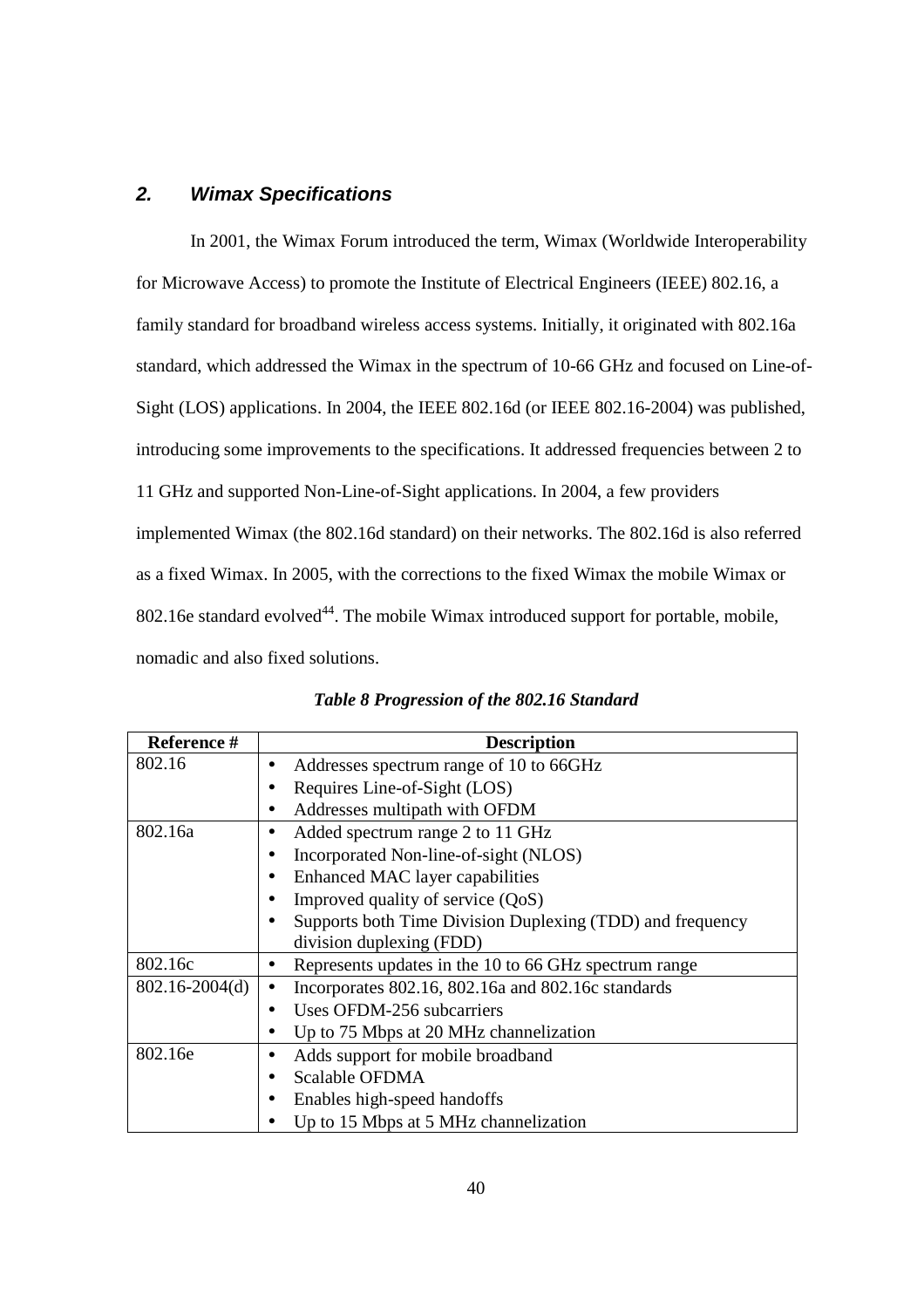Many of the standards purposes are technical; however, standard bodies also pursue economical purposes. The ultimate effect expected from the standards, if broadly accepted, is to reduce costs and speed up expansion of broadband wireless.

#### **i. OFDM, OFDMA, and SOFDMA**

Orthogonal Frequency Division Multiplexing (OFDM) is a digital modulation scheme using multiple orthogonal frequency sub-carriers. Each subcarrier is modulated by a conventional modulation scheme (e.g., quadrature amplitude modulation QAM) with reduced data rates (thus, providing increased symbol duration), keeping the overall data transfer rate the same as in the conventional modulation schemes in the same bandwidth. OFDM signals are obtained by using Fast Fourier Transform (FFT).

The main advantage of OFDM compared to a single carrier scheme is its feature to resist difficult conditions in the channel. For example, without the use of sophisticated filters or equalizers the channel is sustainable to the narrowband interference and frequencyselective damping caused by the multipath propagation. Channel equalization is easier since the OFDM signal can be viewed as a lot of slow modulated narrowband signals, rather than as a fast-modulated broadband signal. Reduced data rate makes it possible to use protective interval between characters, which allows coping with time diversity and eliminating intersymbol interference<sup>45</sup>.

 Orthogonal Frequency Division Multiplexing Access (OFDMA) is not just about the modulation technique, but also a separation of channels. In OFDMA, there are more carriers than in OFDM: 2048 instead of 256 and the number of sub-channels is sufficient for the organization of the network: in different modes there are from 32 to 70 sub-channels, with 24 or 48 information carriers in each. Not all of the 2048 carriers are used; there are guard bands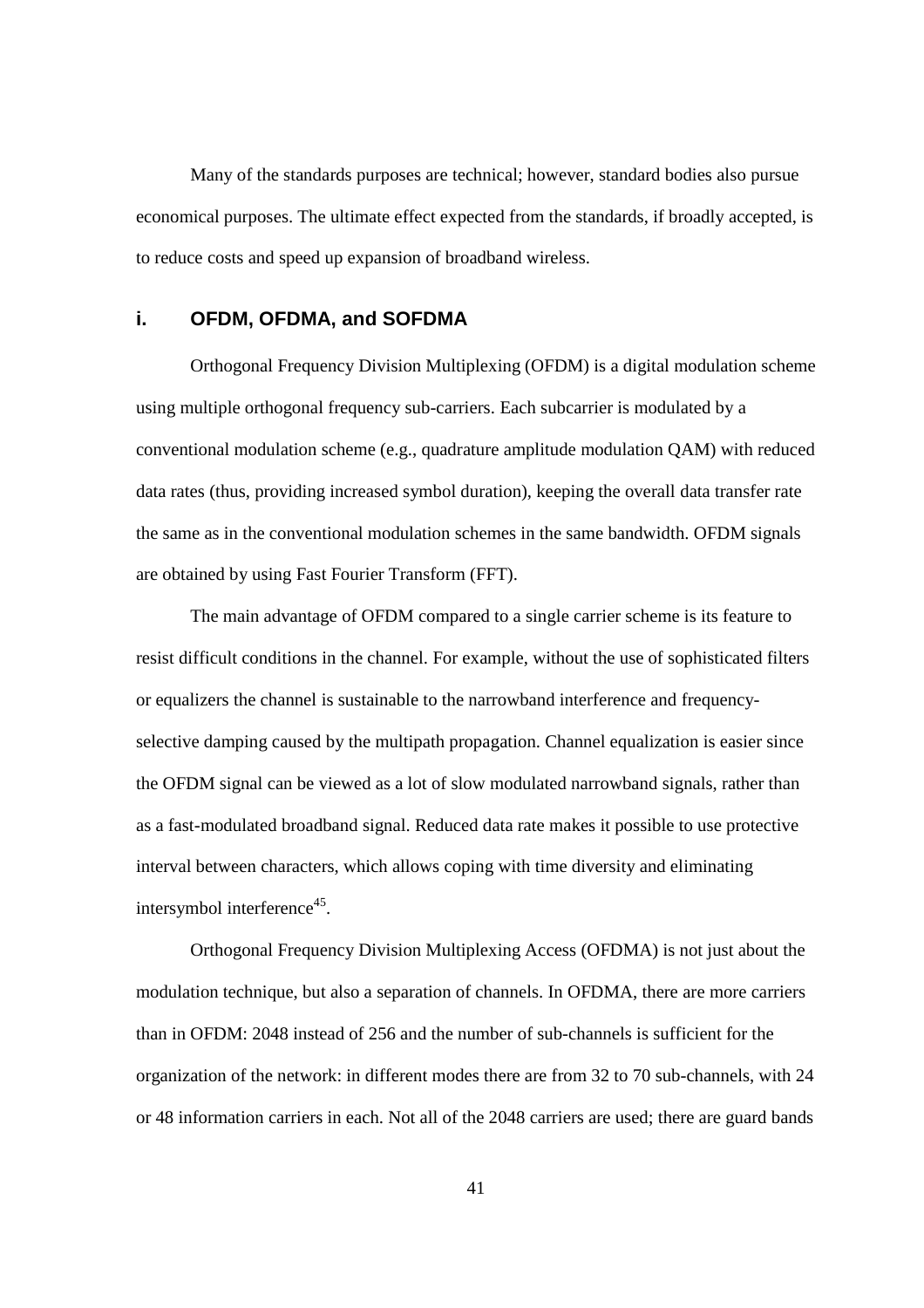on the sides and pilot sub-carriers in between. Based on a channel condition the coding, modulation, and amplitude are set separately in each sub-channel to optimize the use of network resources<sup>46</sup>.





*Courtesy of Wimax Forum, 2006 (www.wimaxforum.org)*

*Scalable OFDMA (SOFDMA)* - the difference between this modulation method and OFDMA is in adaptive change of the width of the radio channel from 1.25 to 20 MHz. This makes it possible to support a large number of simultaneous users, while improving the efficiency of the spectrum use.

# **ii. "Mobile" or "Fixed" Wimax?**

Today both fixed and mobile Wimax coexist because fixed and mobile Wimax deployments have very unlike requirements and target essentially different markets. The distinct demand of the two markets and varying requirements of different applications are the reason for defining two varieties of Wimax.

In a fixed deployment, both the 802.16d and 802.16e present similar performance. For both versions the maximum throughput in a single spectrum is about 15 Mbps for 5 MHz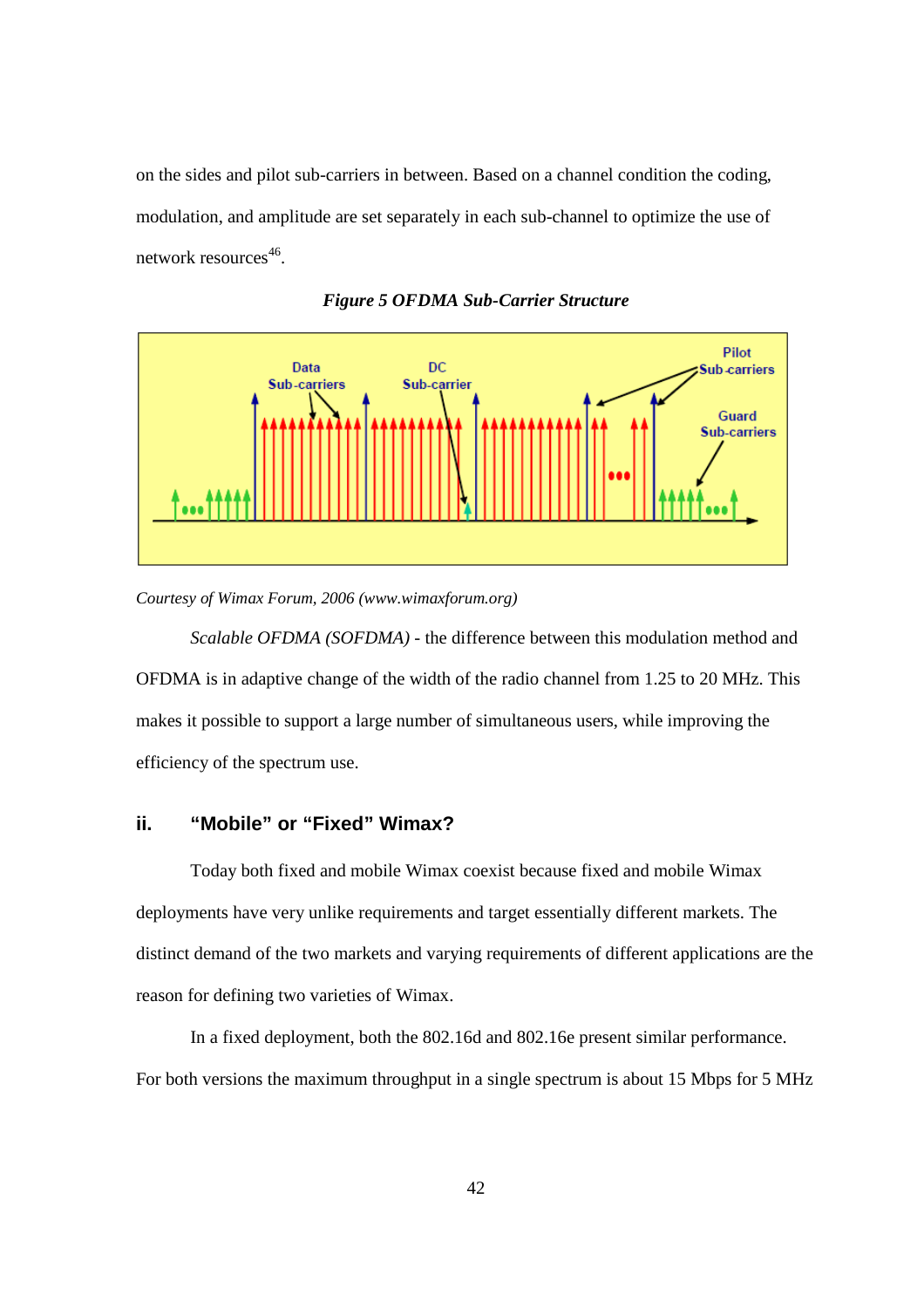channel, or 35 Mbps for a 10 MHz channel<sup>36</sup>. Although both are referred as Wimax there is a need to put difference between them.

The multi-carrier modulation technique Scalable Orthogonal Frequency Division Multiplexing Access (SOFDMA) with sub-channeling adds a support for mobile applications and enables handoffs in introduced 802.16e standard. Fixed Wimax (802.16d) uses less complex modulation techniques OFDM and OFDMA. Consequently, due to less complexity, the fixed Wimax base station equipment costs less than that of mobile Wimax $47$ . On the other hand, main trends in the telecommunications industry are diverted to broadband mobile market and experts in the field say that the deployment of mobile Wimax is more cost effective by volume and economies of scale. Some say several migration scenarios from fixed to mobile Wimax exist. However, most of the options introduce additional difficulties. In particular, operators would add overlay network for the locations where they want to provide mobile and portable access. Since the spectrum allocation for mobile and fixed Wimax is different from country to country, operators might need to acquire additional licenses for the required spectrum. Furthermore, operators would deploy dual-mode Customer Premises Equipment (CPE) operable in both standards and perform an upgrade of base station software<sup>36</sup>. Additionally, there is a problem of backward compatibility between the standards. For instance, the CPE designated for fixed Wimax cannot operate on mobile Wimax network.

Fixed Wimax (802.16d) standard was first commercially available and operators who deployed their networks basing on the fixed Wimax might have taken share ahead of competitors and migration scenarios could be their best choice to compete in provision of services in broadband mobile market. End-user device manufacturers and hardware vendors,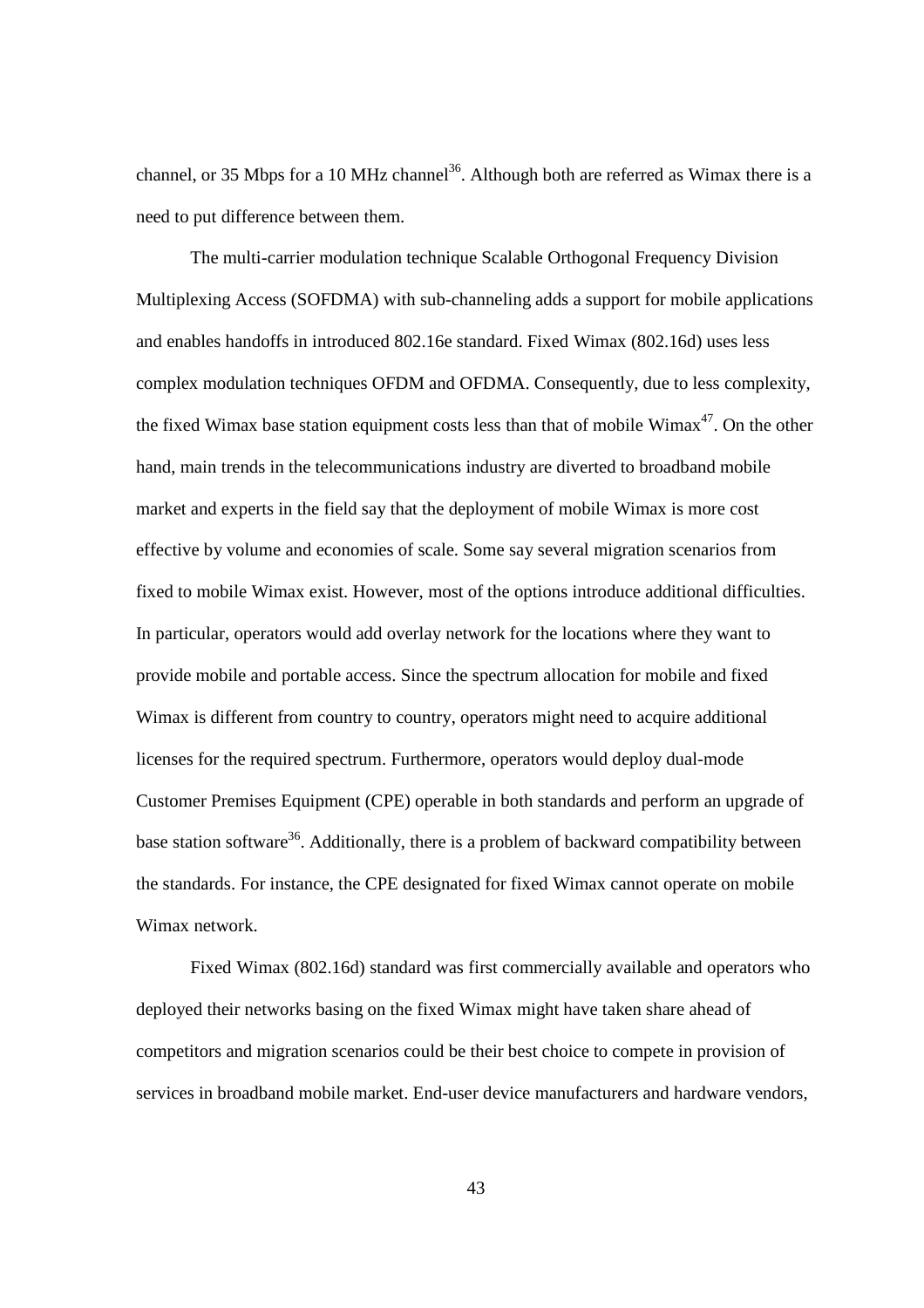Motorola and Alcatel-Lucent (also the members of Wimax Forum), suggest the promotion of the 802.16e standard since it has several improvements over 802.16d in addition to mobility, such as backward compatibility and higher performance in capacity, coverage and quality of service<sup>40</sup>.

 For a provider who has not yet started the deployment of Wimax, probably the best choice is the 802.16e. Mobile Wimax supports both fixed and mobile applications. In addition to handoffs (both soft and hard) required for mobile implementation, it supports power saving modes for extension of battery life of mobile devices. It allows better indoor coverage realized by sub-channelization and the Adaptive Antenna Systems (AAS). Nevertheless, fixed Wimax can find application by a Wireless Internet Service provider intended to provide a wireless access in a rural areas due to less complexity of OFDM based, 802.16d products.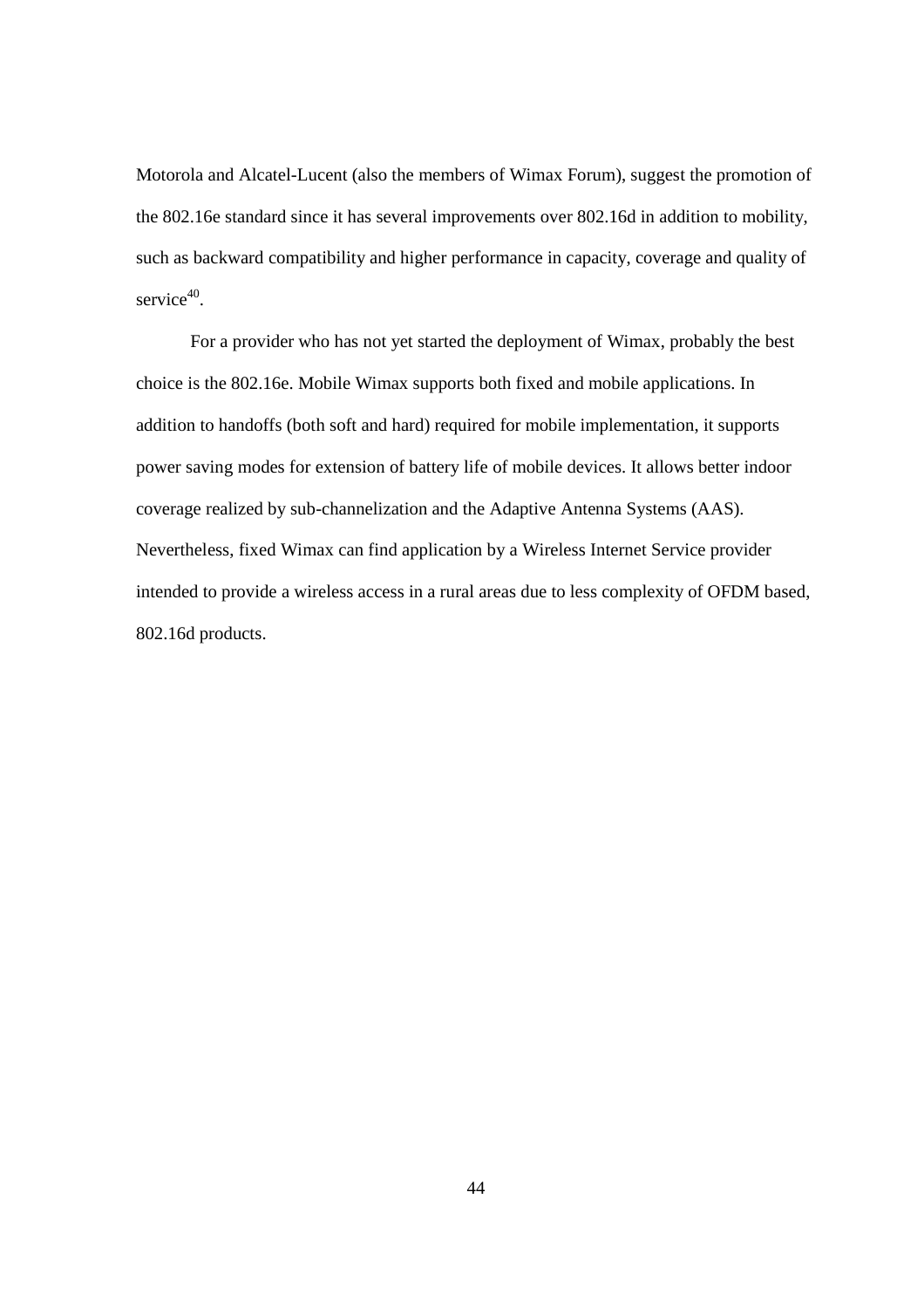|                                                | 802.16-2004 (d)                                                          | 802.16e                                                           |
|------------------------------------------------|--------------------------------------------------------------------------|-------------------------------------------------------------------|
| <b>Multiple Access Method</b>                  | OFDM / OFDMA <sup>1</sup>                                                | <b>S-OFDMA</b>                                                    |
| <b>Bandwidth supported (MHz)</b>               | 1.75/3/3.5/5.5/7 (OFDM) <sup>1</sup><br>1.25/3.5/7/14/28 (OFDMA)         | 1.25/2.5/5/10/20<br>1.75/3/3.5/5.5/7                              |
| <b>FFT Size</b>                                | 256(OFDM) / 2048 (OFDMA) <sup>1</sup>                                    | 128/256/512/1024/2048                                             |
| <b>Sub-carrier spacing (kHz)</b>               | 22.5 (OFDM @ 5 MHz) <sup>1</sup><br>2.8 (OFDMA @ 5MHz)                   | 11.2 for all BW modes                                             |
| <b>Duplexing</b>                               | FDD/TDD/Half Duplex FDD <sup>2</sup>                                     | <b>FDD/TDD/Half Duplex FDD</b>                                    |
| <b>Frame Duration (ms)</b>                     | 2/2.5/4/5/8/10/12.5/20                                                   | 2/2.5/4/5/8/10/12.5/20                                            |
| <b>Channel coder</b>                           | <b>Concatenated Convolutional RS</b><br>code, Block TC, CTC <sup>3</sup> | <b>Concatenated Convolutional RS</b><br>code, Block TC, CTC, LDPC |
| <b>Sub-channelization (DL)</b>                 | <b>FUSC/PUSC/Band AMC</b>                                                | <b>FUSC/PUSC/Band AMC</b>                                         |
| <b>Sub-channelization (UL)</b>                 | <b>PUSC/Optional PUSC</b>                                                | <b>PUSC/Optional PUSC</b>                                         |
| <b>Frequency reuse</b>                         | 1 cell reuse not supported                                               | 1 cell reuse can be supported                                     |
| <b>Mobility / Handoff Support</b>              | <b>No</b>                                                                | <b>Yes</b>                                                        |
| <b>Sleep Modes</b>                             | <b>No</b>                                                                | Yes                                                               |
| <b>Sounding Channel</b>                        | <b>No</b>                                                                | <b>Yes</b>                                                        |
| <b>Multicast / Broadcast</b><br><b>Support</b> | <b>No</b>                                                                | <b>Yes</b>                                                        |

*Table 9 Comparison of 802.16d and 802.16e* 

*Courtesy of Motorola, Inc. (Wimax E vs D)* 

# **3. Mobile Wimax Deployment Alternatives**

The following section discusses general basics requiring consideration before mobile Wimax network deployment. Based on the coverage requirements, the approach for calculation network capacity is discussed. The performance of the mobile access network depends on a core network element as Base Station. Some of the features of the Base Stations are covered, including antenna configuration, frequency reuse, and channel bandwidth.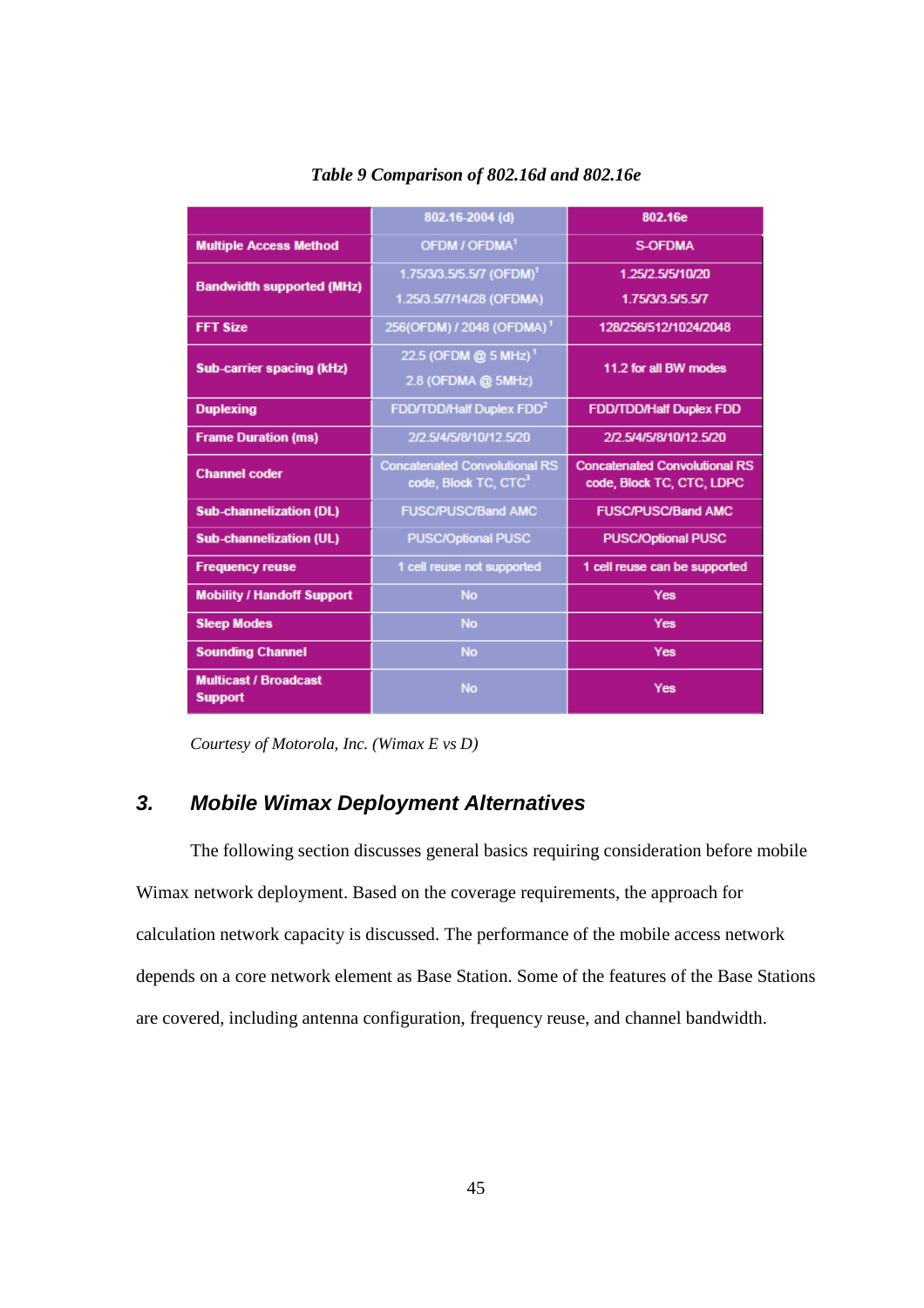#### **i. Metropolitan Area Considerations**

There are about twenty five middle sized metropolitan areas in Kazakhstan, where the population ranges from 300,000 to 2 million. Practically, metropolitan areas are composed of compactly populated city center encircled by the areas with the less density of population. For the purposes of this project, I consider a metropolitan area with the population of 500,000 spread on an area of 300  $km^2$ , since this represents the most common middle sized metropolitan area come across in the Kazakhstan. A hypothetical metropolitan area looks similar to that being presented in table 10.

| <b>Region</b>      | Area               | <b>Year 1 Population</b> | <b>Population Density</b> |
|--------------------|--------------------|--------------------------|---------------------------|
| Dense Urban        | $20 \text{ km}^2$  | 225,000                  | 11,250/km <sup>2</sup>    |
| Urban              | $40 \text{ km}^2$  | 140,000                  | 3,500/km <sup>2</sup>     |
| Suburban           | $90 \text{ km}^2$  | 110,000                  | 1,222/km <sup>2</sup>     |
| Rural & Open Space | $150~{\rm km}^2$   | 25,000                   | 166/km <sup>2</sup>       |
| <b>Metro Area</b>  | $300 \text{ km}^2$ | 500,000                  | 1,666/km <sup>2</sup>     |

*Table 10 Hypothetical Metropolitan Area* 

For a Wireless operator, the key goal is to provide universal coverage in the entire metropolitan area. This assumes considerations of the building density, terrain, building heights, and anything that may affect propagation of the wireless signal. Additionally, for mobile users, it is necessary to assure robust coverage regardless their location both indoor and outdoor, or even in the movement.

Wimax operators are intended to provide wide range of broadband services supported with good Quality of Service. Thus, to guarantee these services, it is very important to determine capacity requirements at the planning stage of network deployment. The deployment of the network should account future growth of the customer base and the quality the user experiences at the busiest periods. This is remarkable in dense areas since network deployment in these regions is driven by the capacity requirements and not the range.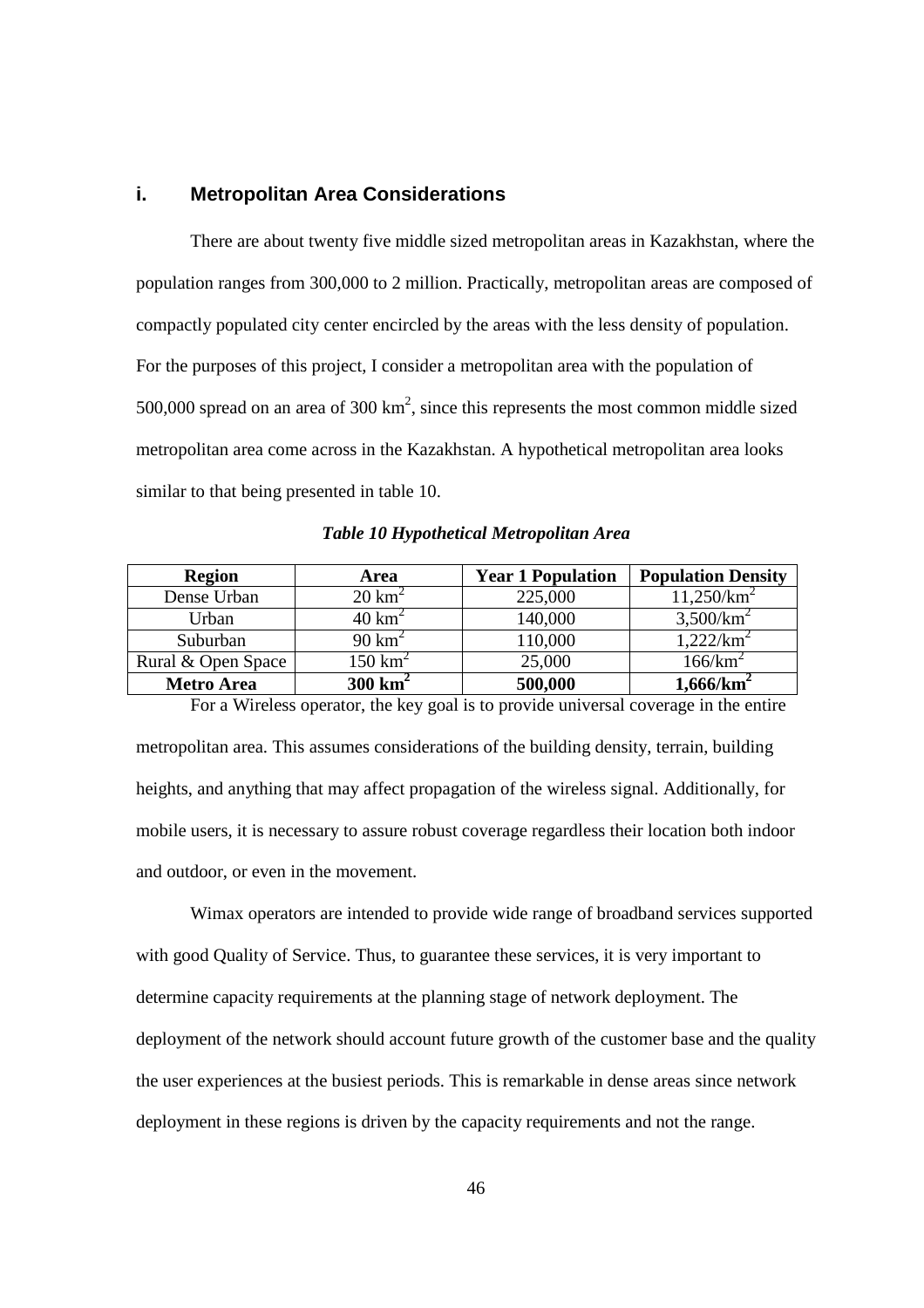For determination of user capacity requirements, there is an approach proposed by the Wimax Forum. The metric used for determining the capacity requirements is Mbps per  $km<sup>2</sup>$ . The calculation of the capacity requirements is a multi-step process, which is described in the following section.

The census data, such as population and population growth, can be obtained for metropolitan areas from authoritative bodies. The addressable market for mobile users is assumed to be anyone in a certain age group. The targeted age group can be different from operator to operator based on the services provided. For ease of calculation during the course of this project, it is considered to be everyone between 15 and 75 years old.

The mature market implies the penetration of 10 to 12 % for the total metropolitan area by the tenth year of operation. Usually, operators provide several service plans according to the needs of some user groups identified by the operator. For calculations of the capacity requirements users will be grouped into the following categories.

- **Professional User:** The individual who usually uses Broadband Access Services for business purposes and for personal use. Key application types are video conferencing, email, VoIP, and file downloads. Most of the time, use stationary access is required, but nomadic and portable access are also required.
- **High-End User:** The individual with high traffic demands primarily for personal rather than business needs. The prevailing applications are gaming, Web browsing, music downloads, etc.
- **Casual User:** Individuals who need active access to the broadband services only a few hours a day basically for web browsing and data oriented services.

47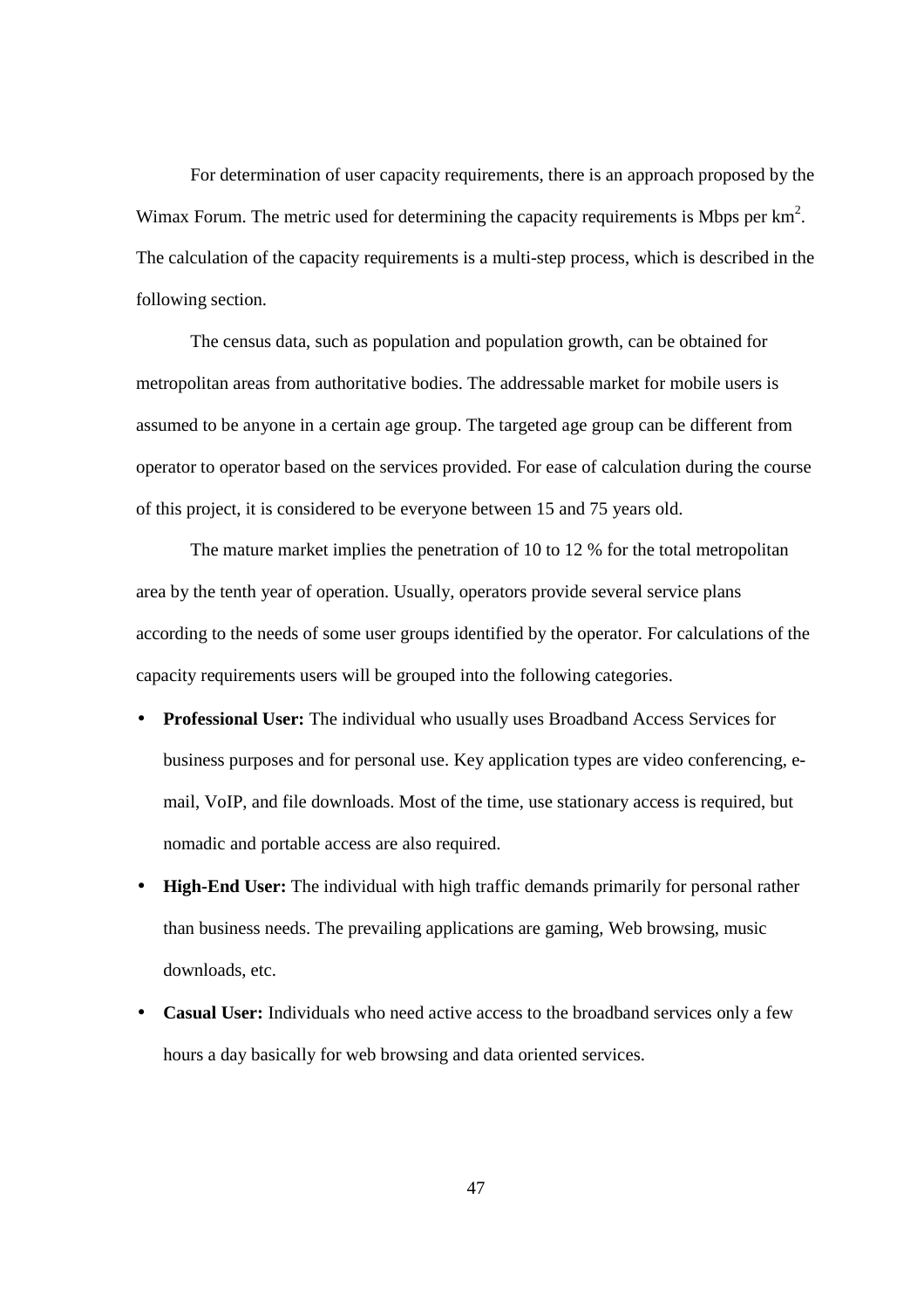| <b>Step</b>    | <b>Description</b>                       | <b>Comments and Assumptions for</b><br><b>Analysis</b>                                 |
|----------------|------------------------------------------|----------------------------------------------------------------------------------------|
| $\mathbf{1}$   | <b>Population Density</b>                | 500 thousand people over 300 $\text{km}^2$                                             |
| $\overline{2}$ | Addressable market                       | Ages 15 to 75, typically 70 to 75<br>percent of population                             |
| 3              | Mature market penetration                | 10-12 % in year 10 (averages to<br>10.4% over the metro area)                          |
| $\overline{4}$ | Mature customer mix                      | • 50% Professional User<br>• 35 % High-end user<br>• 15 % Casual user                  |
| 5              | Peak busy hour (PBH) activity            | Varies with customer type                                                              |
| 6              | Effect of mobility and roaming           | Must estimate customer<br>distribution during high traffic<br>periods (Peak Busy Hour) |
| 7              | Desired performance during<br><b>PBH</b> | Determined by applications,<br>services level agreement (SLA),<br>QoS.                 |
| 8              | Required data density                    | A simple calculation                                                                   |

#### *Table 11 Calculating the Required Capacity*

*Source: Wimax Forum, 2007 (www.wimaxforum.org)* 

Another important factor while calculating required capacity is the impact of mobility and roaming in the metropolitan area. This is the most significant where the businesses are located since the traffic in this locations is the most dense. The inflow of the users from suburban and rural areas to these areas could be expected in the morning hours and create additional traffic on a network during the working hours. This inflow might vary from city to city but for our hypothetical example we will consider the increase by 15%, a number typical for many metropolitan areas<sup>48</sup>.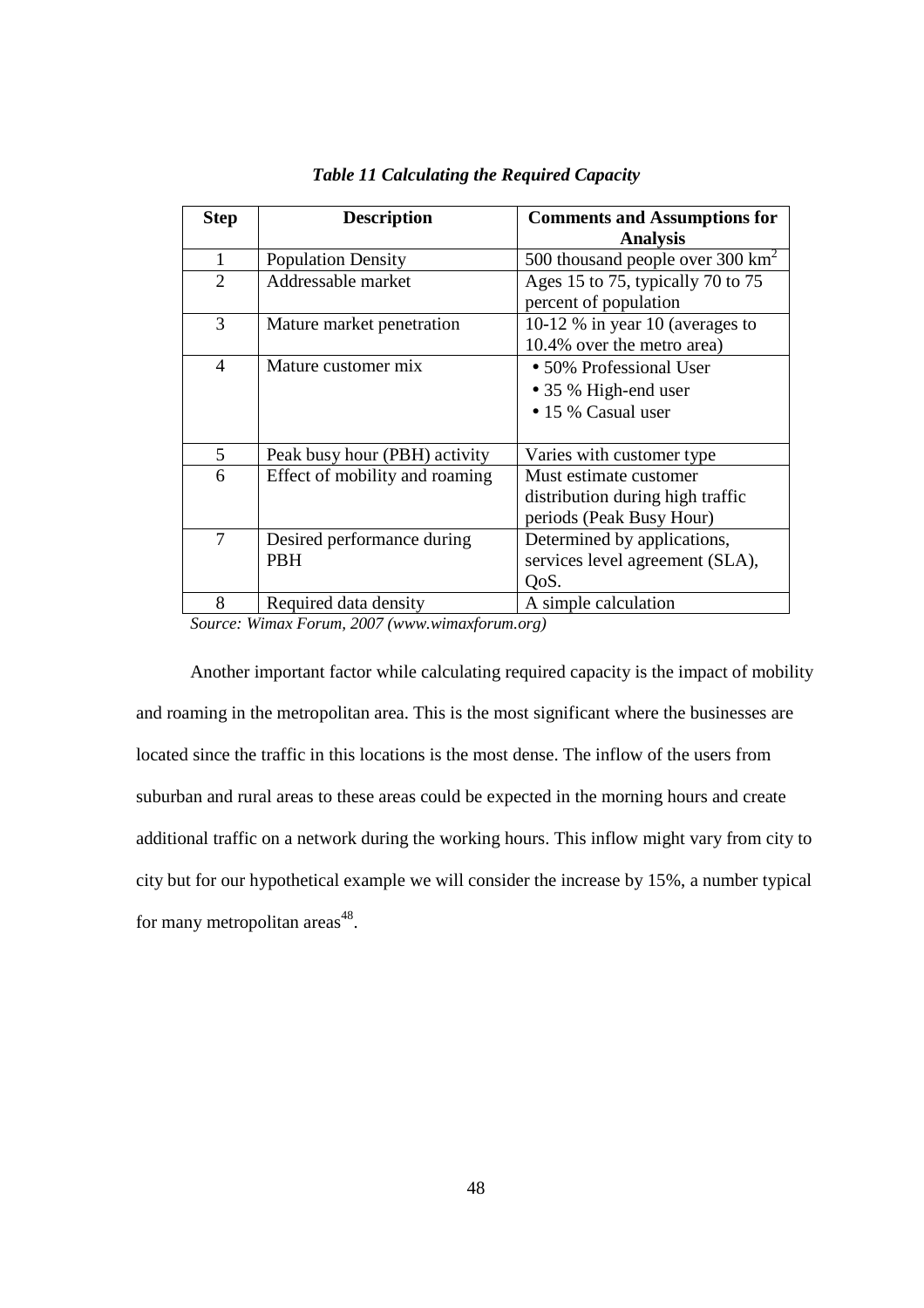The most difficult to determine while calculating capacity requirements is the peak busy hour activity level. The activity of users during the peak busy hour depends on customer mix, application type, etc. However, based on the characteristics of the applications most probably the downlink traffic will dominate the uplink traffic. Thus, in consideration of capacity planning, the downlink traffic is accounted. Additionally, the period of time dedicated to downlink activity versus uplink activity is necessary for estimating the amount of active subscribers on the network. Furthermore, some users are in idle mode, for instance, when reviewing what has just been downloaded, while others idle very little time when using traditional voice services. The Wimax Forum provides some estimated data on the activity of subscribers during PBH, which is provided in Table 12.

The minimal performance level can be defined in the Service level Agreement between end-user and operator. Also, minimal performance during PBH depends on the quality level operators wish to provide to their customers.

| <b>Customer type</b>                               | <b>Mature</b><br><b>Customer Mix</b> | Peak busy<br>hour activity:<br>1 of "N" active | DL duty<br>cycle | <b>Minimal per End-</b><br>user DL rate<br>during PBH |
|----------------------------------------------------|--------------------------------------|------------------------------------------------|------------------|-------------------------------------------------------|
| Professional                                       | 50 %                                 | $N = 5$                                        | 25 %             | 75 kB/sec<br>$(600 \text{ kbps})$                     |
| High-end user                                      | 35 %                                 | $N = 7$                                        | 25 %             | $60 \text{ kB/sec}$<br>$(480 \text{ kbps})$           |
| Casual user                                        | 15%                                  | $N = 20$                                       | 25 %             | $30$ kB/sec<br>$(240 \text{ kbps})$                   |
| Overall customer average over<br><b>Metro Area</b> |                                      | $N = 7.9$                                      | $25\%$           | 63 kB/sec<br>$(504 \text{ kbps})$                     |

*Table 12 Estimated Peak Busy Hour Data Rate Requirements* 

*Source: Wimax Forum, 2007 (www.wimaxforum.org)*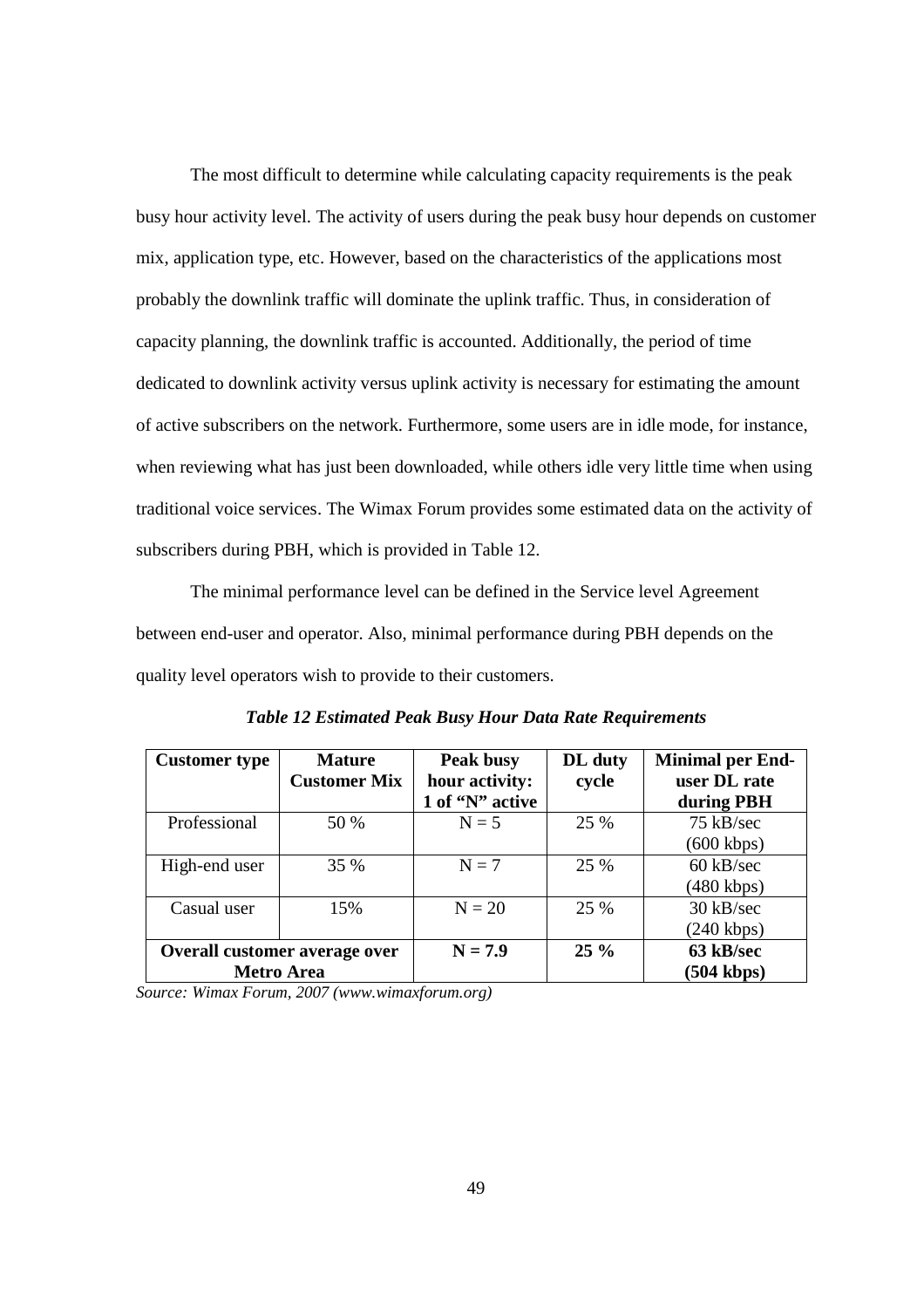The final downlink capacity requirements for the tenth year of operation results from the combination of PBH assumptions provided in Table 13, customer mobility during PBH and estimated 2% increase per year in activity levels. The total coverage of suburban and rural areas undoubtedly meets the capacity requirements for the region, whereas network deployment of urban areas is performed in phases, adding capacity over time to comply with growing traffic.

| <b>Metro Region</b> | <b>Number Of</b> | <b>Adjustments to</b>  | <b>Downlink Data</b>          |
|---------------------|------------------|------------------------|-------------------------------|
|                     | <b>Customers</b> | <b>Account for</b>     | <b>Density</b>                |
|                     |                  | <b>Mobility During</b> | <b>Requirements in</b>        |
|                     |                  | <b>PBH</b>             | 10 <sup>th</sup> Year         |
| Dense urban         | 19,300           | $+15%$                 | 23 Mbps/ $km^2$               |
|                     |                  |                        | over 20 km <sup>2</sup> area  |
| Urban               | 12,000           | $+15%$                 | 7.5 Mbps/ $km^2$              |
|                     |                  |                        | Over $40 \text{ km}^2$ area   |
| Suburban            | 9,400            |                        | 1.8 Mbps/ $km^2$              |
|                     |                  |                        | over 90 km <sup>2</sup> area  |
| Rural & Open Space  | 2,100            | $\theta$               | $0.26$ Mbps/km <sup>2</sup>   |
|                     |                  |                        | over 150 km <sup>2</sup> area |

*Table 13 Metro Area Capacity Requirements* 

The required data density calculated in this section is reasonable for this hypothetical metro area, but is not applied without additional reasons to other metropolitan areas. For instance, in cities such as Tokyo or New York, the population density is much higher than in this example and capacity requirements differ significantly too.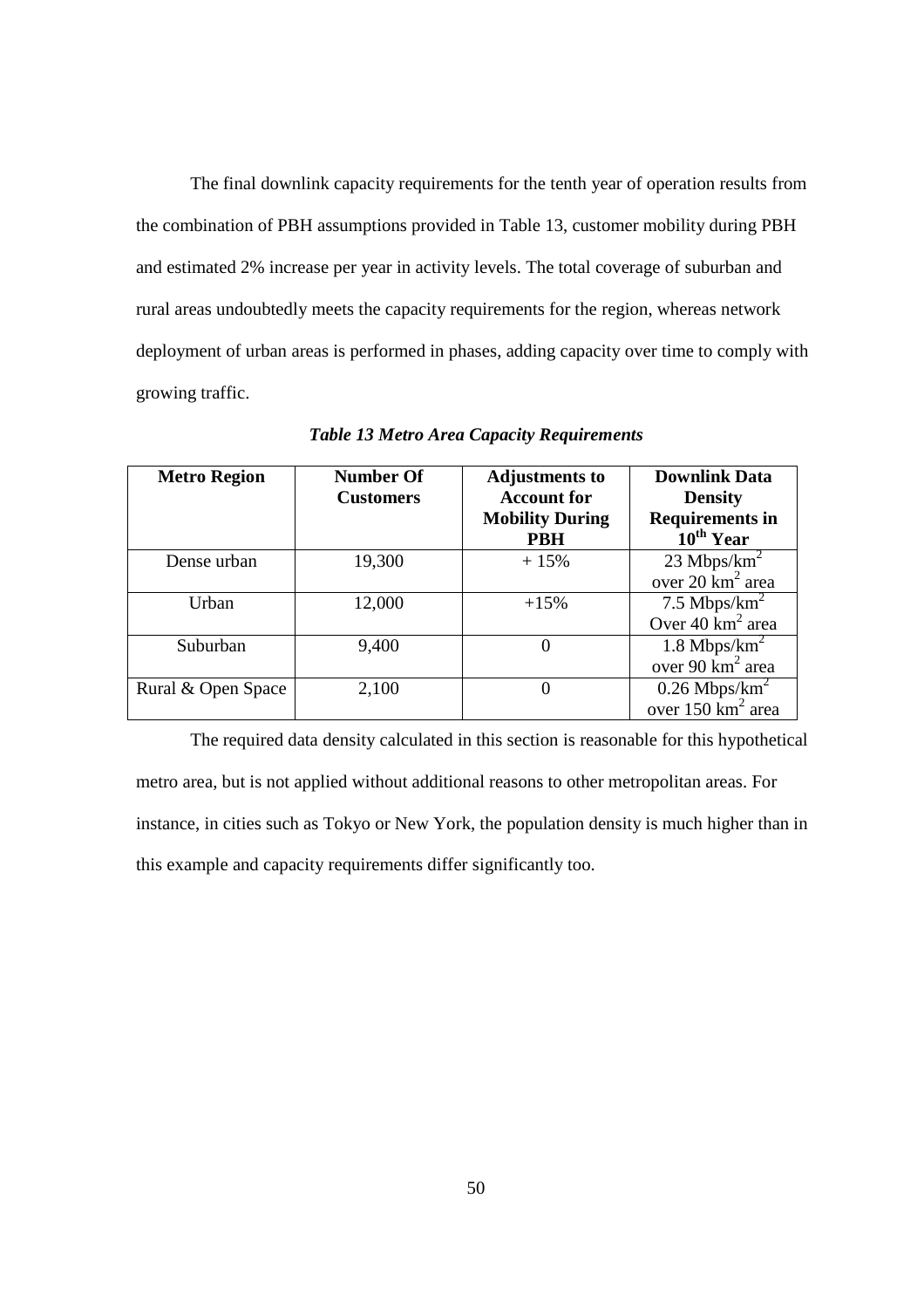# **ii. Antenna Configuration**

Today, a lot of vendors produce Wimax equipment and operators have a lot of options to choose from. All the equipment meets the compatibility and interoperability requirements and it is offered in many different configurations. Wimax equipment is provided with wide variety of features and there is a wide range of spectrum where equipment can operate. The availability of spectrum is the determining factor when considering whether it is necessary to implement frequency reuse or choose appropriate channel bandwidth.

According to the Agency of Kazakhstan for Informatization and Communication, the frequency allocation for Wimax in Kazakhstan is as follows:

- For fixed Wimax 3.5 GHz and 5 GHz band
- For mobile Wimax 2.5 GHz and 3.5 GHz band

Mobile Wimax technology supports several antenna configurations; namely, Single Input Multiple Output (SIMO), Multiple Input Multiple Output (MIMO), and Smart Antenna technologies to increase system performance. Smart antenna technologies support advanced features such as adaptive Beamforming, Space Time Code (STC) and Spatial Multiplexing (SM), which are concerned with complex matrix and vector operations on signals from multiple antennas<sup>49</sup>.

- **Spatial Multiplexing:** allows increment in throughput through transmitting multiple streams over multiple antennas.
- **Space Time Code:** reduces fade margin and allows spatial diversity.
- **Beamforming:** reduces outage probability and improves capacity and coverage of the system.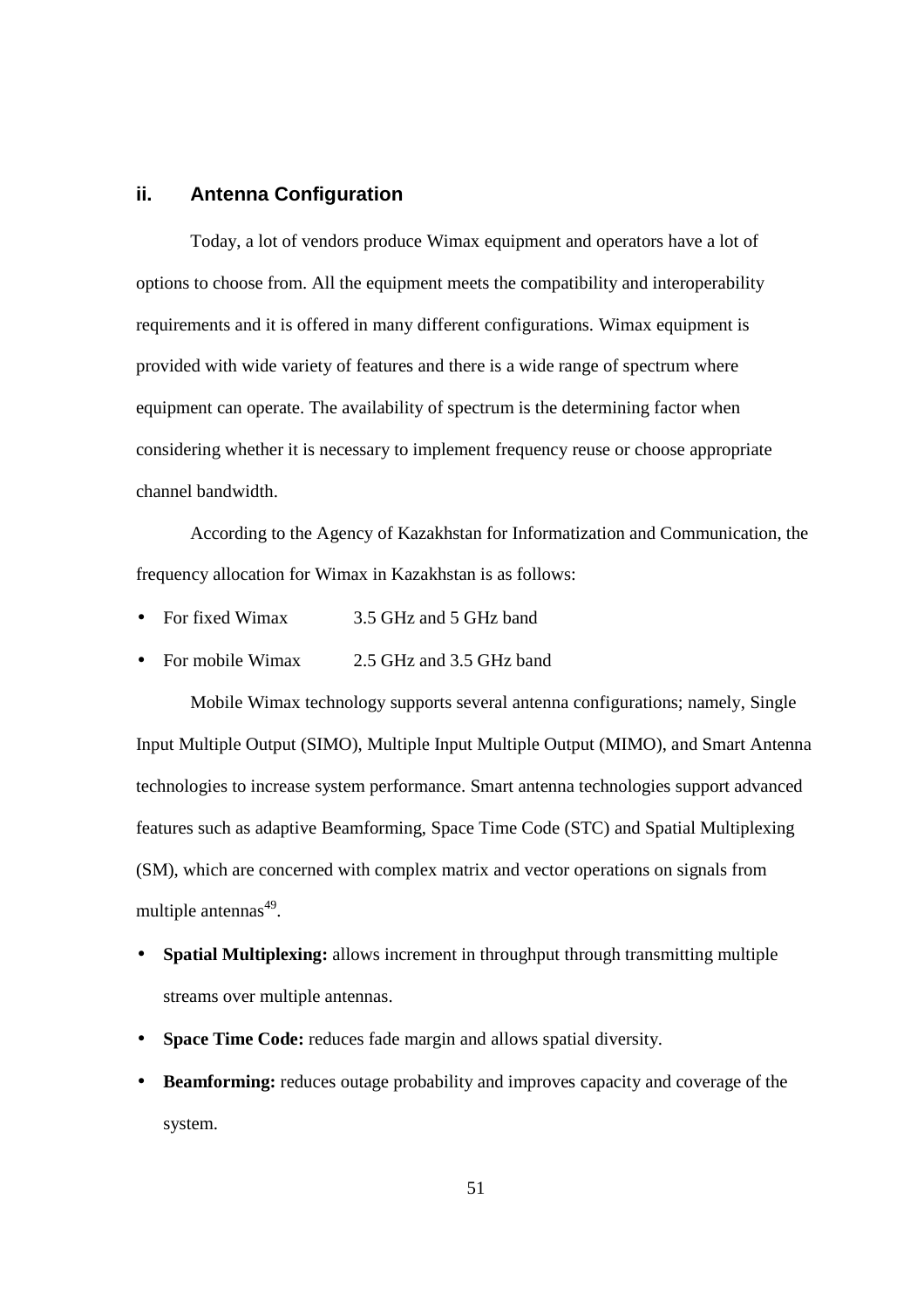While these options can be optional for a Base Station, the Mobile Station should support all of these features of Base Stations provided from different vendors to ensure interoperability.



*Figure 6 SIMO/MIMO Base Station and Mobile Station Options* 

*Courtesy of Wimax Forum, 2007 (www.wimaxforum.org)* 

# **iii. Frequency Reuse**

Frequency reuse techniques are used to lessen intercellular and intersectoral cochannel interference (CCI). Traditional cellular systems use different frequency reuse factors depending on the range of available spectrum. Using a frequency reuse factor of 5 requires five times as much spectrum as would be used with reuse factor of 1. Traditionally, cellular networks use two common frequency reuse factors of 3 and 1 (*Comparative analysis*).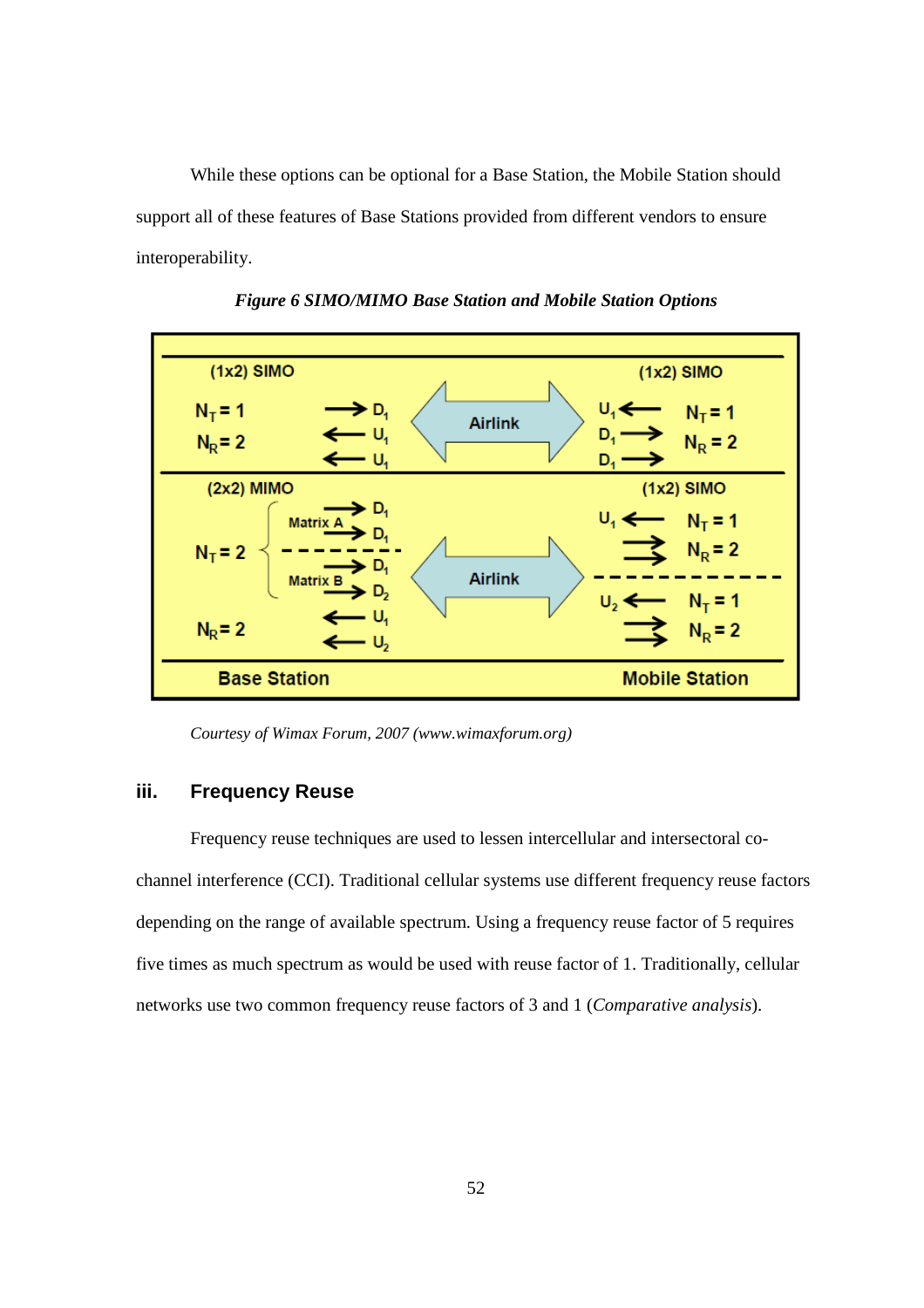In the implementation of frequency reuse factor of 1 (c, 1, 3)<sup>i</sup>, (also universal frequency reuse), the same channel is used in all the sectors of the same base station. The advantage of this approach is that it requires least amount of frequency range, and for some operators could be the only implementation alternative due to limited spectrum availability. In traditional cellular networks such as GSM, the usage of the same frequency causes interference at the boundaries of the cell and between sectors. The Wimax technology supports pseudorandom subcarrier permutation scheme with channel segmentation, which allows mitigating the CCI at the cell and sector edges<sup>37</sup>. Since some subcarriers are not utilized fully, implementation with frequency reuse factor of 1 has smaller downlink channel capacity.



*Figure 7 Three Sector Base Station with Frequency Reuse Factor Of 1* 

*Courtesy of Wimax Forum, 2007 (www.wimaxforum.org)*

-

 $\mathbf i$  "Nomenclature for describing the frequency reuse pattern is  $(c, n, s)$ ; where c is the number of base station sites in a cluster, n is the number of unique frequency channels required, and s is the number of sectors per base station site" (*Wimax Forum*)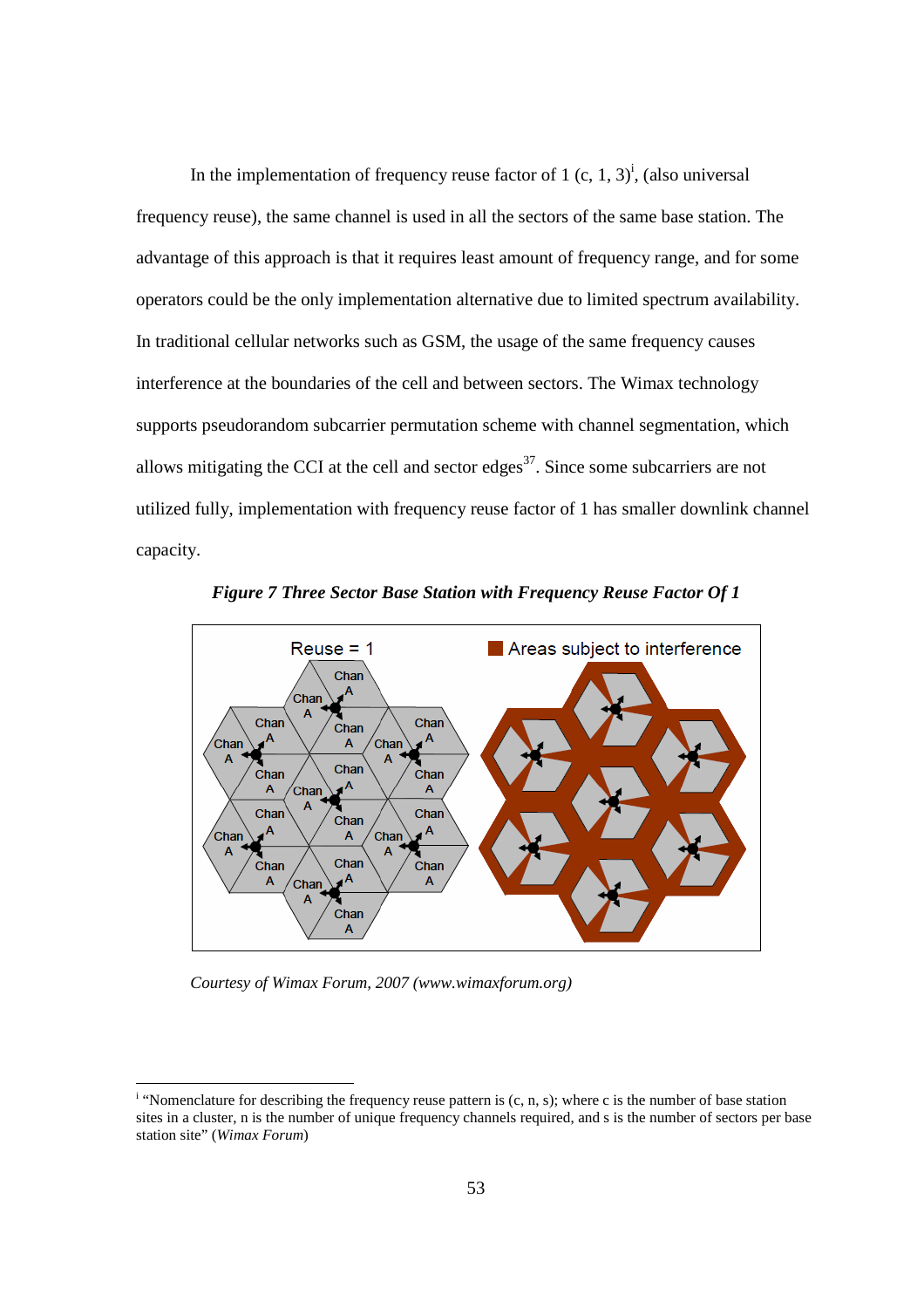With frequency reuse factor of  $3$  (c,  $3$ ,  $3$ ), each sector of a base station is set a different frequency. This alternative requires three times as much spectrum as it is used in implementation of frequency reuse factor of 1. With frequency reuse 3, there is no CCI interference between sectors and significantly less CCI interference between cells due to the enlarged space between channels with the same frequency. There is improved use of subcarriers and better spectrum efficiency. However, when taking into account additional required spectrum, overall spectrum efficiency in a reuse-3 scenario is lower<sup>37</sup>.



*Figure 8 Three Sector Base Station with Frequency Reuse Factor of 3* 

*Courtesy of Wimax Forum, 2007 (www.wimaxforum.org)*

# **iv. Frequency Bands**

 Mobile Wimax profile supports frequency ranges from 2300 MHz to 2690 MHz, and 3300 MHz to 3800 MHz<sup>38</sup>. Both of the frequency bands are available for implementation of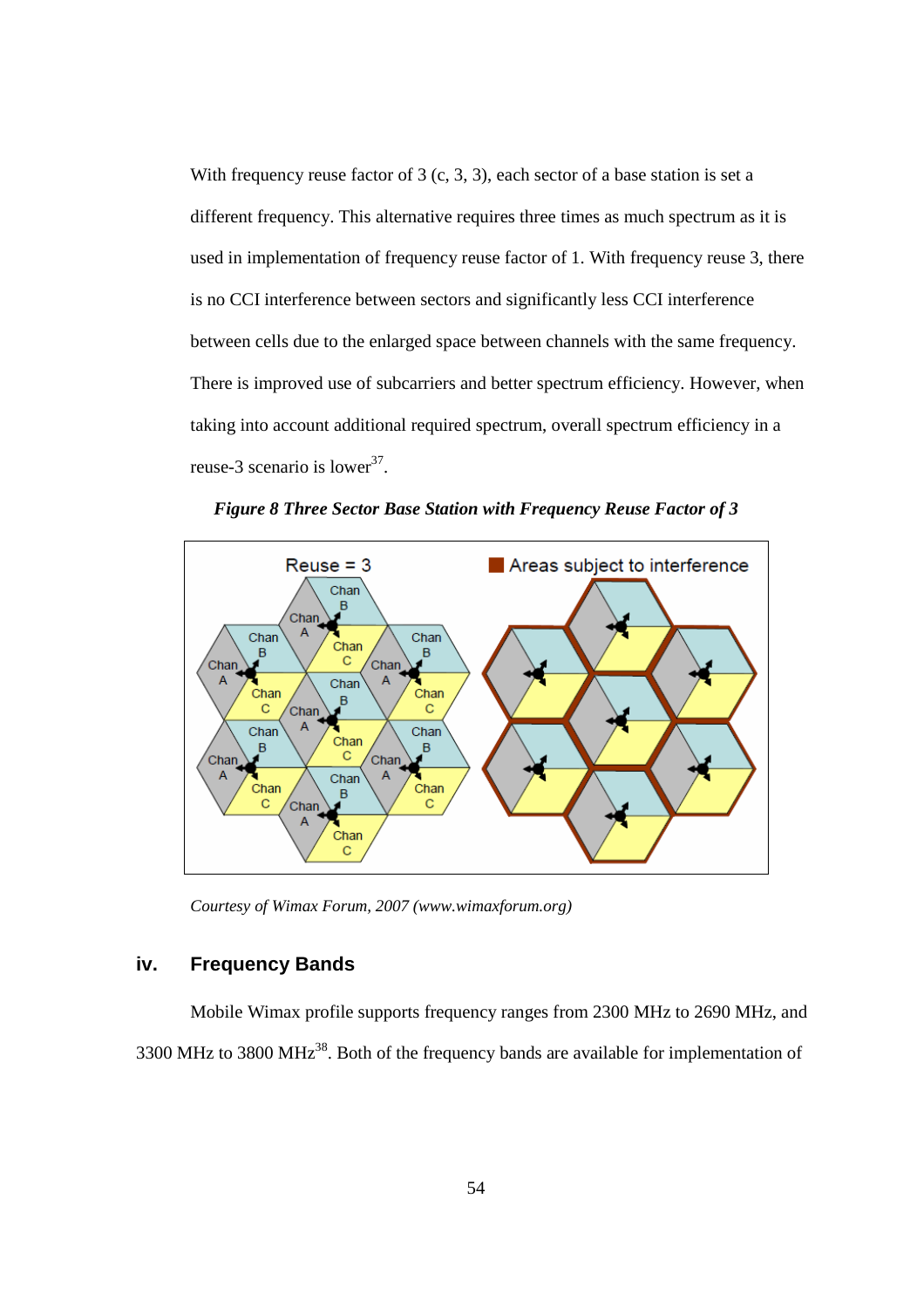mobile Wimax technology in Kazakhstan. For an operator willing to provide mobile Wimax, it is necessary to view some frequency related considerations.

 The decision to choose between either of the frequencies is generally based on the range parameter. It is significant to understand the difference in the "link budget characteristics" between these two frequencies. It is worth mentioning that generally, the range parameter is limited by the uplink signal (from MS to BS). Compared to Base Station, the Mobile Station has limited battery life, which results in a weaker signal power. The antenna size is also small. Portable devices, such as laptops, generally have access to AC power; hence, they have higher transmit power. Thus, the coverage area of a base station is mostly limited to the uplink budget.

 The location of portable users also affects their ability to communicate the network. To provide mobile applications, the network provides a signal strong enough to address users located deeply in buildings or in a movement. Multiple walls penetration loss is also taken into account. Figures 9 and 10 provide some empirical data on range of 2500 MHZ versus 3500 MHz, and range relative to subscriber location. Operators who intend to address fixed applications do with less number of base stations rather than operators with intentions to address mobile applications.

55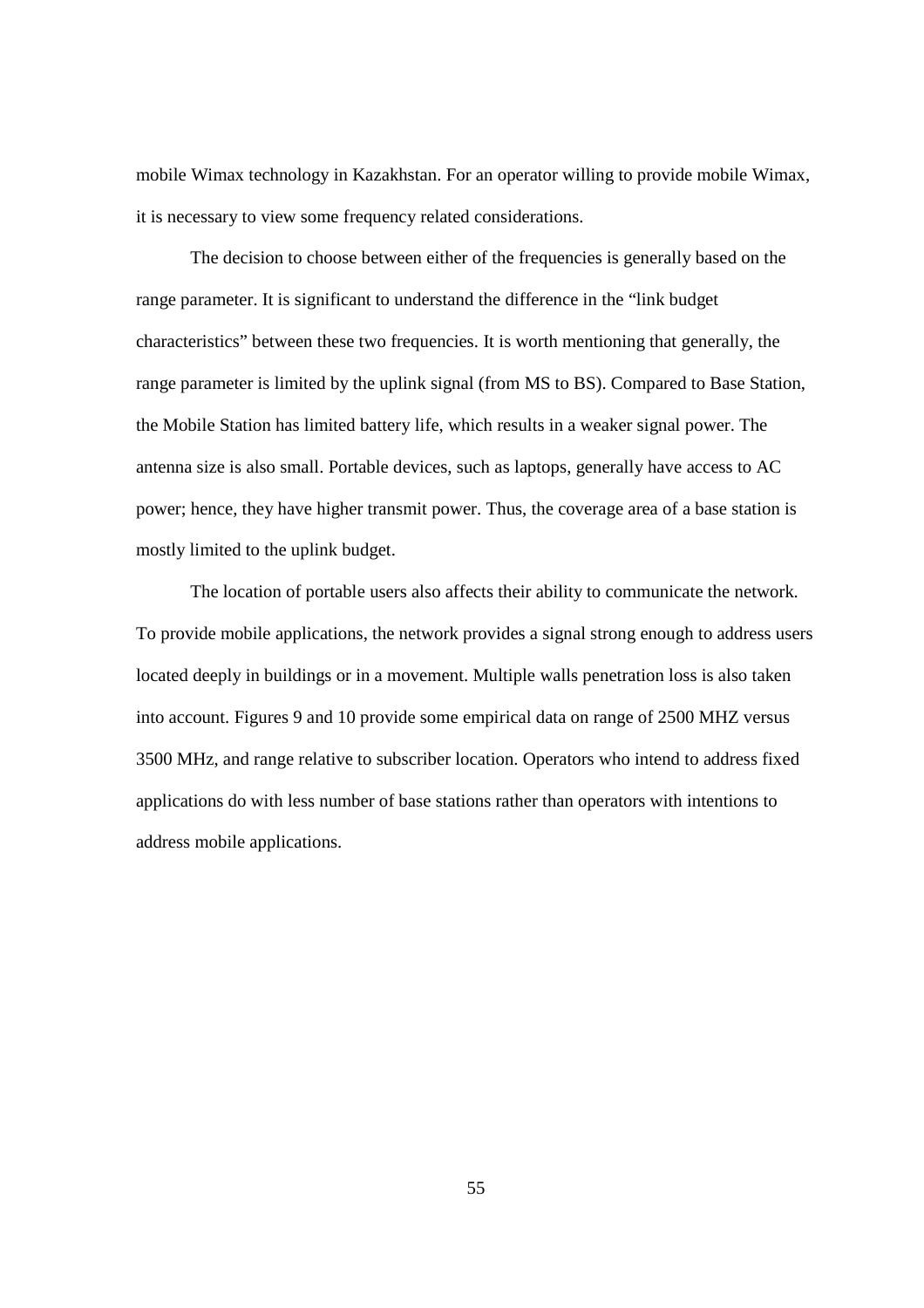

*Figure 9 Relative Range, 2500 MHz and 3500 MHzii*

*Courtesy of Wimax Forum, 2007 (www.wimaxforum.org)*



# *Figure 10 Range Relative to Subscriber Location*

*Courtesy of Wimax Forum, 2007 (www.wimaxforum.org)*

-

<sup>&</sup>lt;sup>ii</sup> "The COST 231 model predicts a path loss at both 2500 MHz and 3500 MHz than either the ITU M.2225 Vehicular model or the Standard Pedestrian model. It predicts a a lower path than the M.2225 Pedestrian Model".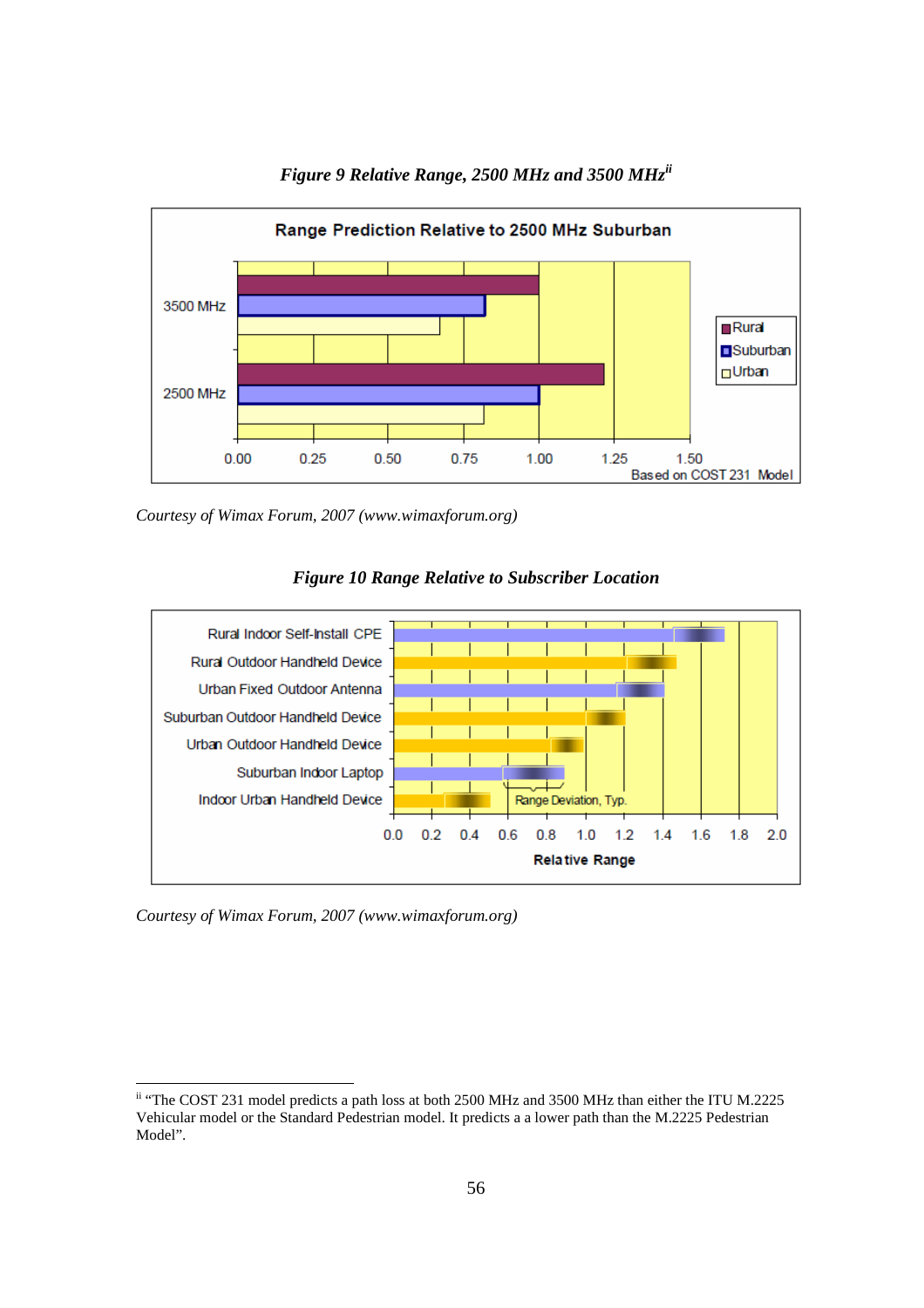#### **v. Channel Bandwidth**

 The Wimax Forum profile supports the channel bandwidths of 5, 7, 8.75, and 10 MHz. The 802.16e standard supports even more channel bandwidths in between 1.25 and 20 MHz. The key issue in channel consideration is to have larger channel sizes since it provides better system performance. This allows effective frequencies reuse and minimal guard bands resulting in more effective spectrum use. The larger channel sizes allow the more subchannels and higher throughput.

# **vi. Comparative Analysis of Different Scenarios**

 Wimax Forum provides a comparative analysis of different Base Station structure and features implementation in the mobile Wimax access network. The results of this analysis are provided in Appendix A. Base Station number is taken as a unit of measurement. The analysis considers different Base Station deployments with adaptive antenna techniques such as Space Time Coding, Beamforming and Spatial Multiplexing. Further, the comparison in implementing 2500 MHz and 3500 MHz frequency bands is provided.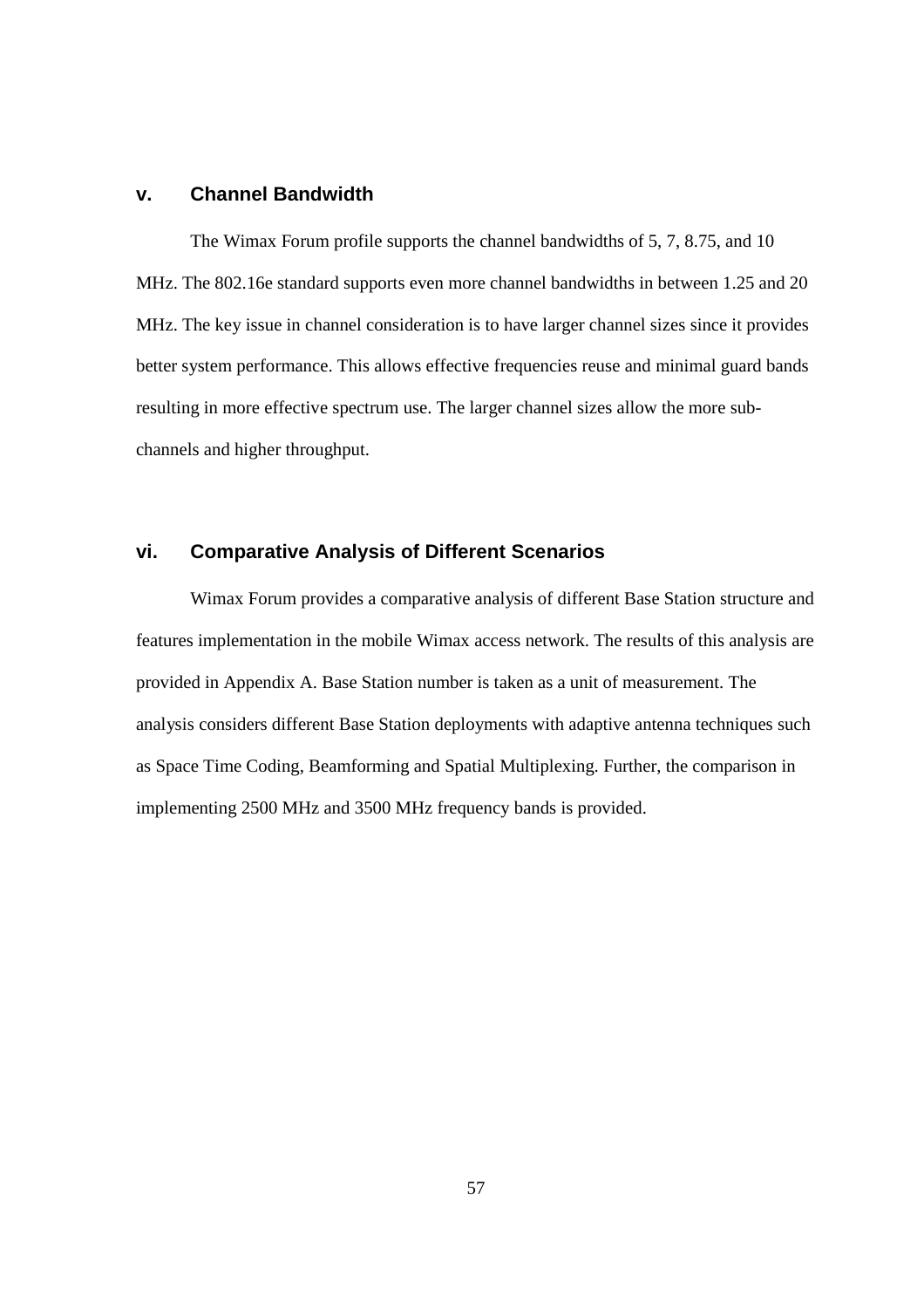# **Conclusion**

Third generation (3G) networks allow great opportunities for network operators to provision a wider range of services with improved capacity and more efficient usage of spectrum. Today many operators worldwide provide broadband wireless data services in a mobile environment. Germany and Japan started first 3G networks in 2001 and up to December 2007 there were 190 3G networks worldwide<sup>50</sup>. Users demand for broadband services grows in geometrical progression and many of the 2G operators had implemented migration to 3G. Implementation of a wireless network based on Wimax allows the operator cost effective path towards efficient business model.

Current mobile telecommunications operators in Kazakhstan are categorized as 2G and 2.5G operators and mainly provide voice services. Some mobile operators have undertaken steps for migration to 3G, while others delay transformation claiming the market is not ready yet for the 3G services. However, the analysis provided by the National Statistics Agency shows that from 2006 to 2008, the customer demand for Digital Subscriber Line (DSL) ports surpasses the actual available ports by 150%, 57% and 33% respectively, resulting in 1.2 million households connected to DSL by  $2009^{51}$ . Wimax operators experience tough competition from the DSL services provider, the national incumbent operator, *Kazakhtelecom*. There is a continuously growing demand for broadband access services for fixed applications. Currently, in the majority of cases, the national operator meets these needs.

Today, Internet users of Kazakhstan can acquire broadband access services from different providers. Generally, Competitive Local Exchange Carriers (CLEC) provide broadband access services for businesses and enterprises as their tariffs are too high for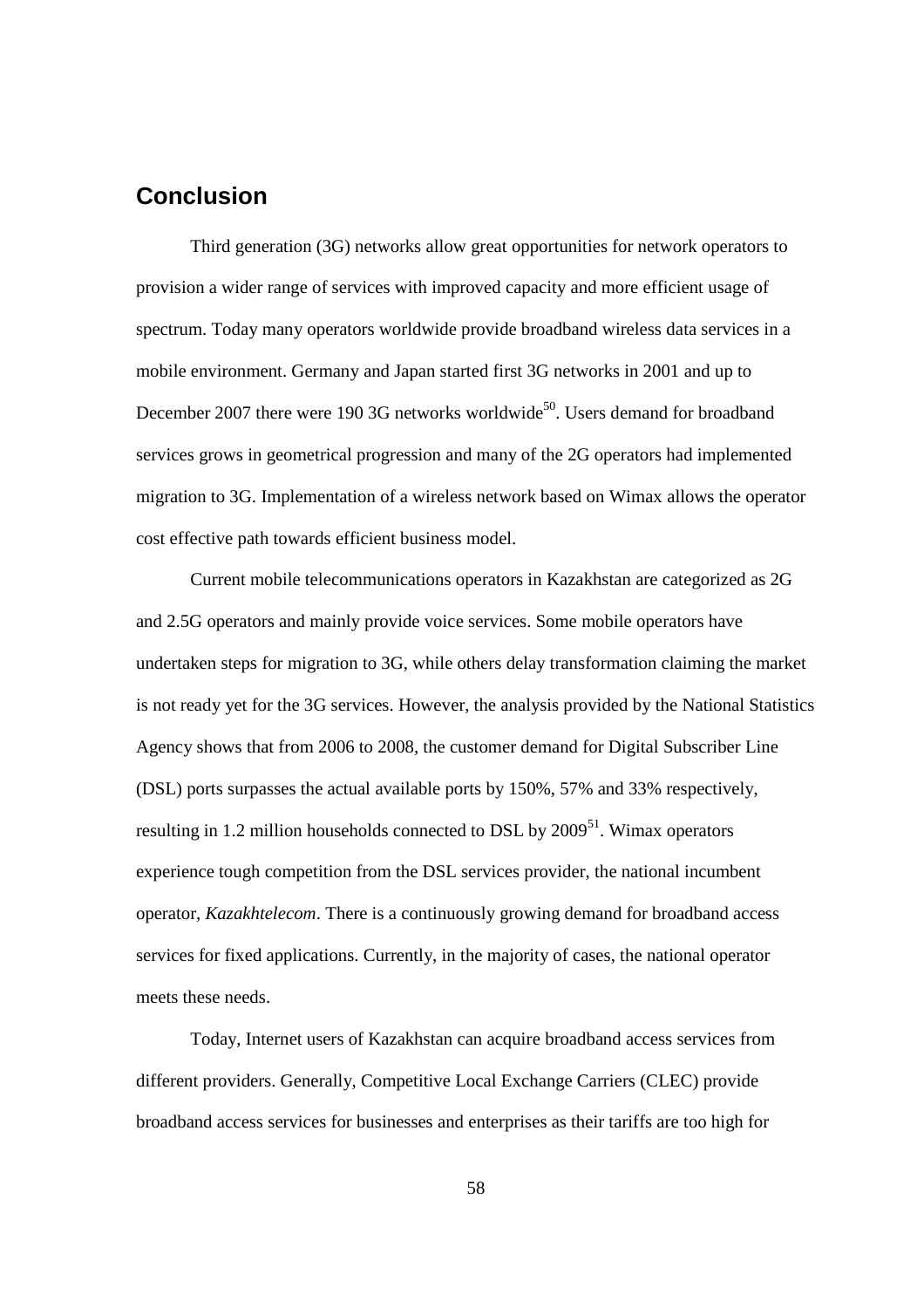individual users. For instance, the tariffs for a 512Mbit/s DSL services of Competitive operators (Ducat, GoldenTelecom) varies from \$91 to  $$108^{52}$ . The most affordable and the most popular broadband access is a DSL service provided by a national operator. A user can connect to DSL service of 512Mbit/s at a price of \$49; however the service is not provided everywhere because of technical reasons such as poor "last mile" or archaic switching equipment.

The development of a Wimax is going to take place in a few stages. First, the Wimax operators in Kazakhstan plan to cover urban areas and mainly for fixed data exchange applications. At this stage, to collect robust customer base for profitability, operators must develop the tariff model that is competitive with DSL operators. As soon as demand for mobile broadband wireless services grows, operators increase the network capacity to allow more users. Since operators implement the *mobile* Wimax, the expenses for expansion are not going to be as high as they could be if *fixed* Wimax was deployed. Growth of subscriber base defines the network capacity and base station quantity. Geographical characteristics, low population density, and the absence of user needs in broadband results in the delay of Wimax rollout to rural areas to at least 6-8 years.

Household computer penetration also affects the user requirements in data access services. With predicted 5-7 years of computer market saturation<sup>53</sup>, the Internet data access services experience their peak not earlier than this projected period. Currently, users have no or very little demand in mobile wireless broadband services due to poor local content development for mobile and portable devices. Thus, for mobile broadband to be widely used, there are issues to overcome such as content development and user devices availability, which by rough estimates are not to occur earlier than 4-5 years.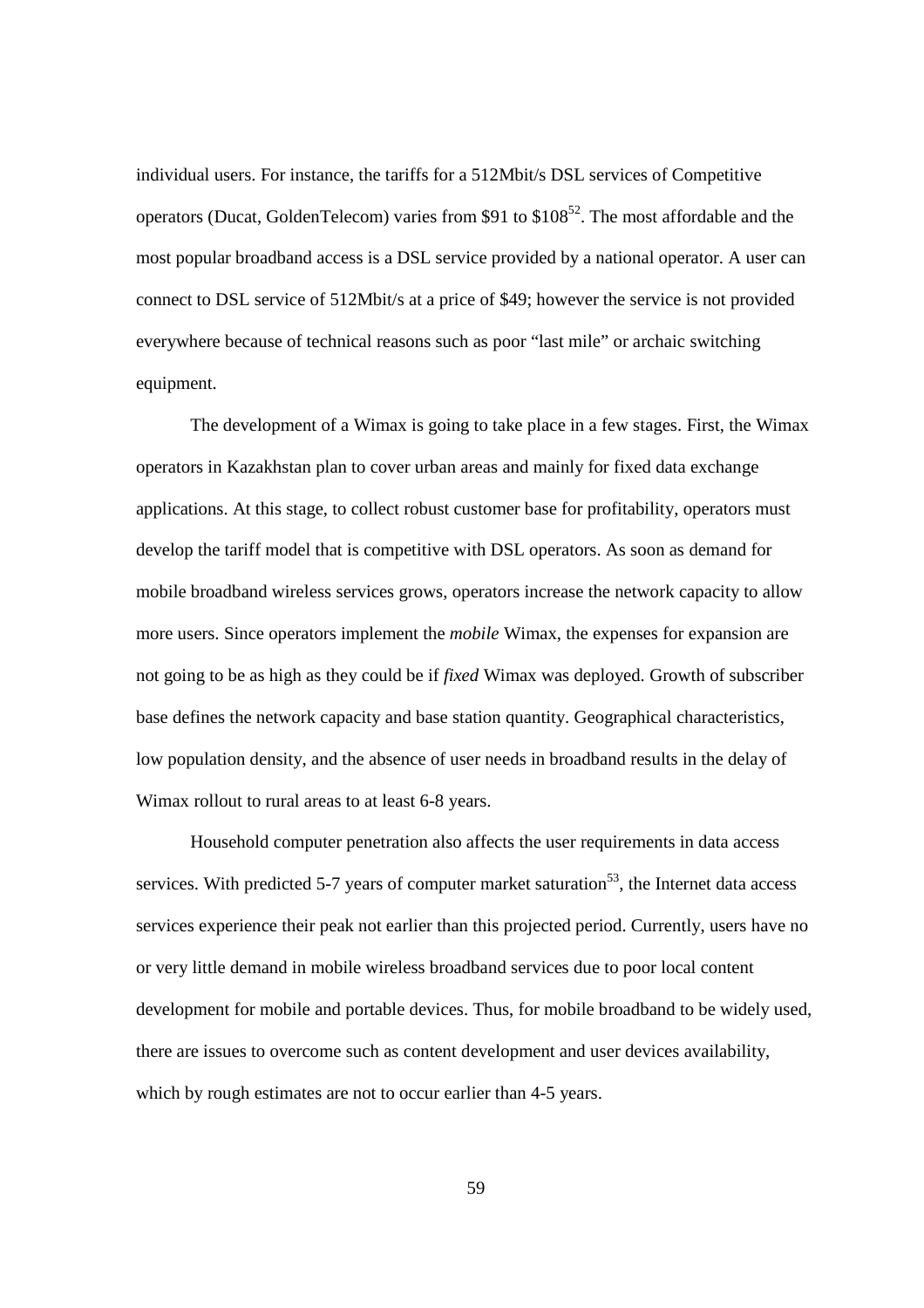The issue of spectrum availability, which is of current importance in many other countries, seems to be insignificant for Kazakhstan since both spectrum bands approved by Wimax Forum (2.5 GHz and 3.5 GHz) are granted licenses for *mobile* Wimax use. The official data regarding which operators granted licenses on which spectrum bands are not available. It is clear acquisition of larger spectrum bands by any of the operators are to bring competitive advantage and are essential for network expansion since it allows more capacity and scalability.

The outcomes provided by the Wimax Forum on comparison of different implementation scenarios shows that advanced antenna techniques can considerably improve the performance of the capacity limited networks with high density and without unreasonable increase of the base station count. Also in the coming years, it is adequate to implement lower complexity base stations configuration with future migration to advanced antenna base station systems as number of customer grows.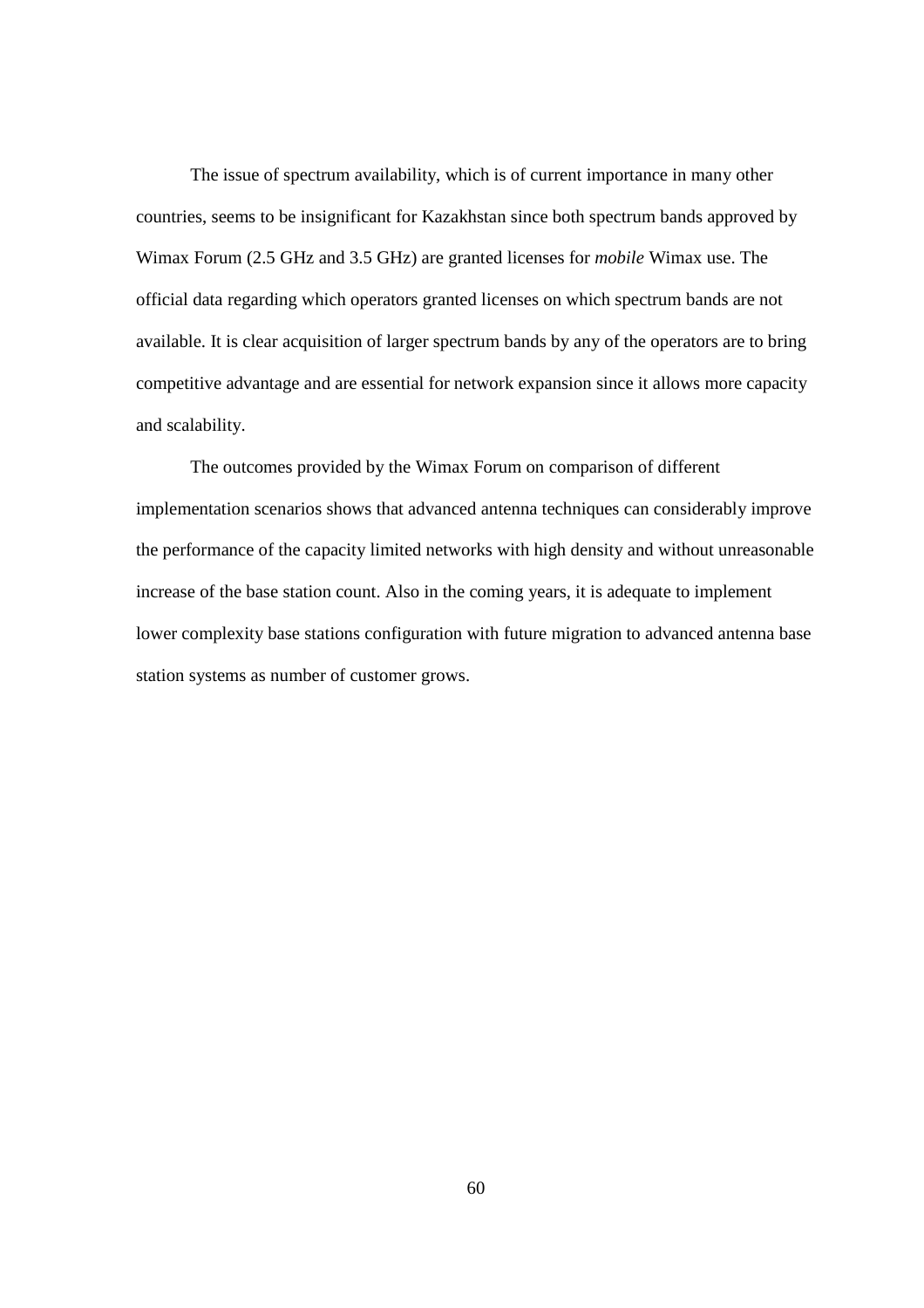# **Appendix A**

|                        | Case 1       | Case 2                      | Case 3 |  |  |  |
|------------------------|--------------|-----------------------------|--------|--|--|--|
| Frequency Band         | 2500 MHz     | 3500 MHz                    |        |  |  |  |
| <b>BS</b> Antenna Gain | 15 dBi       | 17 dBi                      |        |  |  |  |
| Available Spectrum     |              | 30 MHz                      |        |  |  |  |
| Channel Bandwidth      |              | 10 MHz                      |        |  |  |  |
| Dense Urban            | $(2x2)$ MIMO | Beamforming<br>$(2x2)$ MIMO |        |  |  |  |
| Urban                  | $(1x2)$ SIMO | Beamforming<br>$(1x2)$ SIMO |        |  |  |  |
| Suburban               | $(1x2)$ SIMO | Beamforming<br>$(1x2)$ SIMO |        |  |  |  |
| Rural/Open Space       | $(1x2)$ SIMO | Beamforming<br>$(1x2)$ SIMO |        |  |  |  |
| Total BS Required      | 316          | 311<br>438                  |        |  |  |  |

*Table A.1 Deployment Options for Frequency Band Comparison* 

*Courtesy of Wimax Forum, 2007 (www.wimaxforum.org)*





*Courtesy of Wimax Forum, 2007 (www.wimaxforum.org)*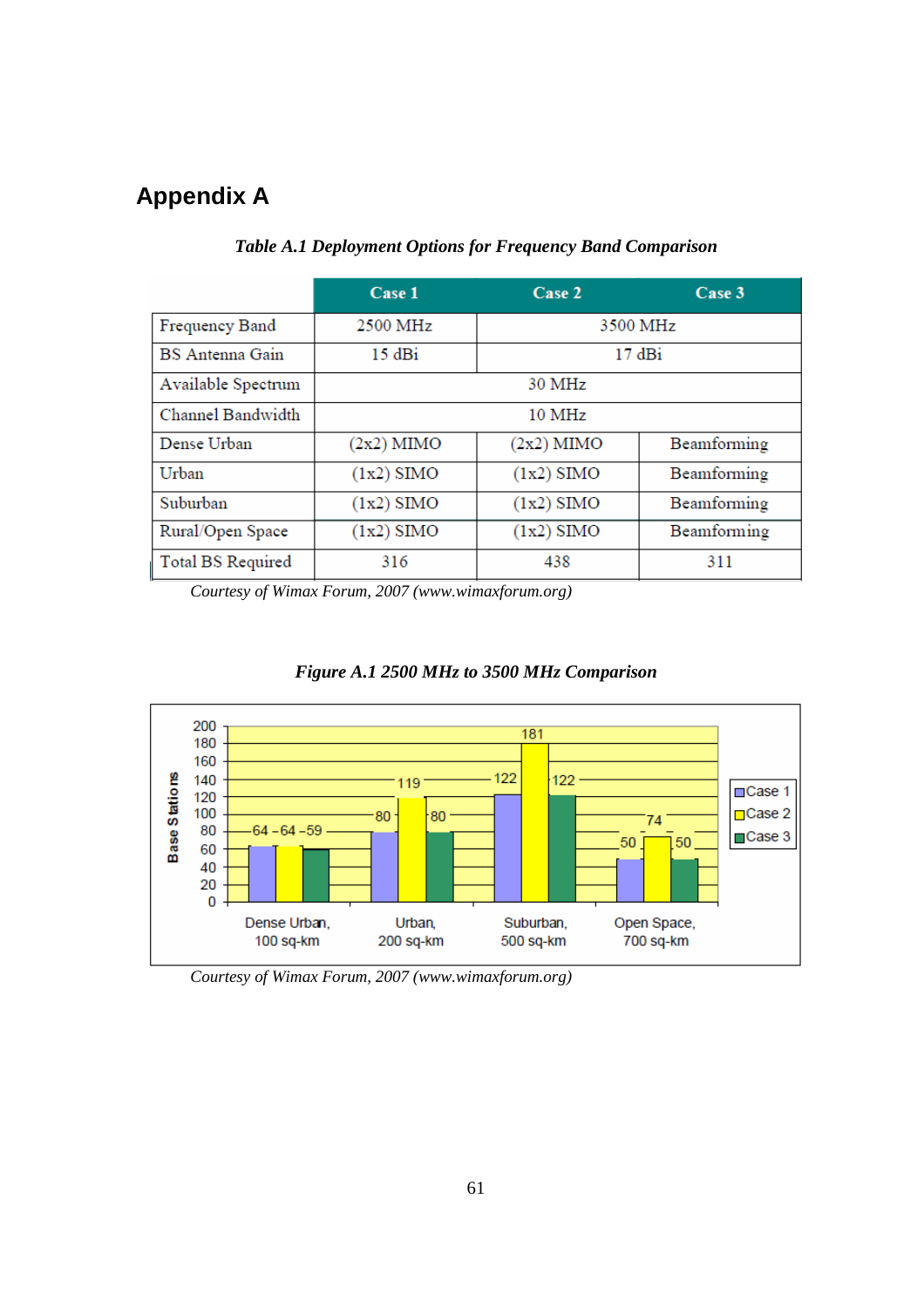|                    | Case 1       | Case 2       | Case 3                     | Case 4      |  |  |  |
|--------------------|--------------|--------------|----------------------------|-------------|--|--|--|
| Frequency Band     | 2500 MHz     |              |                            |             |  |  |  |
| Available Spectrum |              |              | 30 MHz                     |             |  |  |  |
| Channel Bandwidth  |              |              | 10 MHz                     |             |  |  |  |
| Dense Urban        | $(1x2)$ SIMO | $(2x2)$ MIMO | $BF + MIMO$                |             |  |  |  |
| Urban              | $(1x2)$ SIMO | $(1x2)$ SIMO | Beamforming                | Beamforming |  |  |  |
| Suburban           | $(1x2)$ SIMO | $(1x2)$ SIMO | Beamforming<br>Beamforming |             |  |  |  |
| Rural/Open Space   | $(1x2)$ SIMO | $(1x2)$ SIMO | Beamforming                | Beamforming |  |  |  |
| Total BS Required  | 350          | 316          | 229                        | 224         |  |  |  |

*Table A.2 Scenarios with Varied BS Antenna Configurations* 

*Courtesy of Wimax Forum, 2007 (www.wimaxforum.org)*





*Courtesy of Wimax Forum, 2007 (www.wimaxforum.org)*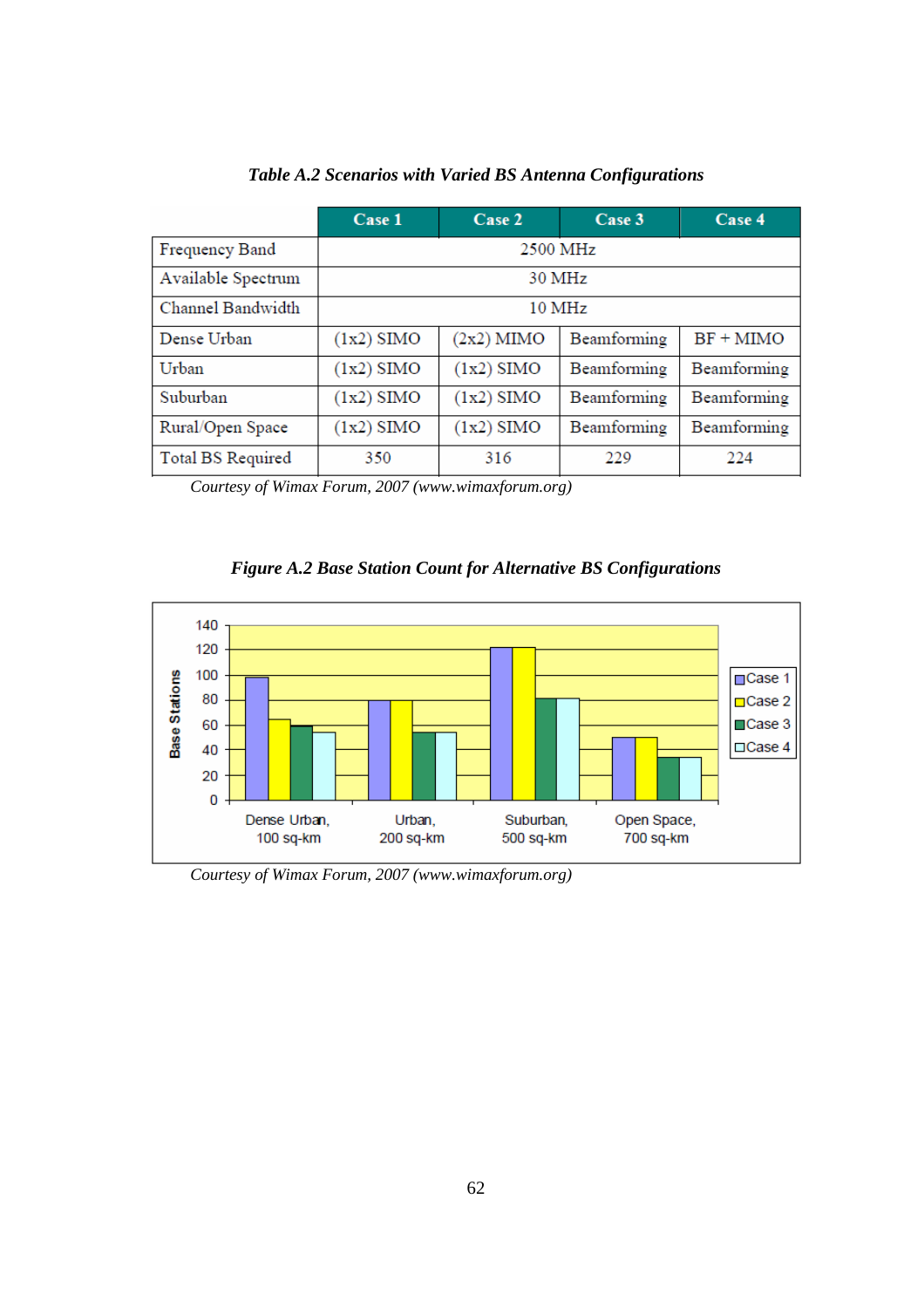|                     | Case 1    |             |           | Case 2      | Case 3       |             | Case 4    |                   |
|---------------------|-----------|-------------|-----------|-------------|--------------|-------------|-----------|-------------------|
| Band                |           | 2500 MHz    |           |             |              |             |           |                   |
| <b>Base Station</b> |           |             |           |             | $(1x2)$ SIMO |             |           |                   |
| Avail. Spectrum     |           | 21 MHz      |           |             |              | 28 MHz      |           | 30 MHz            |
| Channel BW          |           | 7 MHz       |           | 10 MHz      |              | 7 MHz       |           | 10 <sub>MHz</sub> |
|                     | <b>BS</b> | Chan        | <b>BS</b> | Chan        | <b>BS</b>    | Chan        | <b>BS</b> | Chan              |
| Dense Urban         | 140       | 9           | 147       | 6           | 105          | 12          | 98        | 9                 |
| Urban               | 81        | 9           | 85        | 6           | 80           | 12          | 80        | 9                 |
| Suburban            | 122       | 6           | 122       | 6           | 122          | 6           | 122       | 6                 |
| Rural/Open<br>Space | 50        | 3           | 50        | 3           | 50           | 3           | 50        | 3                 |
| Totals              | 393       | 7.3<br>Avg. | 404       | 5.6<br>Avg. | 357          | 8.7<br>Avg. | 350       | 7.1<br>Avg.       |

# *Table A.3 Channel Bandwidth Comparisons*

*Courtesy of Wimax Forum, 2007 (www.wimaxforum.org)*

# *Table A.4 Scenarios for Analysis of Spectrum Availability*

|                      | Case 1                 | Case 2                         | Case 3              | Case 4                 | Case 5              |  |
|----------------------|------------------------|--------------------------------|---------------------|------------------------|---------------------|--|
| Total Coverage Area  | $100 \text{ km}^2$     |                                |                     |                        |                     |  |
| Req. DL Data Density |                        | $20 \text{ mbps}/\text{ km}^2$ |                     |                        |                     |  |
| Available Spectrum   | 10 MHz                 | 20 MHz                         | 30 MHz              | 30 MHz                 | 40 MHz              |  |
| Channel BW           | 10 MHz                 |                                |                     |                        |                     |  |
| <b>BS</b> Antenna    | (2x2)<br>MIMO          | (2x2)<br>MIMO                  | (2x2)<br>MIMO       | MIMO+<br>BF            | $MIMO+$<br>BF       |  |
| BS to BS Spacing     | $0.78$ km              | $1.10 \mathrm{km}$             | $1.34 \mathrm{km}$  | 1.46 km                | $1.70 \mathrm{km}$  |  |
| Area per BS          | $0.53$ km <sup>2</sup> | $1.05$ km <sup>2</sup>         | $1.56 \text{ km}^2$ | $1.85$ km <sup>2</sup> | $2.50 \text{ km}^2$ |  |

*Courtesy of Wimax Forum, 2007 (www.wimaxforum.org)*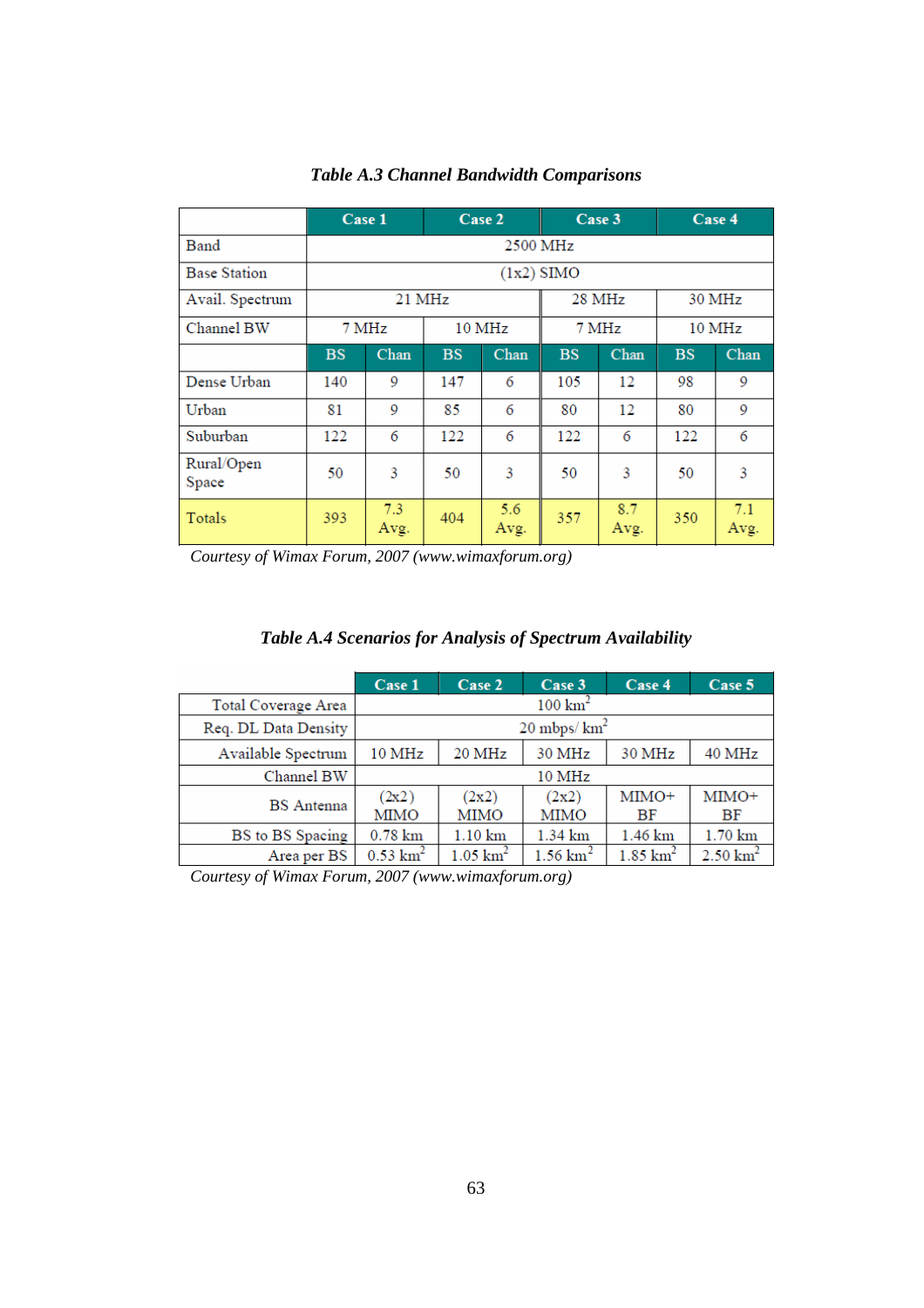

*Figure A.3 Base Station Requirements for Varied Spectrum Allocations* 

*Courtesy of Wimax Forum, 2007 (www.wimaxforum.org)*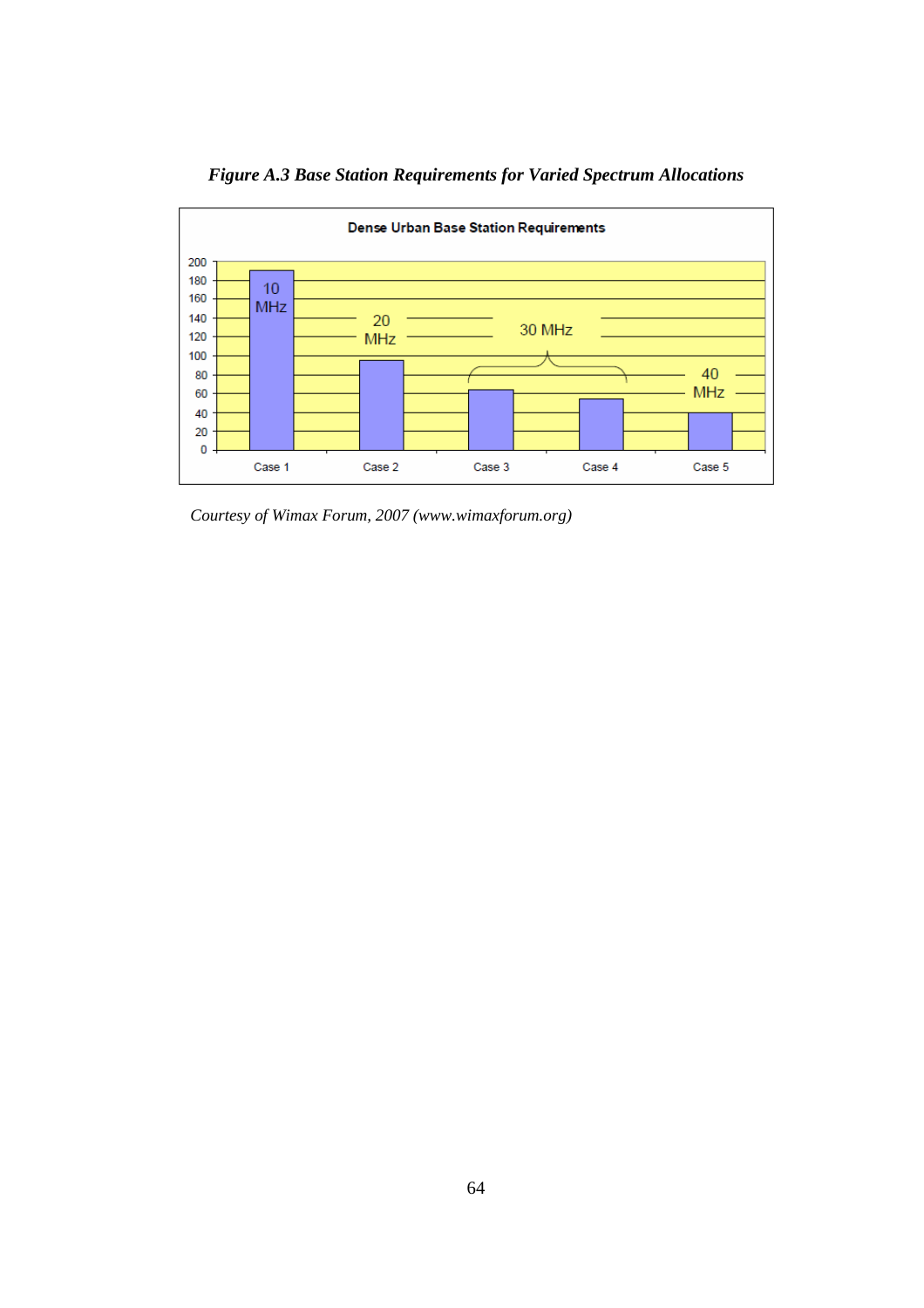# **References**

 1 Bradley, Nigel *Marketing Research. Tools and Techniques.* Oxford University Press, Oxford, 2007 ISBN-10: 0-19-928196-3 ISBN-13: 978-0-19-928196-1

<sup>2</sup> *Kazakhstan*. (2008, August 4). Retrieved August 7, 2008, from https://www.cia.gov/library/publications/theworld-factbook/geos/kz.html

3 Daniel, F. (2005, October 27). *A Strategy for Central Asia*. Retrieved August 21, 2008, from http://www.state.gov/p/eur/rls/rm/55766.htm

4 *The World Factbook - Kazakhstan*. (2008, September). Retrieved September 30, 2008, from Central Intelligence Agency Web site: https://www.cia.gov/ library/publications/the-world-factbook/print/kz.html

<sup>5</sup> The Constitution. (n.d.). Retrieved July 23, 2008, from http://akorda.kz/www/www\_akorda\_kz.nsf/ sections?OpenForm&id\_doc=DB26C3FF70789C84462572340019E60A&lang=en&L1=L1&L2=L1-9

<sup>6</sup> *General information about the Republic of Kazakhstan*. (n.d.). Retrieved July 18, 2008, from http://akorda.kz/ www/www\_akorda\_kz.nsf/ sections?OpenForm&id\_doc=079D5421E0113E40462572340019E81F&lang=en&L1=L1&L2=L1-1

<sup>7</sup> Consumers Lifestyles. (n.d.). Retrieved August 6, 2008, from http://www.portal.euromonitor.com

8 Nazarbayev, N. (n.d.). *Kazakhstan - 2030*. Retrieved August 22, 2008, from http://akorda.kz/www/ www\_akorda\_kz.nsf/ sections?OpenForm&id\_doc=DD8E076B91B9CB66462572340019E60B&lang=en&L1=L1&L2=L1-10

9 *Ibid 6*

<sup>10</sup> *Ibid 3*

<sup>11</sup> Science and Technology in Kazakhstan [Data file]. (n.d.). Retrieved August 16, 2008, from http://www7.nationalacademies.org/DSC/Kazakhstan\_brief.pdf

<sup>12</sup> *Review of the telecommunications market of Kazakhstan*. (2005, December). Retrieved August 26, 2008, from ICT Marketing Web site: http://ictm.kz/default.php?ch\_id=70

<sup>13</sup> *COMMUNICATION*. (n.d.). Retrieved August 6, 2008, from http://www.portal.euromonitor.com

<sup>14</sup> Comparative real gross domestic product per capita [Data file]. (2008). Retrieved July 7, 2008, from U.S. Department of Labor Web site: www.bls.gov/fls/flsgdp.pdf

<sup>15</sup> *Exchange rates*. (n.d.). Retrieved August 16, 2008, from http://cbrf.magazinfo.ru/

<sup>16</sup> *Total revenue from telecommunications sector*. (n.d.). Retrieved August 3, 2008, from http://minkomsvjaz.ru/ ministry/documents/

<sup>17</sup> *Verizon - Financial Statements-Hoover's*. (n.d.). Retrieved August 7, 2008, from http://hoovers.com/verizon/- -ID\_\_10197,ticker\_\_VZ--/free-co-fin-factsheet.xhtml

<sup>18</sup> Vasiliev, A. (2006, June 30). *Telecom.kz*. Retrieved August 11, 2008, from http://www.profit.kz/articles/ 000060/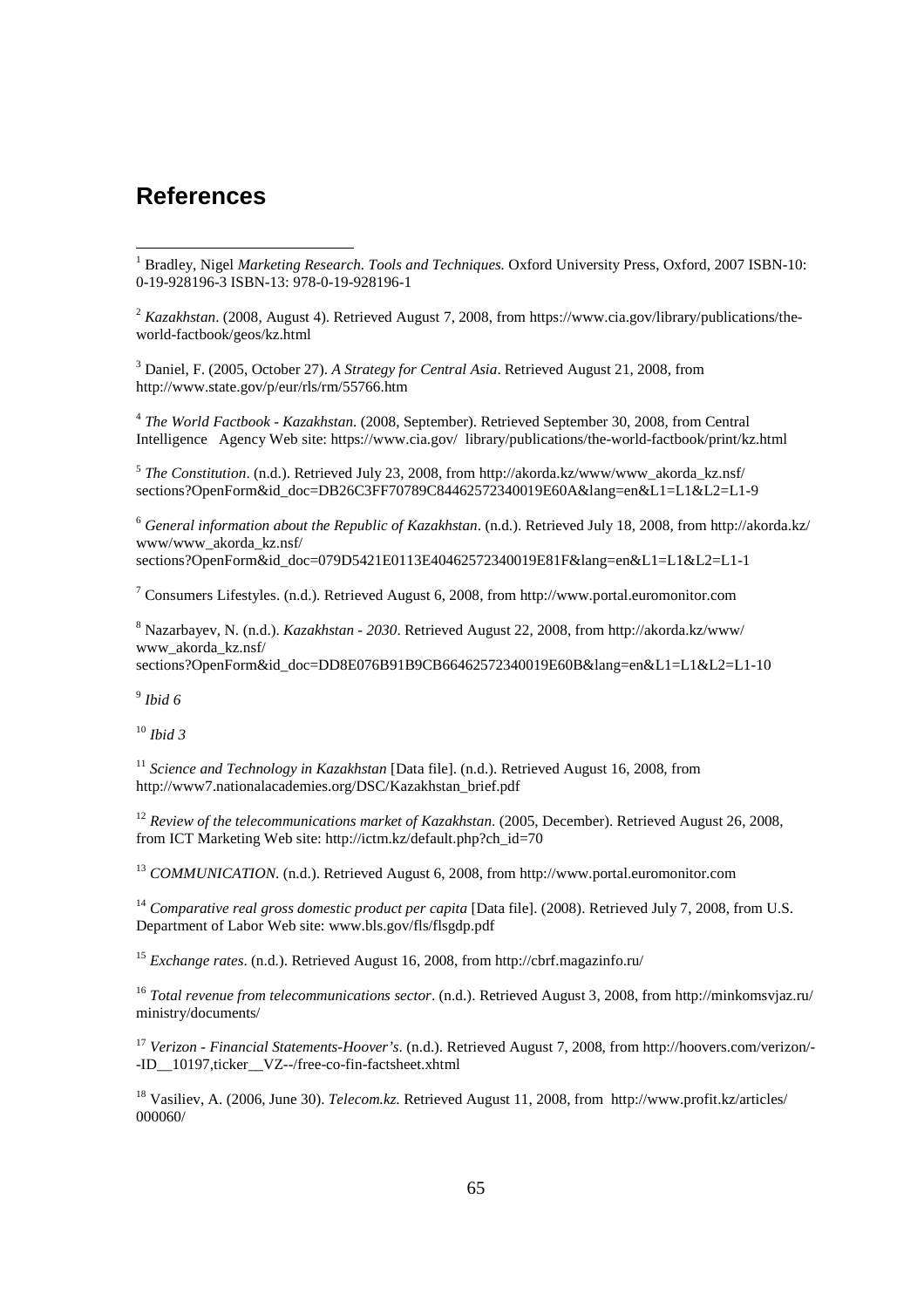<sup>19</sup> *Telecommunition* [Data file]. (n.d.). Retrieved August 3, 2008, from Statistics agency of Kazakhstan Web site: http://www.stat.kz/RU/digital/Pages/Sviaz.aspx

<sup>20</sup> Soloviev, N. (2007, June 16). In 2007 Kazakhstan plans to increase GDP index per capita to 7\$ thousands. Message posted to zakon.kz, archived at http://www.kz-today.kz

<sup>21</sup> *Field Listing - GDP - per capita (PPP)*. (n.d.). Retrieved August 30, 2008, from Central Intelligence Agency Web site: https://www.cia.gov/library/publications/the-world-factbook/fields/2004.html

<sup>22</sup> *Ibid 18*

l

<sup>23</sup> Klimenko, A. (2005, April 5). *The number of subscribers of cellular communication in RK grows*. Retrieved August 11, 2008, from http://www.profit.kz/articles/000164/

<sup>24</sup> *Review of the telecommunications market of Kazakhstan*. (2005, December). Retrieved August 26, 2008, from ICT Marketing Web site: http://ictm.kz/default.php?ch\_id=70

<sup>25</sup> *The program of development of telecommunications of Republic Kazakhstan for 2003-2005*. (n.d.). Retrieved September 11, 2008, from Grata Law Firm Web site: http://www.gratanet.com/publications/26

<sup>26</sup> *Ibid 25*

<sup>27</sup> *Ibid 18* 

<sup>28</sup> Vasiliev, A. (2006, June 30). *Telecom.kz*. Retrieved August 11, 2008, from http://www.profit.kz/articles/ 000060/

<sup>29</sup> Sihimbaev, D. (2007, November 12). *Electronic Government*. Retrieved September 11, 2008, from http://www.nomad.su/?a=10-200711160429

<sup>30</sup> *United Nations Global E-Government Readiness Report 2005* [Data file]. (2005). Retrieved September 2, 2008, from United Nations Organization Web site: http://unpan1.un.org/intradoc/groups/public/documents/UN/ UNPAN019207.pdf

<sup>31</sup> *Ask the White House*. (n.d.). Retrieved September 6, 2008, from http://www.whitehouse.gov/ask/ question.html

<sup>32</sup> *Electronic Government of the Republic of Kazakhstan*. (n.d.). Retrieved September 1, 2008, from http://egov.kz/?lang=en

<sup>33</sup> *United Nations Global E-Government Readiness Report 2008* [Data file]. (2008). Retrieved September 3, 2008, from http://unpan1.un.org/intradoc/groups/public/documents/UN/UNPAN028607.pdf

<sup>34</sup> *Electronic commerce development in Kazakhstan*. (n.d.). Retrieved September 7, 2008, from ICT Marketing Web site: http://www.ictm.kz/default.php?ch\_id=104

<sup>35</sup> *A review of Spectrum Requirements for mobile Wimax Equipment to Support Wireless personal broadband services*. (2007, September). Retrieved October 14, 2008, from Wimax Forum Web site: http://www.wimaxforum.org/documents/downloads

<sup>36</sup> Murzova, N. (08, May 26). *First Wimax network in Kazakhstan* [Press release]. Retrieved September 3, 2008, from http://www.cnews.ru/news/top/index.shtml?2008/05/26/301740

<sup>37</sup> *Wimaxxed* [Press Release]. (2004). Retrieved October 2, 2008, from http://www.wimaxxed.com/